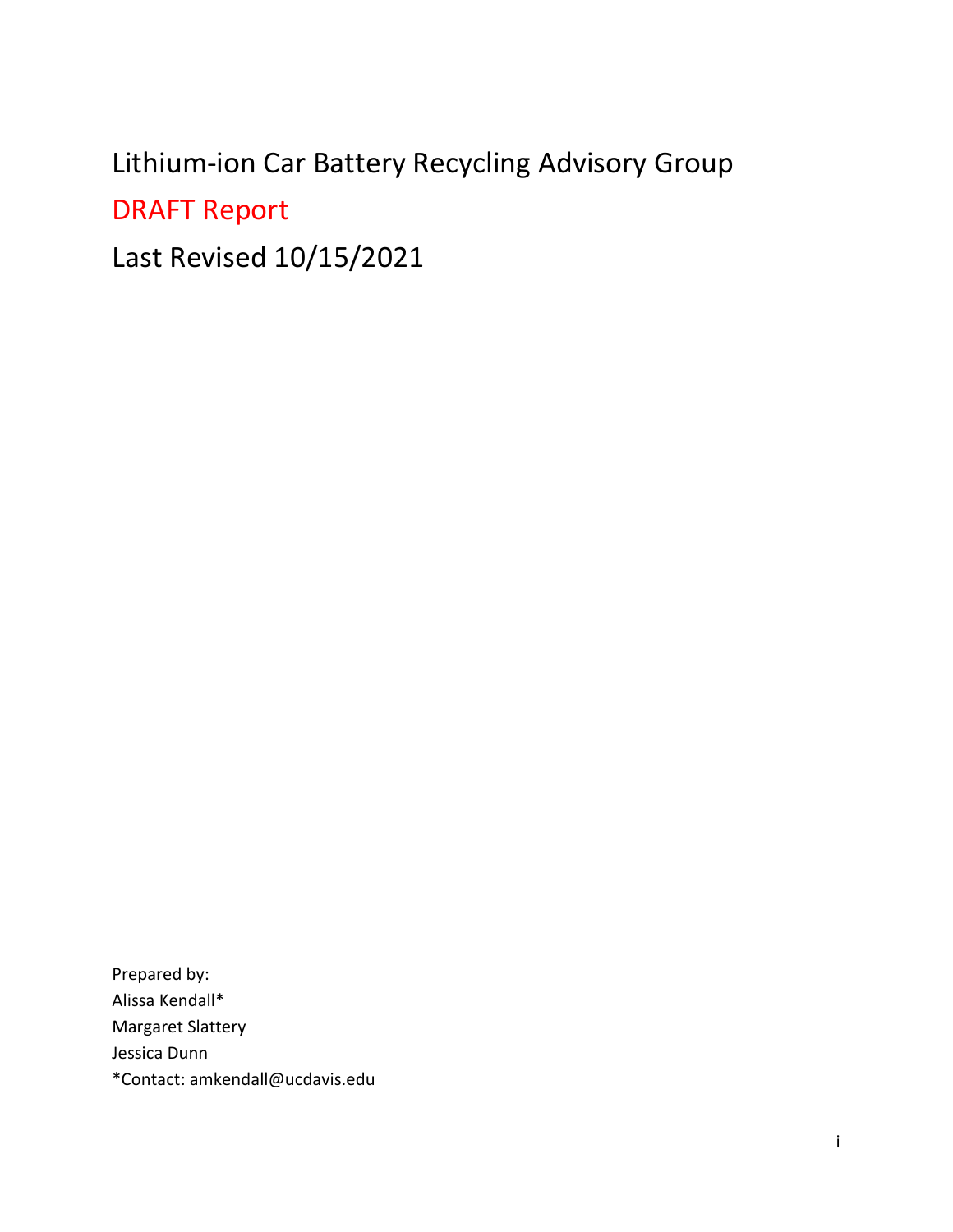## **Table of Contents**

## **Table of Contents**

| 1. |                                                                                      |  |
|----|--------------------------------------------------------------------------------------|--|
|    |                                                                                      |  |
| 2. |                                                                                      |  |
|    |                                                                                      |  |
|    |                                                                                      |  |
|    |                                                                                      |  |
|    |                                                                                      |  |
|    |                                                                                      |  |
|    |                                                                                      |  |
|    |                                                                                      |  |
|    |                                                                                      |  |
|    | 2.5.1 Facility licensing requirements: California Vehicle Code Division 5 9          |  |
|    | 2.5.2 Storage fire codes: NFPA 855, Chapters 14 and 12 of the California Fire Code10 |  |
|    |                                                                                      |  |
|    | 2.5.5 Hazardous Material transportation: 49 CFR §173.185 (special consideration for  |  |
|    |                                                                                      |  |
| 3. |                                                                                      |  |
|    | 3.1 Decision Making process for selecting recommended policy options 15              |  |
|    |                                                                                      |  |
|    |                                                                                      |  |
|    |                                                                                      |  |
|    |                                                                                      |  |
|    |                                                                                      |  |
|    |                                                                                      |  |
|    |                                                                                      |  |
|    |                                                                                      |  |
|    |                                                                                      |  |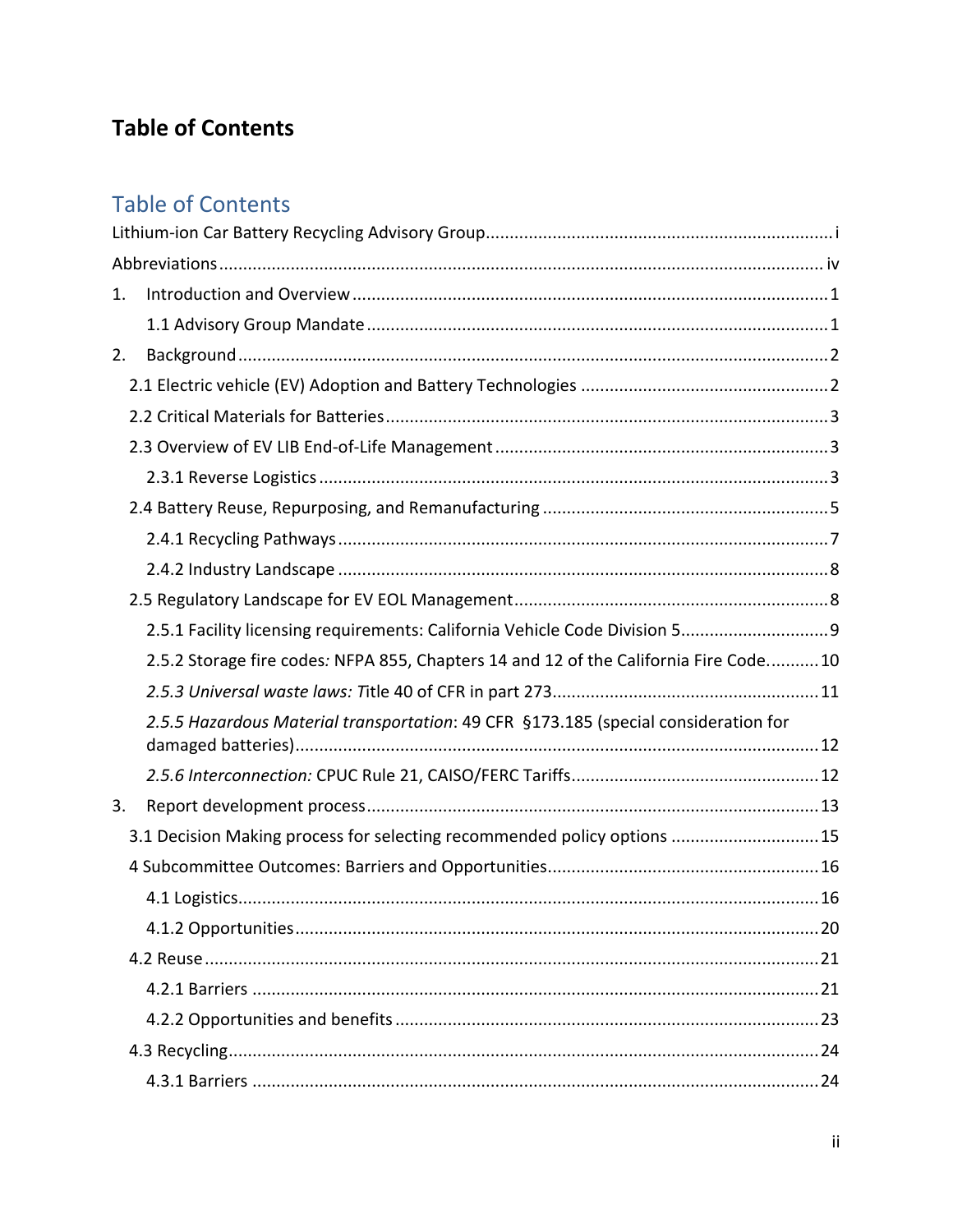| 5. |                                                                                  |  |
|----|----------------------------------------------------------------------------------|--|
|    | 5.1 Recommended Policy for defining responsibility for end-of-life management 27 |  |
|    |                                                                                  |  |
|    |                                                                                  |  |
|    | 5.2.2 Support repurposing, reuse, and recycling industry development 34          |  |
|    |                                                                                  |  |
|    |                                                                                  |  |
| 6. |                                                                                  |  |
|    | 6.1. Alternative options for defining responsibility (not recommended)  41       |  |
|    |                                                                                  |  |
|    |                                                                                  |  |
|    |                                                                                  |  |
|    |                                                                                  |  |
|    |                                                                                  |  |
|    |                                                                                  |  |
|    |                                                                                  |  |
|    |                                                                                  |  |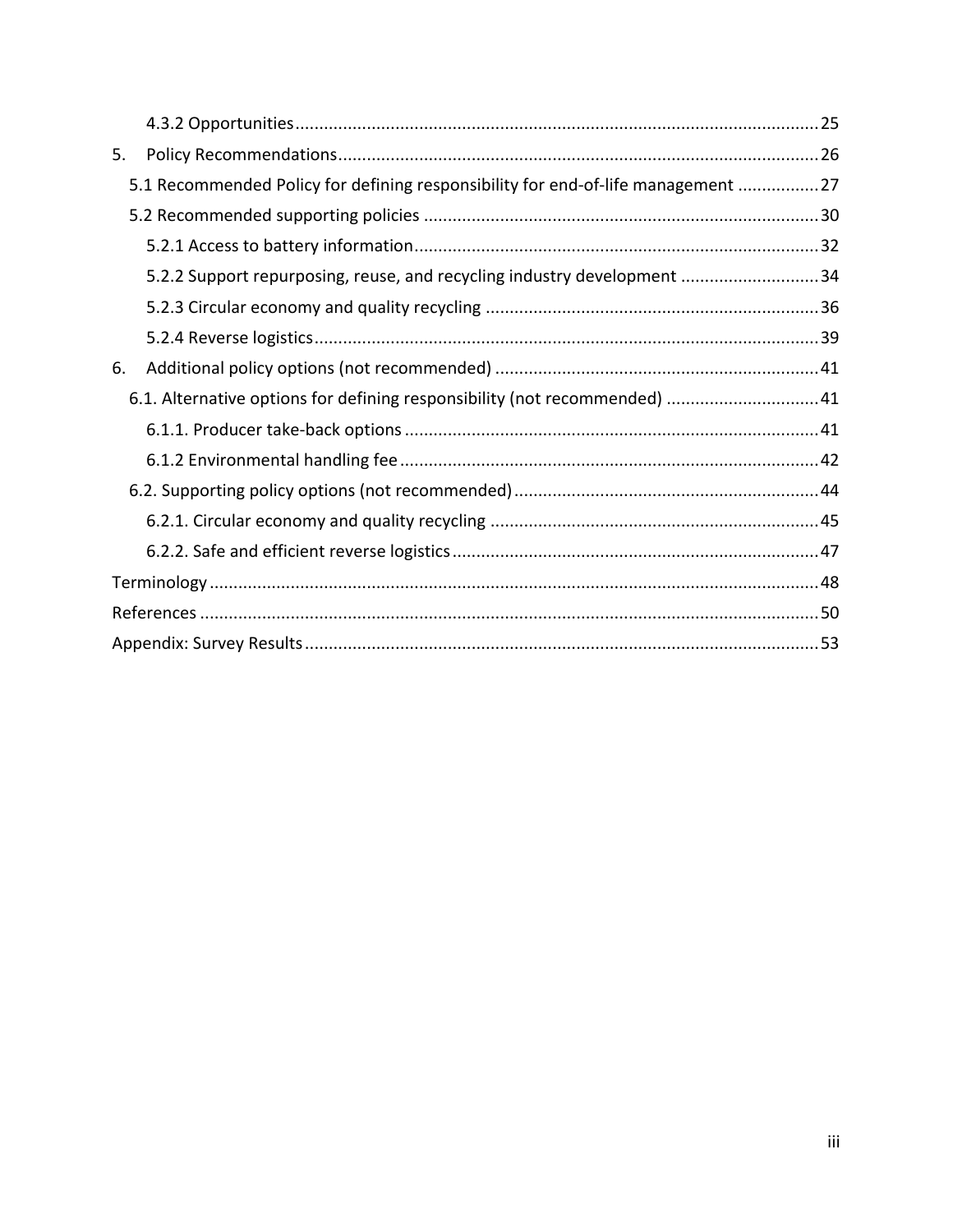## <span id="page-3-0"></span>Abbreviations

| <b>Abbreviation</b> | Term                                                 |  |  |  |
|---------------------|------------------------------------------------------|--|--|--|
| <b>BEV</b>          | battery electric vehicle                             |  |  |  |
| <b>BMS</b>          | battery management system                            |  |  |  |
| <b>CARB</b>         | California Air Resources Board                       |  |  |  |
| <b>CCR</b>          | California Code of Regulations                       |  |  |  |
| <b>CFR</b>          | Code of Federal Regulations                          |  |  |  |
| <b>CPUC</b>         | California Public Utilities Commission               |  |  |  |
| <b>DOD</b>          | depth of discharge                                   |  |  |  |
| <b>DRC</b>          | Democratic Republic of Congo                         |  |  |  |
| E-waste             | electronic waste                                     |  |  |  |
| EV                  | electric vehicle                                     |  |  |  |
| g                   | gram                                                 |  |  |  |
| GWh                 | gigawatt-hour                                        |  |  |  |
| <b>IEEE</b>         | Institute of Electrical and Electronics<br>Engineers |  |  |  |
| <b>IRMA</b>         | Initiative for Responsible Mining                    |  |  |  |
| kg                  | kilogram                                             |  |  |  |
| kWh                 | kilowatt-hour                                        |  |  |  |
| LFP                 | lithium Iron phosphate                               |  |  |  |
| <b>LIB</b>          | lithium-ion battery                                  |  |  |  |
| <b>LMO</b>          | lithium manganese oxide                              |  |  |  |
| LMO/LTO             | lithium manganese with titanate oxide anode          |  |  |  |
| Mt                  | million metric tons                                  |  |  |  |
| MWh                 | megawatt-hour                                        |  |  |  |
| <b>NCA</b>          | lithium nickel cobalt aluminum oxide                 |  |  |  |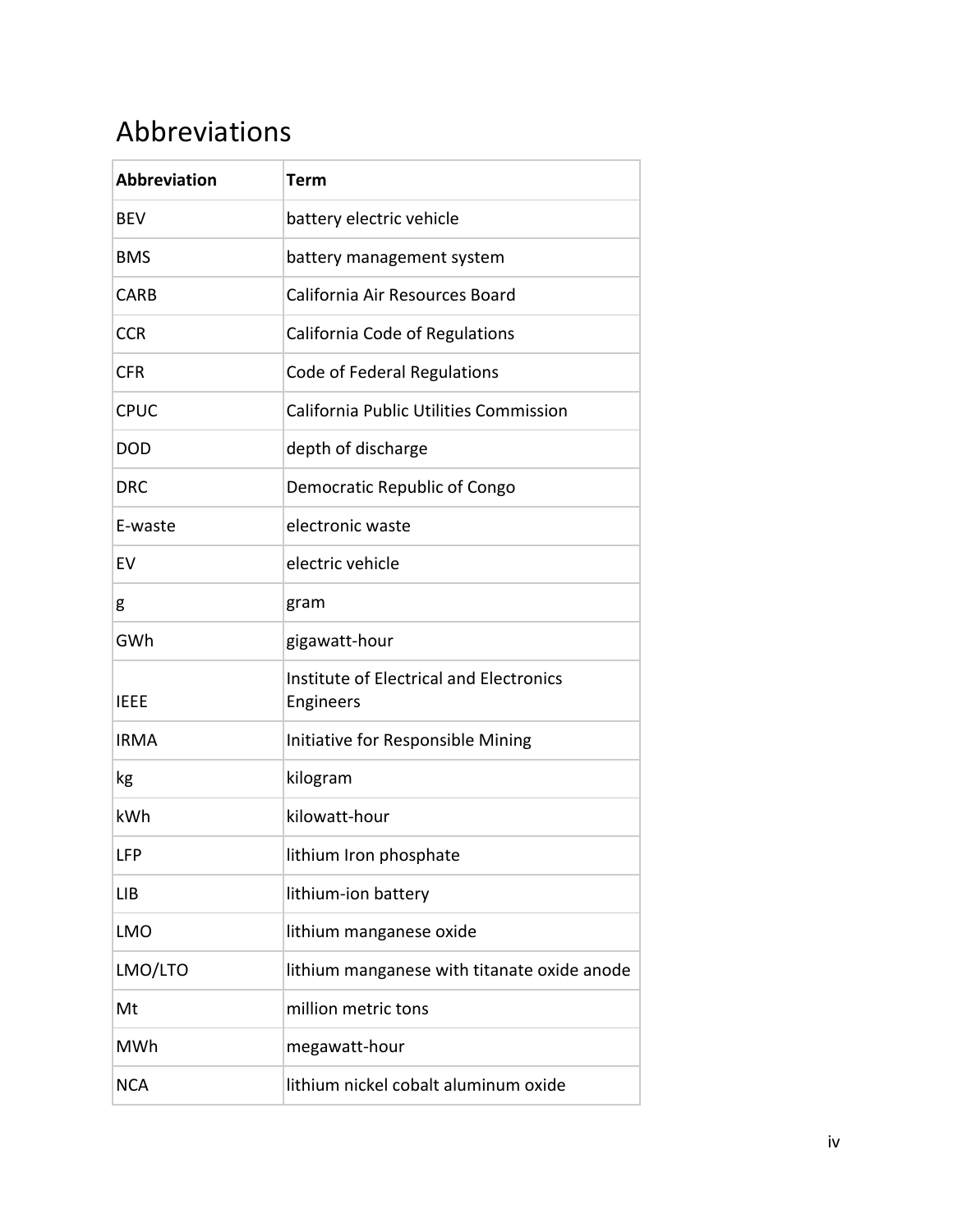| <b>Abbreviation</b> | Term                                             |
|---------------------|--------------------------------------------------|
| NFPA                | National Fire Protection Association             |
| <b>NMC</b>          | lithium nickel manganese cobalt oxide            |
| OEM                 | original equipment manufacturer                  |
| OSHA                | occupational Safety and Health<br>Administration |
| RCRA                | <b>Resource Conservation and Recovery Act</b>    |
| <b>SGIP</b>         | Self-Generation Incentive Program                |
| <b>SOH</b>          | state of health                                  |
| t                   | metric ton                                       |
| UL                  | Underwriters Laboratories                        |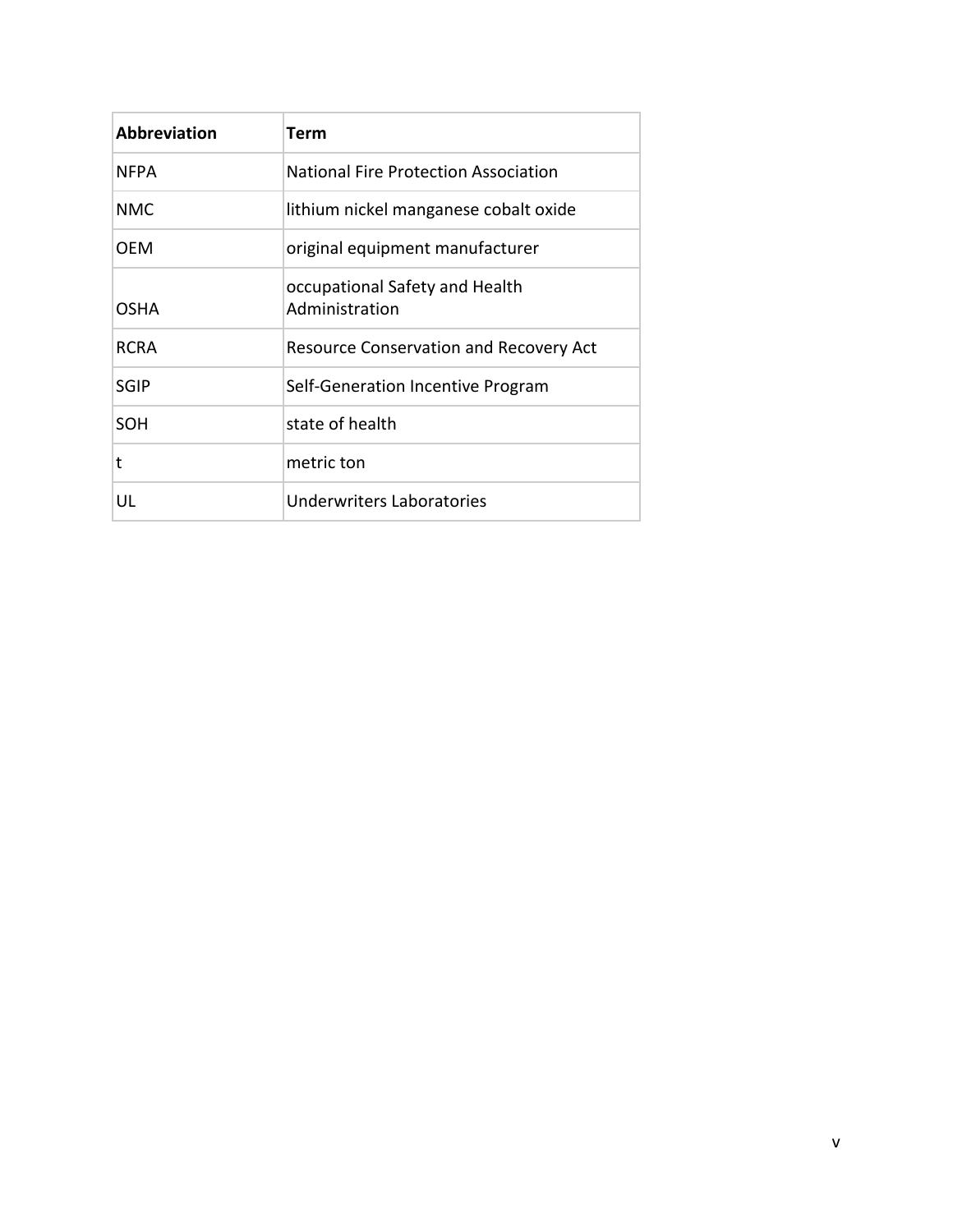## <span id="page-5-0"></span>1. Introduction and Overview

#### <span id="page-5-1"></span>1.1 Advisory Group Mandate

The 2017, California legislature passed Assembly Bill 2832 which mandates the creation of a Lithium-ion Car Battery Recycling Advisory Group.<sup>1</sup> The group is tasked with developing policy recommendations aimed at ensuring that as close to 100 percent as possible of lithium-ion batteries in the state are reused or recycled, as specified in the bill text:

"(c) On or before April 1, 2022, the Lithium-Ion Car Battery Recycling Advisory Group shall submit policy recommendations to the Legislature, in compliance with Section 9795 of the Government Code, aimed at ensuring that as close to 100 percent as possible of lithium-ion vehicle batteries in the state are reused or recycled at end-of-life in a safe and cost-effective manner. The policy recommendations shall reflect entire life cycle considerations for lithiumion vehicle batteries, including, but not limited to,

- Opportunities and barriers to the reuse of those batteries as energy storage systems after they are removed from the vehicle,
- Best management considerations for those batteries at end-of-life, and
- The overall effect of different management practices on the environment.

In developing the policy recommendations, the advisory group shall consider both in-state and out-of-state options for the recycling of lithium-ion vehicle batteries."

The advisory group first convened on November 18, 2019, and consisted of representatives from the following organizations:

- Alliance of Automotive Innovation
- California Department of Toxic Substances Control (DTSC)
- California Energy Commission (CEC)
- California Environmental Protection Agency (CalEPA)
- California New Car Dealers Association
- Californians Against Waste
- Central Contra Costa Sanitary District
- Department of Resources Recycling and Recovery (CalRecycle)
- Earthworks
- Ford Motor Company
- Honda Trading America
- Kinsbursky Brothers International (KBI)
- Occupational Knowledge International
- PBRA The Rechargeable Battery Association
- SA Recycling
- Southern California Association of Governments
- Surplus Service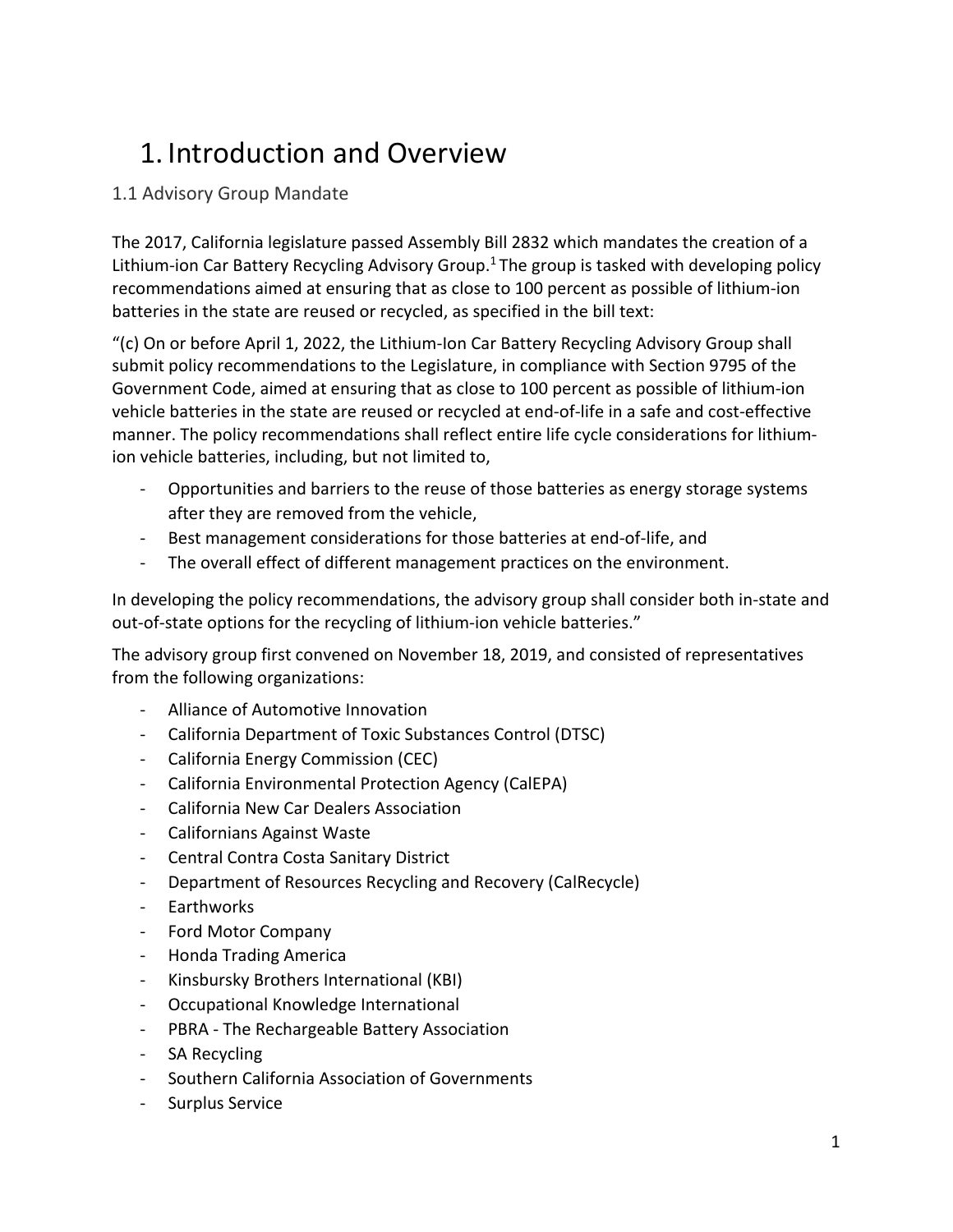- Sustainable Energy Solutions
- Tesla
- Umicore USA

## <span id="page-6-0"></span>2. Background

## <span id="page-6-1"></span>2.1 Electric vehicle (EV) Adoption and Battery Technologies

As the market for battery electric vehicles (EVs) has developed, battery design and performance have evolved. US EV sales show a shift towards significantly higher capacity batteries with longer vehicle ranges. The combination of a ramp-up in the deployment of BEVs and the increased size of BEV battery systems have dramatically increased the capacity of batteries on the road today (Figure 1). Over 60 GWh of LIBs have been deployed in US light-duty BEVs since 2010<sup>2</sup>, which represents enough energy storage to meet California's peak electricity load for one hour.<sup>3</sup> Global manufacturing capacity for LIBs is expected to reach 250 GWh by 2020, and annual production could surpass that of lead-acid batteries (~500 GWh/year) by the year 2040.<sup>4</sup>

PLACEHOLDER FOR GRAPHIC IN DEVELOPMENT

Figure 1. Quarterly Electric Vehicle Sales by Cathode Chemistry and Cumulative Deployments of Electric Vehicle Batteries

LIBs designed to power the drive motor of a vehicle are often referred to as traction batteries. Most batteries consist of five key components: cathode, anode, separator, electrolyte, and cell container. For a LIB, the anode is typically made from graphite, the anode current collector is copper, and the cathode current collector is aluminum. The separator and cell container are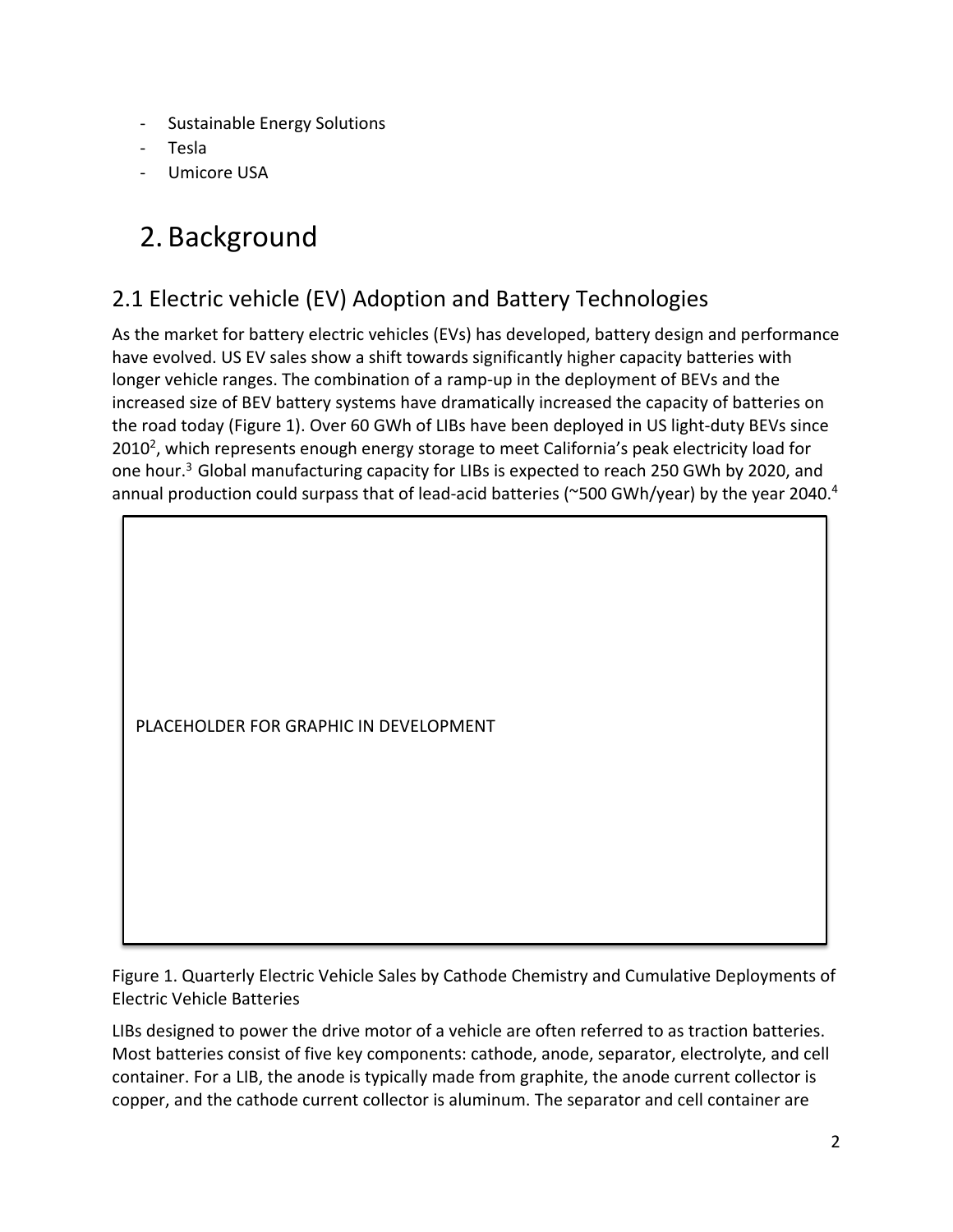made of different plastics. The cathode is made of a lithium metal oxide, combined with a transition metal, typically nickel, cobalt, iron, or manganese.

Different LIBs are distinguished by the metals that make up their cathode chemistry; for example, a battery using a nickel-cobalt-manganese cathode is referred to as an NMC battery.

The majority of early EV batteries were either NCA type (nickel-cobalt-aluminum, used by Tesla/Panasonic) or LMO (lithium manganese oxide, used in early Nissan Leafs). Moving forward, NMC batteries are widely expected to occupy a growing share of the EV battery market and may become the dominant chemistry after 2030. <sup>4</sup> Using different metals changes characteristics such as the energy density, power density, cycle life, safety and cost of batteries.<sup>5</sup> The choice of chemistry also affects the choice of battery management systems, cooling systems, and other components.

There are a variety of chemical formulations within different cathode compounds with important implications for material demand. For example, in an NMC battery, the ratio of nickel and manganese to cobalt can vary from a ratio of 1:1 to 8:1. These variations are communicated via a number following the battery chemistry: for example, "NMC 622" refers to a LIB with 60% nickel, 20% manganese, and 20% cobalt in the cathode.

## <span id="page-7-0"></span>2.2 Critical Materials for Batteries

LIBs use materials the US Department of Energy regards as critical because of the high risk of supply shortage and their necessity in the clean energy transition. The Biden administration recently released a report listing lithium, cobalt, nickel, and copper as essential critical minerals for LIBs .<sup>6,7</sup> Lithium and cobalt are highly concentrated geographically and generally considered to present the greatest supply risk, although lithium is mainly constrained by short-term production capacity rather than the quantity of global reserves. Nickel has a more stable supply chain than lithium and cobalt, although due to the increasing use of the high purity class 1 nickel, there are expected shortages in the next 5 to 7 years. These supply shortages are a product of underdeveloped production and processing to support upcoming demand, and the high import reliance of the US.<sup>7</sup>

Recycling of LIBs could play a substantial role in displacing primary material production for critical materials in the future.<sup>8</sup> This section describes some of the resource issues for key battery cathode materials and the potential for recycled materials.

## <span id="page-7-1"></span>2.3 Overview of EV LIB End-of-Life Management

### <span id="page-7-2"></span>2.3.1 Reverse Logistics

Before reuse or recycling is possible, LIBs must be removed from the vehicle, potentially stored until there are enough batteries for a cost-effective shipment, and transported to the appropriate facility. These steps are critical to effectively manage batteries, and there is a complex network of actors involved in safely getting the battery from its point of retirement to its next life cycle phase, whether that is reuse or recycling. The EV and/or battery may follow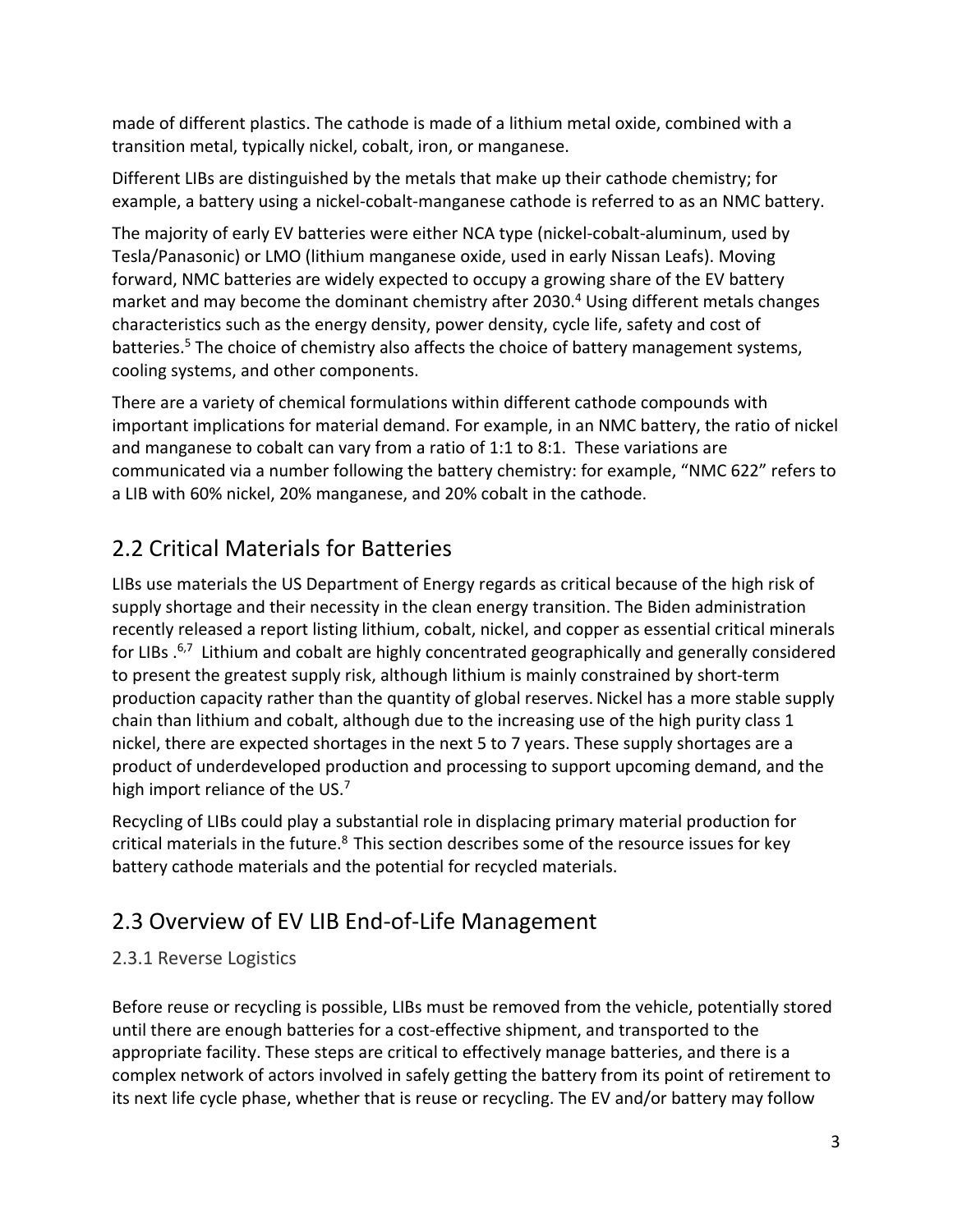one of several pathways depending on whether the vehicle is purchased or leased, and the reasons for retirement.

PLACEHOLDER FOR GRAPHIC IN DEVELOPMENT

#### Figure 2: Potential pathways for retired EVs and EV batteries

#### *Within dealership network*

Leased vehicles or batteries that are under warranty are expected to return to the dealership where they were purchased. For leased vehicles where the vehicle is intact and the battery has a good state of health (SOH), the returned vehicle may be sold as a used car at the same dealership or sent to a wholesale auction to be purchased and sold by another dealer. If the vehicle is damaged but the battery pack is in good condition, it may be refurbished and reused directly in another vehicle as a replacement. If the battery is not suitable for reuse in a vehicle, it is assumed that the OEM will collect and ship the batteries to a repurposer or recycler (or coordinate the collection and shipment through a third party), although in practice this may not yet occur at most dealerships.

#### *Outside dealership network*

There is a high degree of uncertainty surrounding cases where the EV is privately owned since it is a relatively unregulated environment and these batteries have not yet been retired at large volumes. If the battery reaches EOL before the vehicle, it may be taken to a private repair shop that will need specialized personnel to remove and replace the battery. If the vehicle reaches EOL due to a collision, it will become the property of the insurance company to be sold at an insurance auction. In California, Copart and IAA are the largest auctions of this type. The auctions are physical locations, but the bidding process occurs online. Licensed dismantlers acquire most of their inventory this way, but any interested party can bid on and purchase a vehicle as well. Assuming the EV is purchased by a licensed dismantler, they could then sell the battery to a repair shop, another dismantler, or an individual customer. If the battery cannot be reused in another vehicle, it should be sent to a certified repurposer, recycler, or sorting facility.

Finally, if there is very little value left in the vehicle it could be sent to a metal scrap recycler, in which case the recycler would ultimately be responsible for sending the battery to a sorting, repurposing, or recycling facility.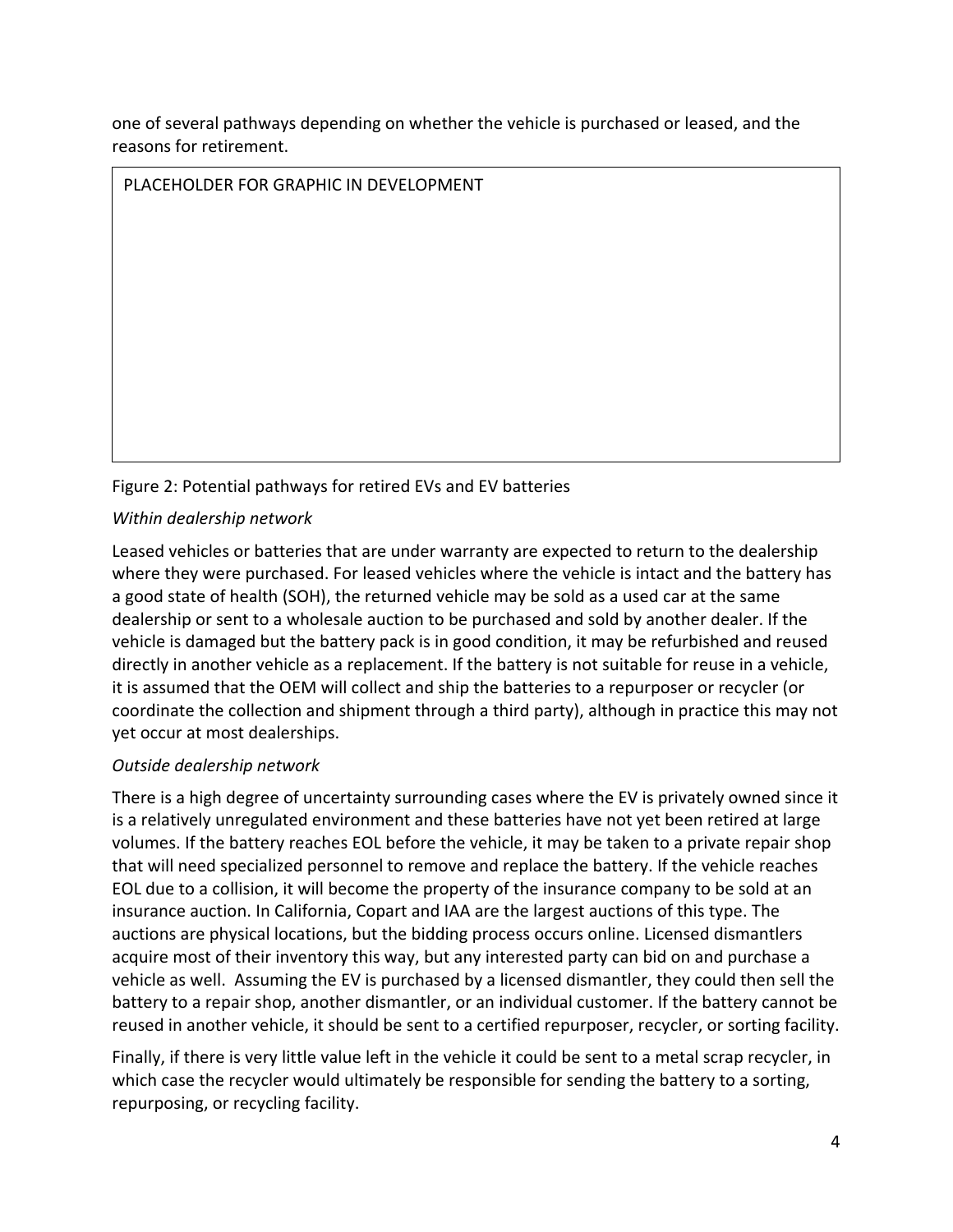#### *Existing infrastructure*

The dealership, repair, dismantling, and scrap metal recycling industries are well-established, with facilities throughout California. However, the facilities for collecting, sorting, and potentially disassembling (from pack to module) large format LIBs (such as those that will be removed from EVs) are largely hypothetical. The largest known facility within California is KBI's xEV strategies location in Brea, CA.

#### *Export*

The United States is the third largest exporter of used vehicles after the European Union (EU) and Japan, exporting approximately 2.6 million vehicles between 2015-2018. This means that significant changes in the vehicle fleet of the United States (U.S.) will have also have implications for importing countries, particularly as vehicles become electrified. While exporting used vehicles in good condition could improve access to affordable zero-emissions vehicles, it will also shift the burden of battery disposal to the importing countries who may not have the infrastructure to recycle them safely. In addition, if batteries are exported the U.S. will lose control of the strategic materials that could be recovered through recycling.

## <span id="page-9-0"></span>2.4 Battery Reuse, Repurposing, and Remanufacturing

Given the large capacity and high performance of modern vehicle batteries, retired batteries could still offer significant value in lower-power, secondary applications (e.g., battery storage for electricity grid applications). A growing body of research has examined the economic feasibility and environmental impacts of second-life applications.<sup>9–13</sup>

Second-life EV batteries have generated excitement among investors, who see an opportunity to generate more profit via a second revenue stream, and environmentalists who imagine second-life batteries reducing the demand for new stationary energy storage batteries and making BEVs more affordable.<sup>14</sup> Since second-life batteries are a relatively new phenomenon, data about their performance is uncertain, but it is estimated that battery life can be extended by 10 years under favorable conditions.<sup>15</sup>

As specified by the U.S. Advanced Battery Consortium standards, an EV battery reaches the end of its usable life when its current cell capacity or power density is less than 80% of the rated capacity due to the demanding performance required to discharge rapidly as vehicles accelerate, and in order to maintain an acceptable range.<sup>16</sup> In reality, battery retirement will be determined by consumer preferences and the remaining capacity may be higher or lower than 80%. Many of these batteries will still be suitable for less intensive purposes, such as storing energy from solar panels to be used in off-grid or peak demand-shaving applications. Examples include Nissan subsidiary 4REnergy's repurposing of Nissan Leaf batteries into electricity storage units for a solar plant; Fiat's transition of their electric 500e model batteries to solar storage for an e-waste recycler firm called IT Asset Partners; <sup>17</sup> and B2U's repurposing of retired Nissan Leaf batteries without reconfiguration for solar storage to produce electricity and grid services products.<sup>18</sup>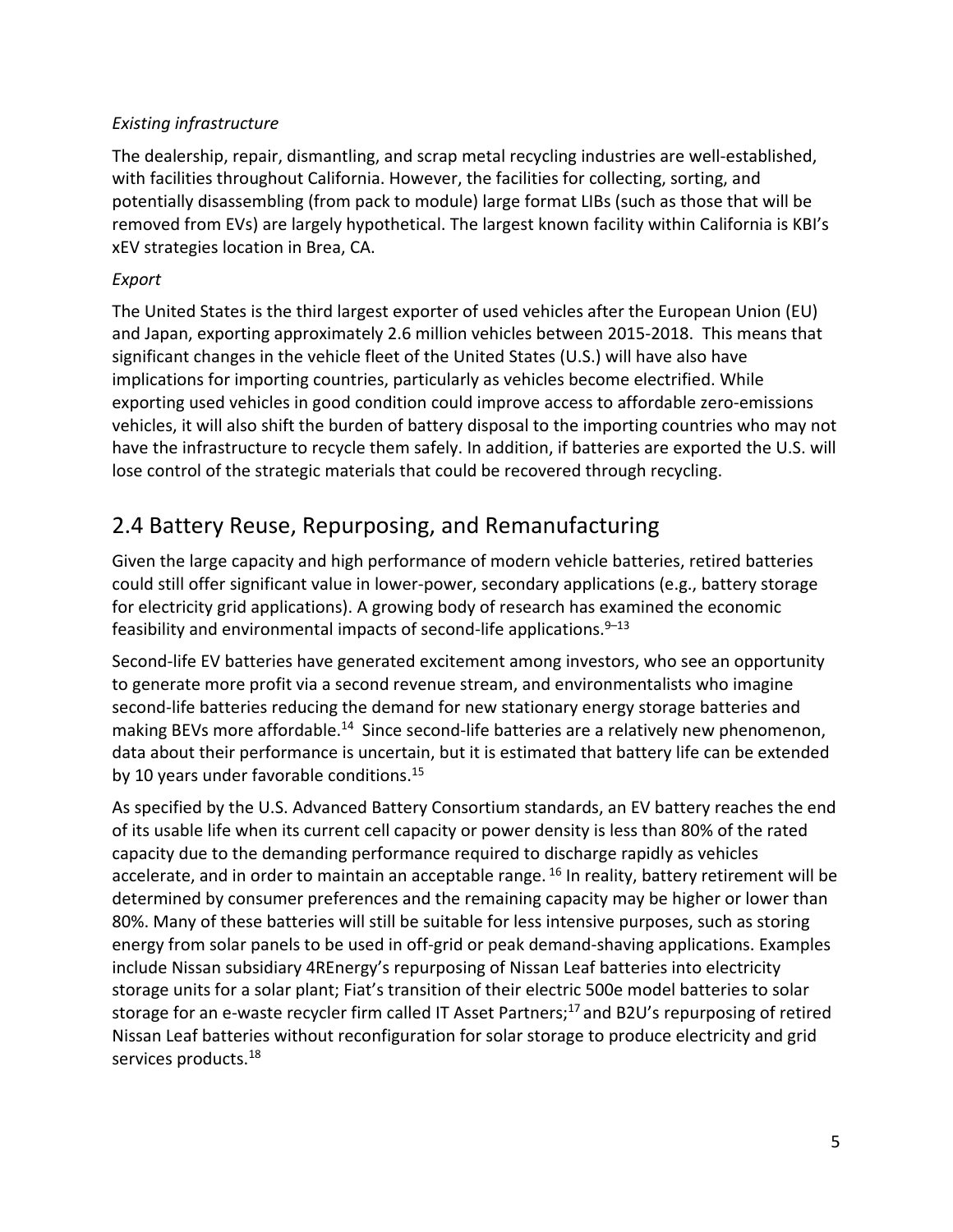Despite a growing number of companies in the repurposing space, the industry faces a number of barriers. In a qualitative analysis examining four case studies, researchers identified four primary barriers to second-life applications for retired vehicle batteries: customer bias due to safety and reliability concerns; the falling price of new batteries; the lack of standardization in design and changing battery chemistry; and a lack of transparency in battery pricing.<sup>19</sup> Most major solar and storage developers require a minimum warranty of 10 years for any battery system, so ensuring reliable performance is key. The lack of standardization is a challenge because BEV batteries are made by different manufacturers with variations in construction and chemistry. The chemistry is often unlabeled and may be unknown by the third-party refurbisher, which makes the testing and reassembly more complicated and expensive.



#### **Figure 3: 300 kWh repurposed storage system at the UC Davis Robert Mondavi Institute Winery (Photo credit: M. Slattery)**

Concerns about reliability primarily stem from the uneven degradation of battery cells over time. As an example, UC Davis Professor Dr. Jae Wan Park has conducted two demonstrations of this technology, one at the Robert Mondavi Institute Winery (Figure 3), and another in an off-grid PV charging system for EVs. In the off-grid charging system, the remaining capacity of cells ranged from 60-90% of their initial capacity.<sup>16,20</sup> Testing the charge capacity of individual cells, reconfiguring them into consistent packs, and installing a battery management system (BMS) that can monitor their safety and reliability are some of the key costs that will determine the success of this technology compared to new batteries.

In addition to the technical challenges illustrated above, there are political and economic issues that have yet to be resolved. One is a question of liability; if batteries are to be used in a second-life application, will the vehicle OEM retain responsibility for disposal and any safety hazards? Another issue is cost-competitiveness. The total cost of a second-life system must be lower than the cost of new batteries, which is rapidly declining. Furthermore, second-life batteries are currently ineligible for California's Self-Generation Incentive Program (SGIP), a funding mechanism for distributed energy investments, making it difficult for second-life systems to compete with new battery storage.<sup>21</sup>

Policy tools to support a domestic recycling industry could have the effect of simultaneously making recycling and reuse processes simpler and more feasible. Specifically, adopting more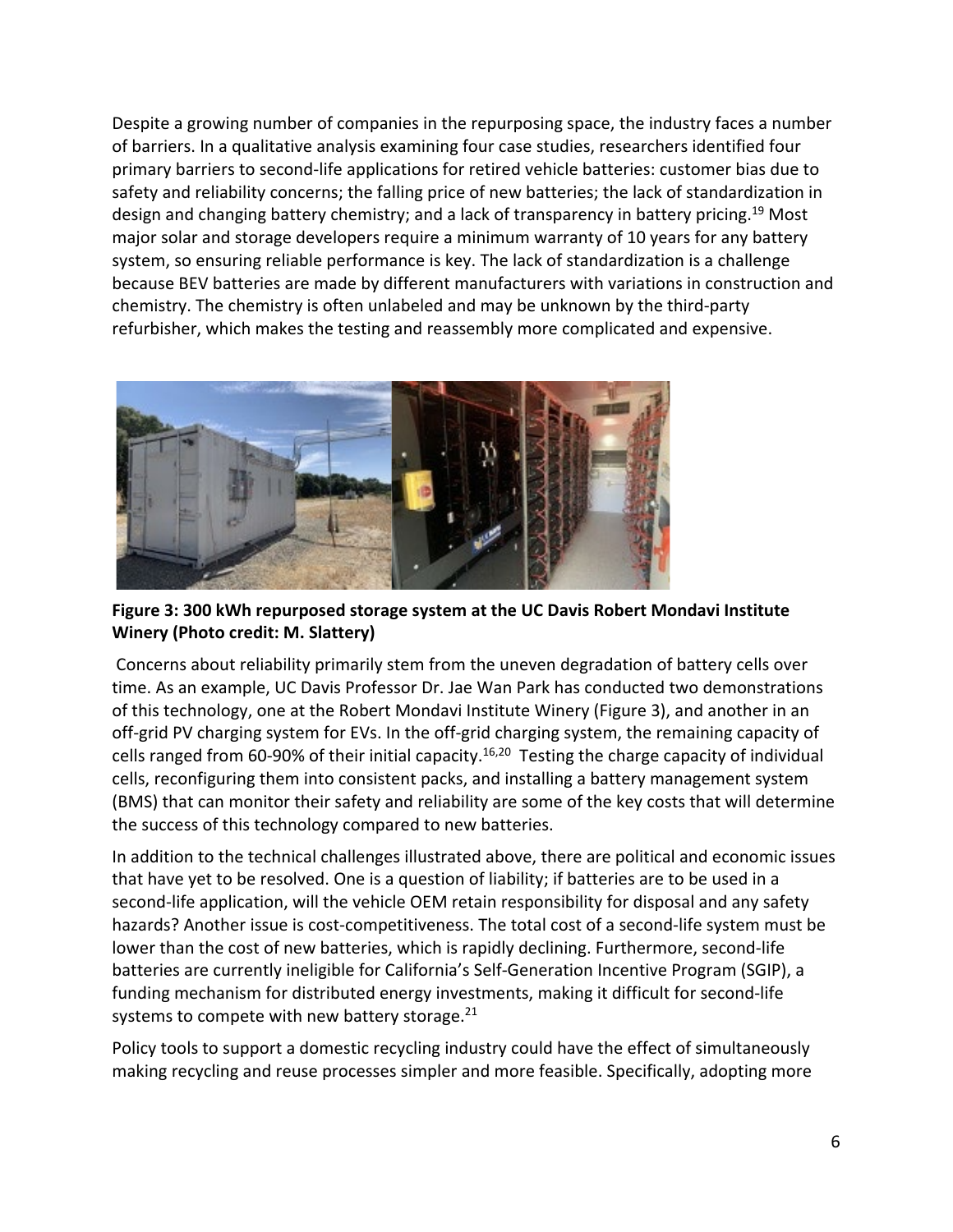standardized battery designs that are easy to disassemble will make recycling easier and potentially lower the cost of refurbishing the battery to be used as grid storage.

#### <span id="page-11-0"></span>2.4.1 Recycling Pathways

By reducing demand for raw materials, recycling avoids some negative environmental impacts from mining and could grow a domestic supply chain for key battery materials if it takes place domestically. This section describes processes and pathways for recovering recyclable materials from lithium electric vehicles batteries.

To recycle an EV battery, the first step is physical separation, which separates the anode and cathode from the casing materials, current collector foils (copper), and separators. The physical separation is typically done through mechanical crushing and then the filtering of powders from coarser materials. The cathode and anode materials are recovered as "black mass," and can be further refined using hydrometallurgy or a pyrometallurgy-hydrometallurgy combination to recover individual materials. <sup>22</sup>*Mechanical Pre-Treatment:* After packs are discharged and dismantled, batteries are mechanically shredded. Materials are sorted into plastic fluff, metalenriched liquid, and metal solids. After sorting, most copper, aluminum, and steel casings are recovered. The remaining material is often referred to as 'black mass' and has relatively high concentrations of nickel, cobalt, lithium, and manganese. From there, materials may be recovered through secondary hydrometallurgical processes. *Pyrometallurgical Recycling:* In pyrometallurgical recycling, modules are smelted in a high-temperature furnace (~1500°C) to produce a concentrated alloy containing cobalt, nickel, and copper. These metals can then be extracted using a hydrometallurgical process. The lithium and manganese end up in a slag that can be directly used in the construction industry or processed further to recover lithium (Dunn et al. 2015, Umicore, n.d.).

*Hydrometallurgical Recycling:* Hydrometallurgical recycling is a chemical process involving leaching, removal of impurities, and separation. Leaching may be followed by solvent extraction and/or chemical precipitation to recover lithium, nickel, manganese, and cobalt.

*Direct Cathode Recycling***:** Any combination of the processes described above where cathode materials are recovered in a suitable condition to be directly used in battery production, without breaking them down into individual material elements. The ReCell Center at Argonne National Laboratory is leading research and development in this area.<sup>23</sup>

The recovered materials can be used in either a *closed-loop or open-loop recycling system.* In closed-loop recycling, material recovered during recycling is used to manufacture the same product. For LIB cathode recycling to be closed-loop, the constituent material must be refined, then resynthesized into a new cathode compound. Synthesis of the cathode active material is a critical step in the manufacturing process and the synthesized cathode active material is often the highest cost input to cell production. Open-Loop recycling means recovered materials are used as inputs in a different product system. For example, recovered aluminum or steel alloys may be remelted to form different alloys for use in other industries <sup>24</sup>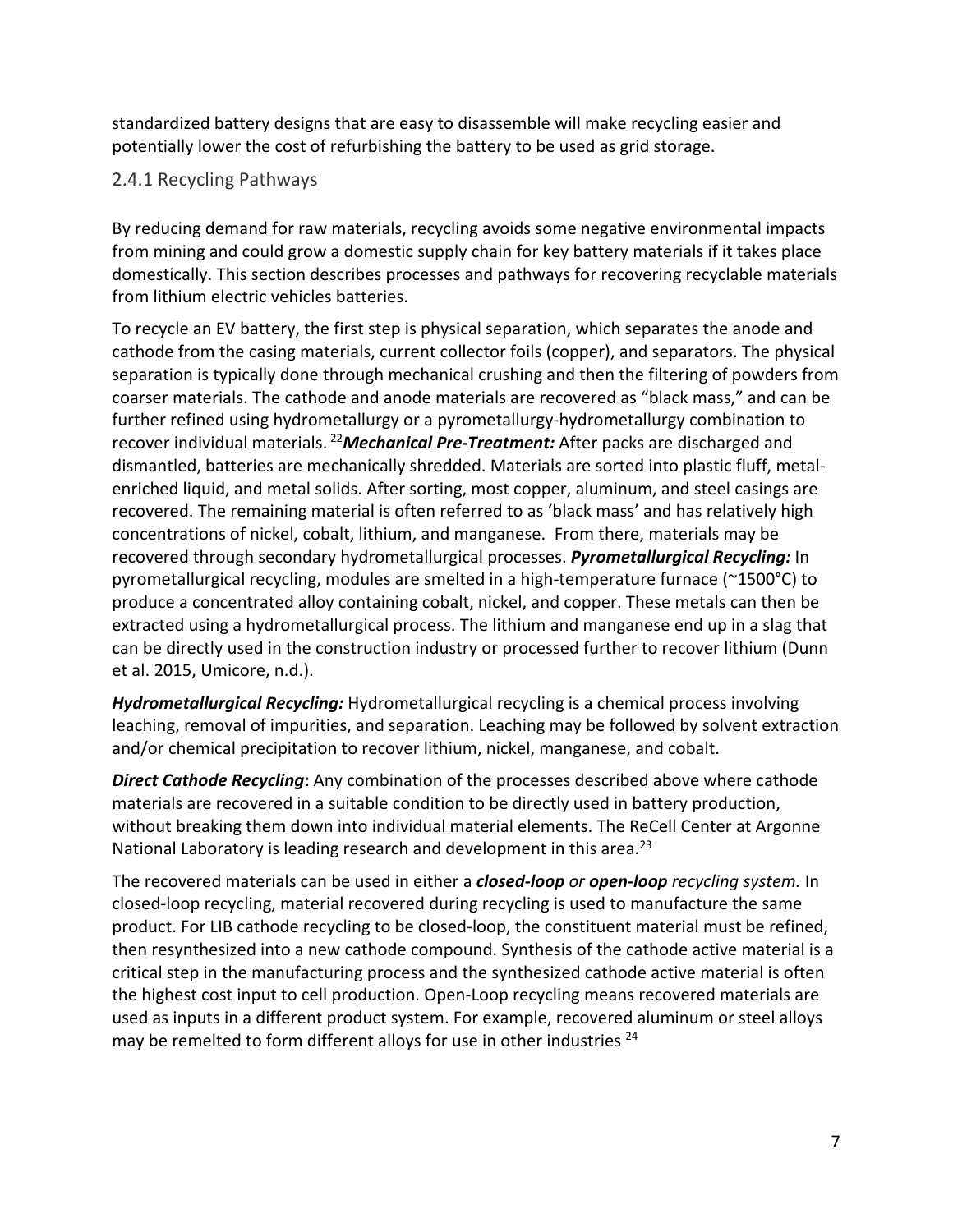#### <span id="page-12-0"></span>2.4.2 Industry Landscape

The existing LIB recycling industry has developed around recycling consumer electronics, with the majority taking place in China, followed by South Korea. <sup>25</sup> Pilot and commercial facilities are operational to a smaller extent in Europe, North America, and Canada, although many are in the pilot stage and/or do not operate at full throughput capacity.<sup>26</sup> The US only has hydrometallurgical facilities operational totaling a yearly capacity of 27,600 metric tons; Li-Cycle corporation has a facility in Rochester, N.Y., Retriev technologies has a facility in Lancaster, OH, and Redwood Materials has a facility in Carson City, Nevada. In addition, there are four facilities under-development in Arizona, Nevada, Massachusetts and Alabama totaling a yearly capacity of 43,100 metric tons. US EV retirement between 2025 and 2028 is forecasted to surpass the combined capacity of 70,700 tons per year,<sup>8</sup> indicating a need for additional capacity needed to support national recycling of LIBs .

### <span id="page-12-1"></span>2.5 Regulatory Landscape for EV EOL Management

A complex set of regulations and standards cover the logistics, reuse, and recycling of LIBs. This section seeks to identify and clarify the applicable regulations and the end-of-life phase that they apply to. This knowledge is important to the discussion of barriers and opportunities presented in the next section, as well as inform the policy recommendations.

The U.S. lags behind other countries and regions that are leaders in EV adoption in the extent and complexity of policy and attendant regulation targeting end-of-life EV LIBs.<sup>27</sup> China and the EU, the two other largest adopters of EVs, both have policies in place or coming online that attempt to enhance the circularity of battery materials and bring or retain LIB supply chains within their respective regions, with recycling of end-of-life EV LIBs playing a role in both. Despite the common goal in both regions, and policies that attempt to consider life cycle and supply chain issues, the policies and directives take on very different forms given the distinctive governmental and political structures in each region. In contrast, the U.S. and California regulate activities that are relevant to end-of-life batteries, but do not have holistic, overarching policies for LIBs or even LIB end-of-life. Table 1 describes regulations relevant to LIB end-of-life in California.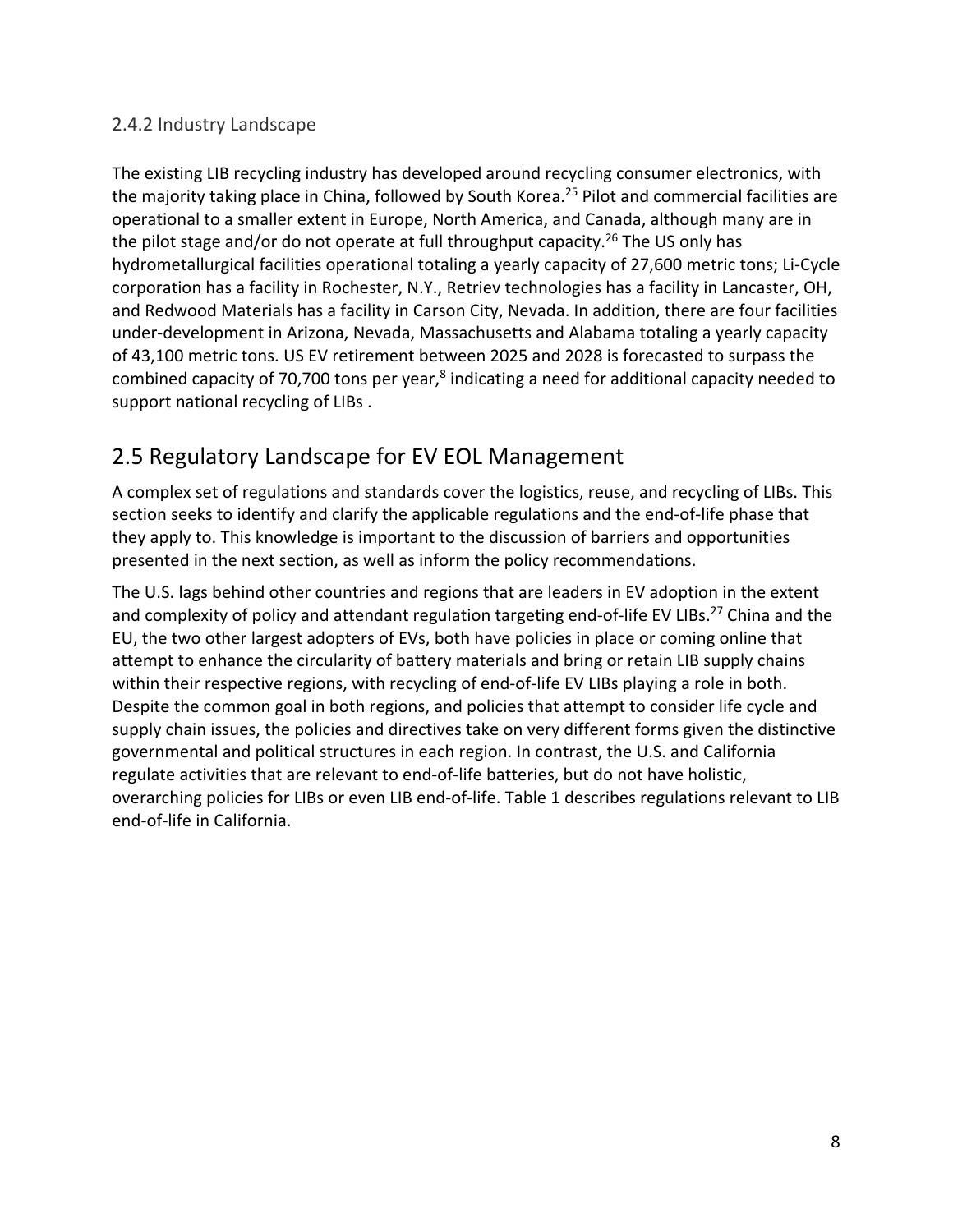Table 1: Regulations relevant to the proper disposal of LIBs within California. These regulations are parsed by the regulated activity. Please note many regulations apply to more than one activity and are therefore listed more than once.

| <b>Regulated</b><br>activity                          | <b>Relevant regulations</b>                                                                                                                                                                                                                                                                                                                                                                          |
|-------------------------------------------------------|------------------------------------------------------------------------------------------------------------------------------------------------------------------------------------------------------------------------------------------------------------------------------------------------------------------------------------------------------------------------------------------------------|
| Dismantling                                           | Facility licensing requirements: California Vehicle Code Division 5<br>Storage fire codes: NFPA 855, Chapter 14                                                                                                                                                                                                                                                                                      |
| Transportation                                        | Hazardous Material transportation: 49 CFR §173.185 (special<br>consideration for damaged batteries)                                                                                                                                                                                                                                                                                                  |
| Storage                                               | Storage fire codes: NFPA 855, Chapter 14<br>Universal waste laws: 40 CFR §273.15<br>CA Universal Waste Laws: Chapters 12-16 title 22 of CCR                                                                                                                                                                                                                                                          |
| Disassembly                                           | High voltage equipment and personnel safety references: NFPA 70B/E;<br>IEEE C2 and IEEE 3007.3; OSHA 29 CFR 1926 and 1910<br>Storage fire codes: NFPA 855, Chapter 14<br>Universal waste laws: 40 CFR §273.15<br>CA Universal Waste Laws: Chapters 12-16 title 22 of CCR                                                                                                                             |
| <b>Energy Storage</b><br>System (ESS)<br>Installation | Interconnection: CPUC Rule 21, CAISO/FERC Tariffs<br>Electrical storage requirements: California Fire Code 1206; NFP 855;<br><b>International Fire Code</b>                                                                                                                                                                                                                                          |
| Hazardous<br>Waste<br>Treatment                       | Universal waste laws: 40 CFR §273, Subpart E<br>Permitting requirements: 40 CFR §§124 and 270<br>Standards for hazardous waste treatment, storage, and disposal<br>facilities: 40 CFR parts 264, 265, 266, 268, 270, and 124<br>Notification requirement: section 3010 of RCRA.<br>CA Universal Waste Laws: Chapters 12-16 title 22 of CCR<br>CA specific: Health and safety division 20 chapter 6.5 |
| Export                                                | UN, EPA                                                                                                                                                                                                                                                                                                                                                                                              |

<span id="page-13-0"></span>2.5.1 Facility licensing requirements: California Vehicle Code Division 5

Any entity in California that participates in the vehicle afterlife market must comply with the *Occupational licensing and business regulations* under Division 5 of the California Vehicle Code. The following chapters are likely to apply to facilities that handle end-of-life LIBs, or are likely to do so in the future: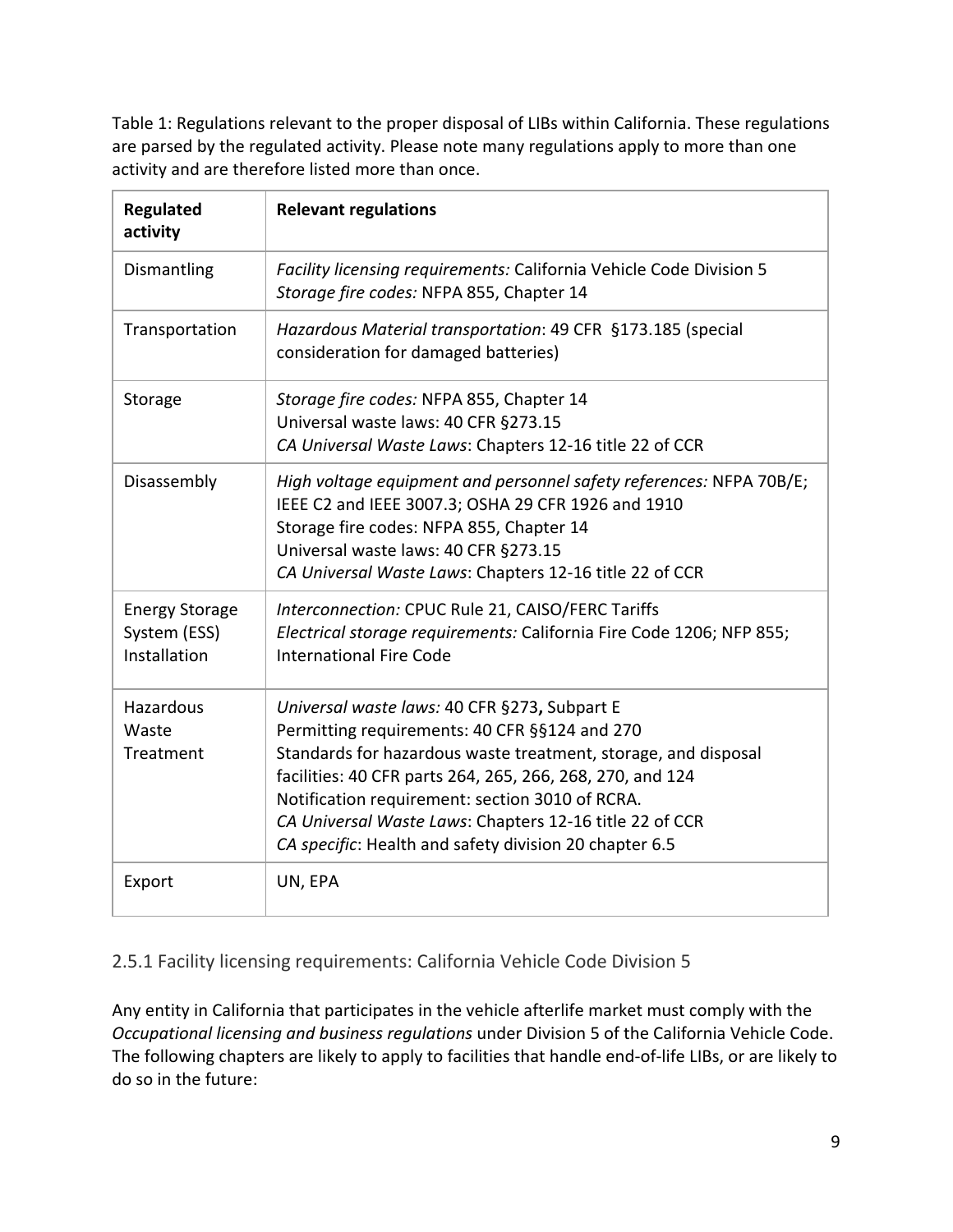- Chapter 3: Auto Dismantlers
- Chapter 4: Manufacturers, Transporters, Dealers, and Salesmen

In addition, California Vehicle Code §220 and §221 are relevant as they are used to determine if a business location is considered an auto dismantler and therefore subject to licensing requirements. Of note is that according to CA Vehicle Code §11500, it is unlawful for any person to act as an automobile dismantler without having an established place of business, meeting specified requirements, and having a current, valid license or temporary permit issued by the DMV.

<span id="page-14-0"></span>2.5.2 Storage fire codes*:* NFPA 855, Chapters 14 and 12 of the California Fire Code.

Used batteries must be stored in compliance with local fire codes, many of which are based on Chapter 14 of NFPA 855 and the International Fire Code. NFPA 855 states that collected batteries must be stored so that the terminals are protected either through battery design or protective packaging to prevent short circuits (14.3.1.2). It also includes requirements for indoor and outdoor storage, including but not limited to the following:

- For indoor storage (14.4)
	- − Requires a fire prevention and mitigation plan to be submitted to the authorities having jurisdiction (AHJ) for approval
	- − Requires that the room be protected by a radiant-energy detection system
	- − Requires that the building be provided with an automatic fire suppression system
	- − Requires that the storage space be protected by a water spray automatic suppression system
	- − Requires the installation of explosion protection
- For outdoor storage (14.5)
	- − Individual pile sizes are limited to 200 sq ft in an area separated from other piles by 10 ft

Storage regulations will be relevant to all entities that store batteries onsite, which is likely to include dealerships, auto recyclers, repair shops, repurposers, and recyclers. Both the International Fire Code and NFPA 855 are currently being adapted.<sup>28</sup>

Second-life or repurposed energy storage systems will also need to comply with Chapter 12 of the California Fire Code. Section 1206 addresses electrical energy storage systems, including: permits, construction documents, hazard mitigation analysis, seismic and structural design, vehicle impact protection (i.e. forklifts), combustible storage, testing, maintenance and repair, location and construction, maximum allowable quantities, storage batteries and equipment, fire extinguishing and detection systems, specific battery-type requirements.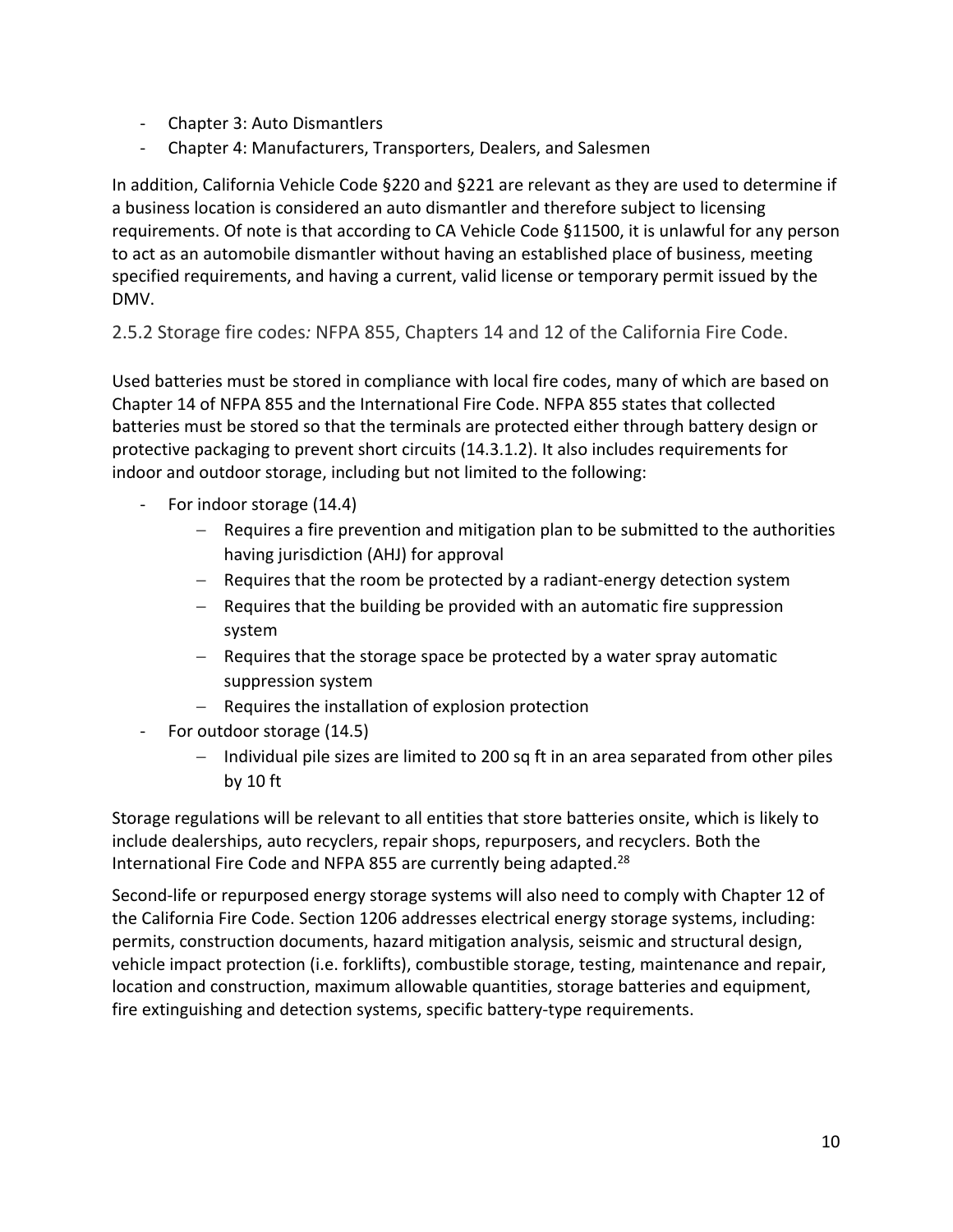#### <span id="page-15-0"></span>*2.5.3 Universal waste laws: T*itle 40 of CFR in part 273

The federal Universal Waste regulations were adopted in 1995 (FR Doc. 95-11143) and are found in Title 40 of CFR in part 273. The U.S. EPA considers batteries (including LIBs) to be a universal waste, as defined in § 273.9. The applicability of the Universal Waste regulations (found in § 273.2 (b)(3)) is due to the battery<sup>[1](#page-15-1)</sup> exhibiting hazardous waste characteristics<sup>2</sup>. While lithium-ion batteries contain less toxic metals (e.g., no lead or cadmium) than other types of batteries (e.g., lead acid batteries), they can be a safety hazard as they may contain flammable electrolytes and may be considered a hazardous waste under § 261.21(a)(2). The benefit of defining the batteries as universal waste is a more streamlined and less complex collection process at the end-of-life to increase their proper disposal by the public. The federal regulations require state standards to be either the same or more stringent. The California specific universal waste laws are found in chapters 12-16 title 22 of CCR and reflect similar requirements.

*2.5.4 Hazardous waste:* 40 CFR parts 264, 265, 266, 268, 270, and 124 and Resource Conservation and Recovery Act (RCRA) section 3010

The transportation and storage of lithium-ion batteries are covered under the universal waste laws, as discussed above, although the recycling of lithium-ion batteries is considered a hazardous waste treatment. The *Universal waste laws* in 40 CFR §273, Subpart E states the destination facilities are required to follow the hazardous waste treatment regulations and destination facilities are defined as "a facility that treats, disposes of, or recycles universal waste", therefore it covers the recycling of the batteries. The *Standards for hazardous waste treatment, storage, and disposal facilities* are under 40 CFR parts 264, 265, 266, 268, 270, and 124. These standards cover the permitting and siting of facilities and the emission and waste disposal standards.

RCRA section 3010 requires any person that generates, transports, or recycles regulated waste to notify the EPA and have an operating permit. California is an authorized state to provide permits, and the DTSC within the CALEPA is therefore responsible for reviewing applications. Part A of the permitting process outlined in 40 CFR §270.13 requires form 8700-23 which provides basic information of the facility. Part B is outlined in 40 CFR §§270.14 through 270.27 and is much more comprehensive, requiring an ongoing review by DTSC that takes an estimated 2 years to complete. The California H*azardous Waste Control* guidelines applicable to LIB endof-life in California are found in Chapter 6.5 of Division 20 of the California Health and Safety Code. *Battery Management is* under Article 10.9 and deems the Federal Mercury-Containing and Rechargeable Battery Management Act (P.L. 104-142) as the law of the state.

<span id="page-15-1"></span><sup>&</sup>lt;sup>1</sup> Battery is defined in §273.9

<span id="page-15-2"></span><sup>2</sup> Hazardous waste characteristics are found in § 261 Subpart C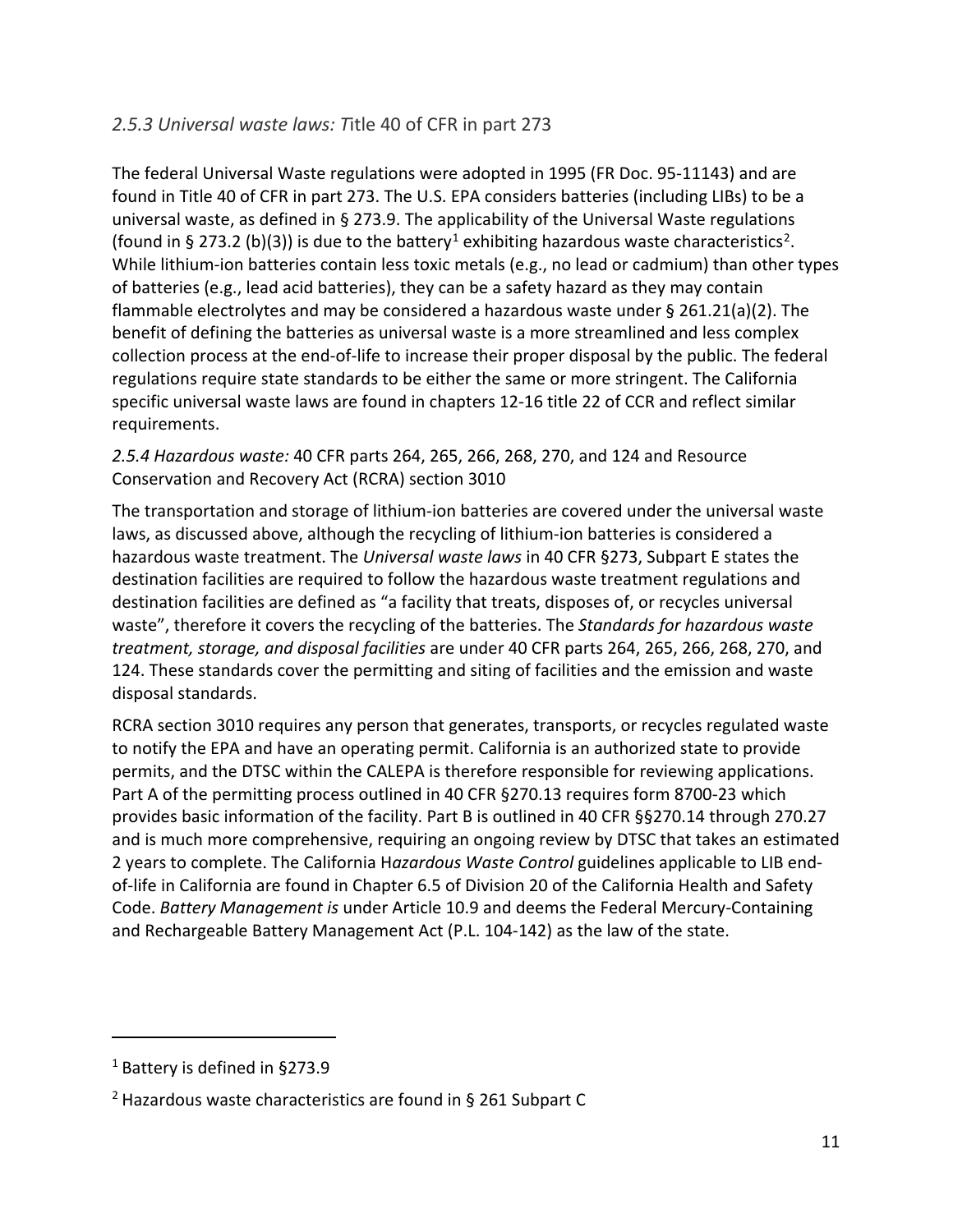<span id="page-16-0"></span>*2.5.5 Hazardous Material transportation*: 49 CFR §173.185 (special consideration for damaged batteries)

Lithium-ion batteries are regulated by the Department of Transportation (DOT) as a Class 9 ("Miscellaneous") hazardous material. Shipping requirements for Lithium-ion batteries that are transported via rail or road are specified under CFR §173.185. Paragraph (b)(1) states that "Lithium cells or batteries, including lithium cells or batteries packed with, or contained in, equipment, must be packaged in a manner to prevent:

(i) Short circuits;

(ii) Damage caused by movement or placement within the package; and

(iii) Accidental activation of the equipment."

The following paragraphs could apply to retired electric vehicle batteries:

- (b)(5): Specifies packing requirements for batteries larger than 12kg and impactresistant outer casing
- (d): Lithium cells or batteries shipped for disposal or recycling are excepted from certain shipping and packaging requirements
- (f) Damaged, defective, or recalled cells or batteries are subject to more stringent packaging requirements and must be shipped in a UN-certified container

Batteries are typically shipped through established third-party logistics companies who are certified in hazardous material transportation. Nonetheless, the party who ships the battery is responsible for ensuring that it is packaged safely and demonstrating compliance with DOT regulations, so knowledge of transportation regulations and safety protocol will be necessary for dismantlers, disassemblers, and repurposers.

#### <span id="page-16-1"></span>*2.5.6 Interconnection:* CPUC Rule 21, CAISO/FERC Tariffs

State, federal and local interconnection regulations will apply to any batteries used in grid-tied applications. In California, the regulations that interconnected battery storage must follow depend on the application of the system (Table 2).

Table 2: Battery storage interconnected to the electricity grid within California must comply with the following tariffs.<sup>29</sup>

| Application/connection level                                            | <b>Corresponding Tariff</b>                                        |  |  |
|-------------------------------------------------------------------------|--------------------------------------------------------------------|--|--|
| Net-energy metering/non-export facility                                 | <b>CPUC Rule 21</b>                                                |  |  |
| Participating in wholesale market, connecting to<br>distribution system | FERC-jurisdictional Wholesale<br><b>Distribution Access Tariff</b> |  |  |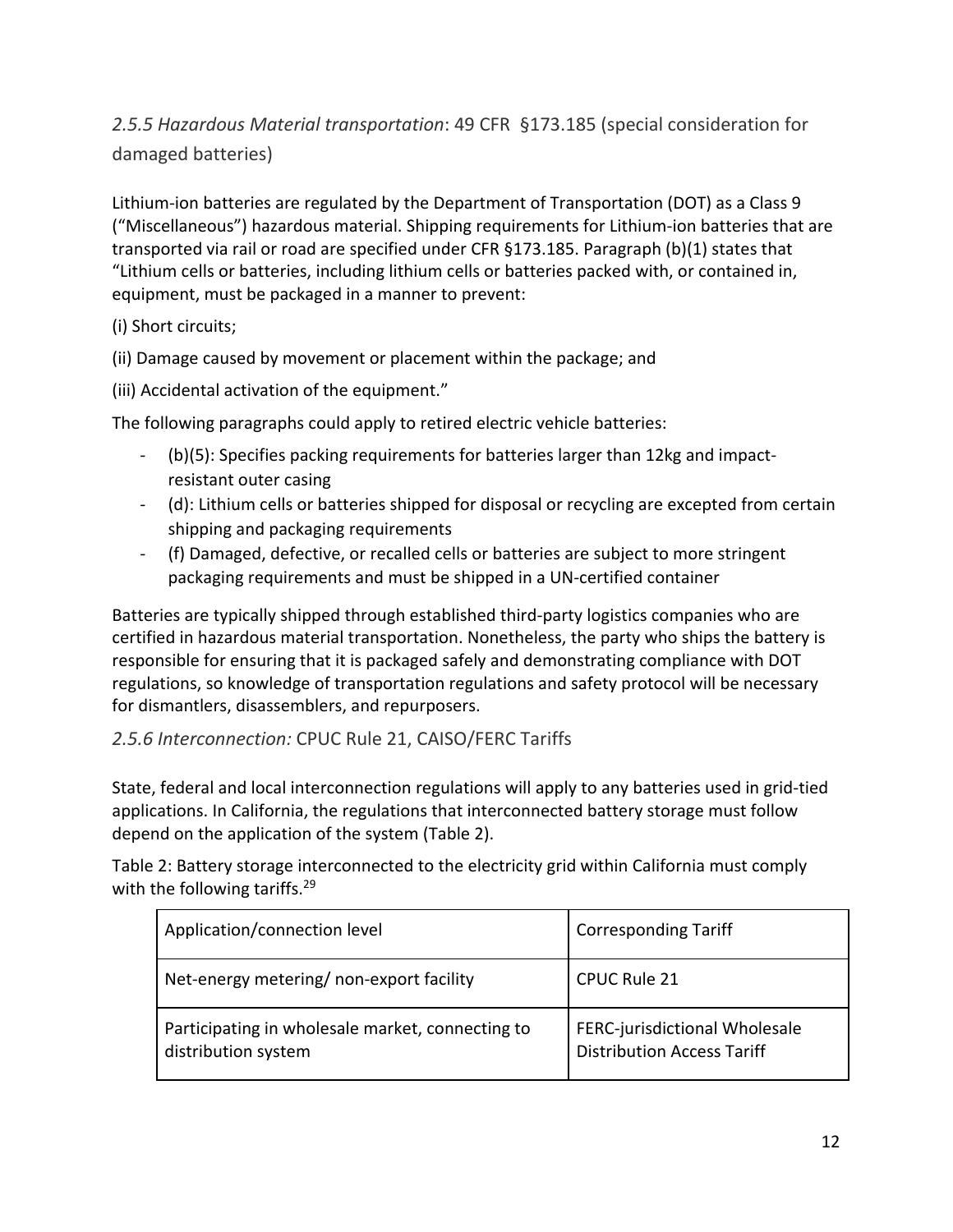| Participating in wholesale market, connecting to | <b>CAISO Tariff</b> |
|--------------------------------------------------|---------------------|
| transmission system                              |                     |

Interconnection requirements for net-metering facilities are established by the CPUC under Rule 21. CPUC Rule 21 contains provisions governing, among other bureaucratic procedures:

- Provisions specific to net energy metered facilities
- Technical operating parameters
- Certification and testing criteria
- Technical requirements for inverters

Each Investor-Owned Utility (IOU) is responsible for the administration of Rule 21 in its service territory. The procedures outlined in the IOU Tariffs rely heavily on UL 1741 and IEEE 929 as well as the testing described in *May 1999 New York State Public Service Commission's Interconnection Requirements* (page 222)*.* Obtaining UL certification, while technically a voluntary standard, is therefore mandatory in practice for grid-connected systems and will require resources that could pose a burden for smaller companies.

## <span id="page-17-0"></span>3. Report development process

The advisory group met quarterly and was supported by researchers at the University of California, Davis (UC Davis). The first 14 months of the project was dedicated to knowledgebuilding. The advisory group met quarterly and the researchers along with invited speakers from academia, industry, and government agencies, presented background information on the LIB technology and market; environmental, health and safety impacts, current and potential reverse logistics (including dismantling), reuse, and recycling systems; relevant certifications, regulations and standards in the U.S. and California; and worldwide EV battery policies and initiatives.

In January 2021, the report development process began, divided into four phases:

- Phase 1 (January 2021-March 2021): Identify barriers, opportunities, and existing landscape
- Phase 2 (April 2021-July 2021): Identify potential policy options
- Phase 3 (August 2021-December 2021): Incorporate feedback and create rough draft
- Phase 4 (January 2022-March 2021): Finalize report with recommendations

To address the scope of topics relevant to developing the advisory group recommendation, members were divided into three subcommittees, logistics, reuse, and recycling, based on selfselection. Table 3 reports the membership on each subcommittee.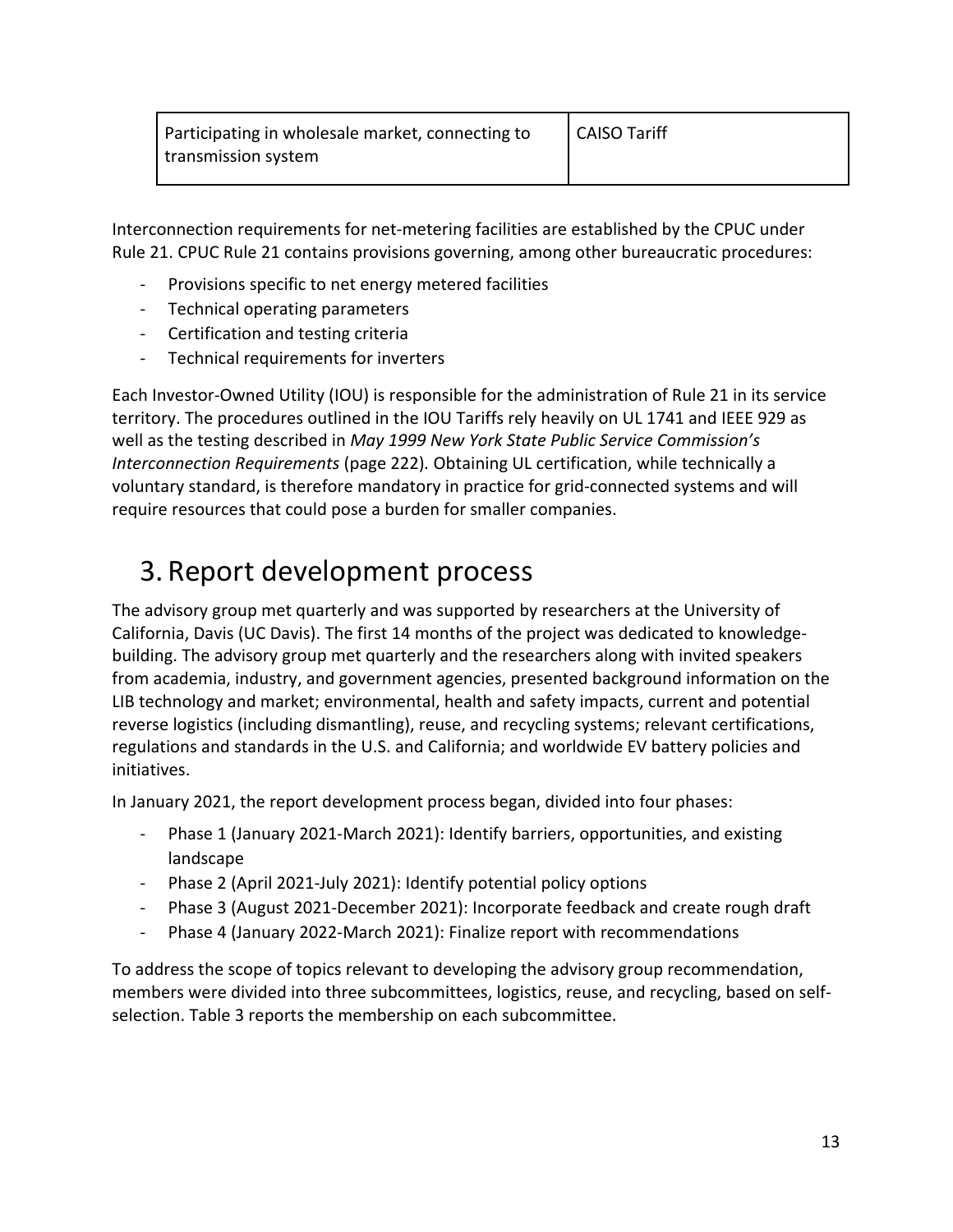Table 3: The three subcommittees (logistics, reuse, recycling) and the affiliation of each member.

| <b>Subcommittee Name and Member Affiliation</b> |                                                             |  |  |  |  |  |  |
|-------------------------------------------------|-------------------------------------------------------------|--|--|--|--|--|--|
| Logistics                                       |                                                             |  |  |  |  |  |  |
|                                                 | 1. Alliance for Automotive Innovation                       |  |  |  |  |  |  |
| 2.                                              | California New Car Dealers Association                      |  |  |  |  |  |  |
|                                                 | 3. Earthworks                                               |  |  |  |  |  |  |
|                                                 | 4. Tesla Inc.                                               |  |  |  |  |  |  |
| 5.                                              | The Rechargeable Battery Association                        |  |  |  |  |  |  |
| 6.                                              | Umicore USA                                                 |  |  |  |  |  |  |
| Reuse                                           |                                                             |  |  |  |  |  |  |
|                                                 | 1. CA & NV IBEW-NECA Labor Management Cooperation Committee |  |  |  |  |  |  |
|                                                 | 2. California Energy Commission                             |  |  |  |  |  |  |
|                                                 | 3. Central Contra Costa Sanitary District                   |  |  |  |  |  |  |
|                                                 | 4. KBI Recycling                                            |  |  |  |  |  |  |
| 5.                                              | Southern California Association of Governments              |  |  |  |  |  |  |
| 6.                                              | <b>Surplus Service</b>                                      |  |  |  |  |  |  |
|                                                 | 7. Tesla Inc.                                               |  |  |  |  |  |  |
| 8.                                              | The Rechargeable Battery Association                        |  |  |  |  |  |  |
| Recycling                                       |                                                             |  |  |  |  |  |  |
|                                                 | 1. Californians Against Waste                               |  |  |  |  |  |  |
|                                                 | 2. CalRecycle                                               |  |  |  |  |  |  |
| 3.                                              | Department of Toxic Substances Control                      |  |  |  |  |  |  |
| 4.                                              | Ford Motor Co.                                              |  |  |  |  |  |  |
| 5.                                              | <b>Honda Trading America</b>                                |  |  |  |  |  |  |
| 6.                                              | Occupational Knowledge International                        |  |  |  |  |  |  |
| 7.                                              | SA Recycling LLC                                            |  |  |  |  |  |  |
| 8.                                              | Tesla Inc.                                                  |  |  |  |  |  |  |

**During phase 1** (January 2021-March 2021) the existing landscape (i.e. current conditions) for each subcommittee was defined, and barriers and opportunities for safe, effective, and economically efficient logistics, reuse or recycling were developed. Outcomes were reported back to the entire advisory group during the March meeting of 2021.

**During phase 2** (April 2021-July 2021) potential policy options we identified and barriers and opportunities elaborated. Updates to the Advisory Group were provided at the May and July 2021 meetings on policy options and barriers and opportunities.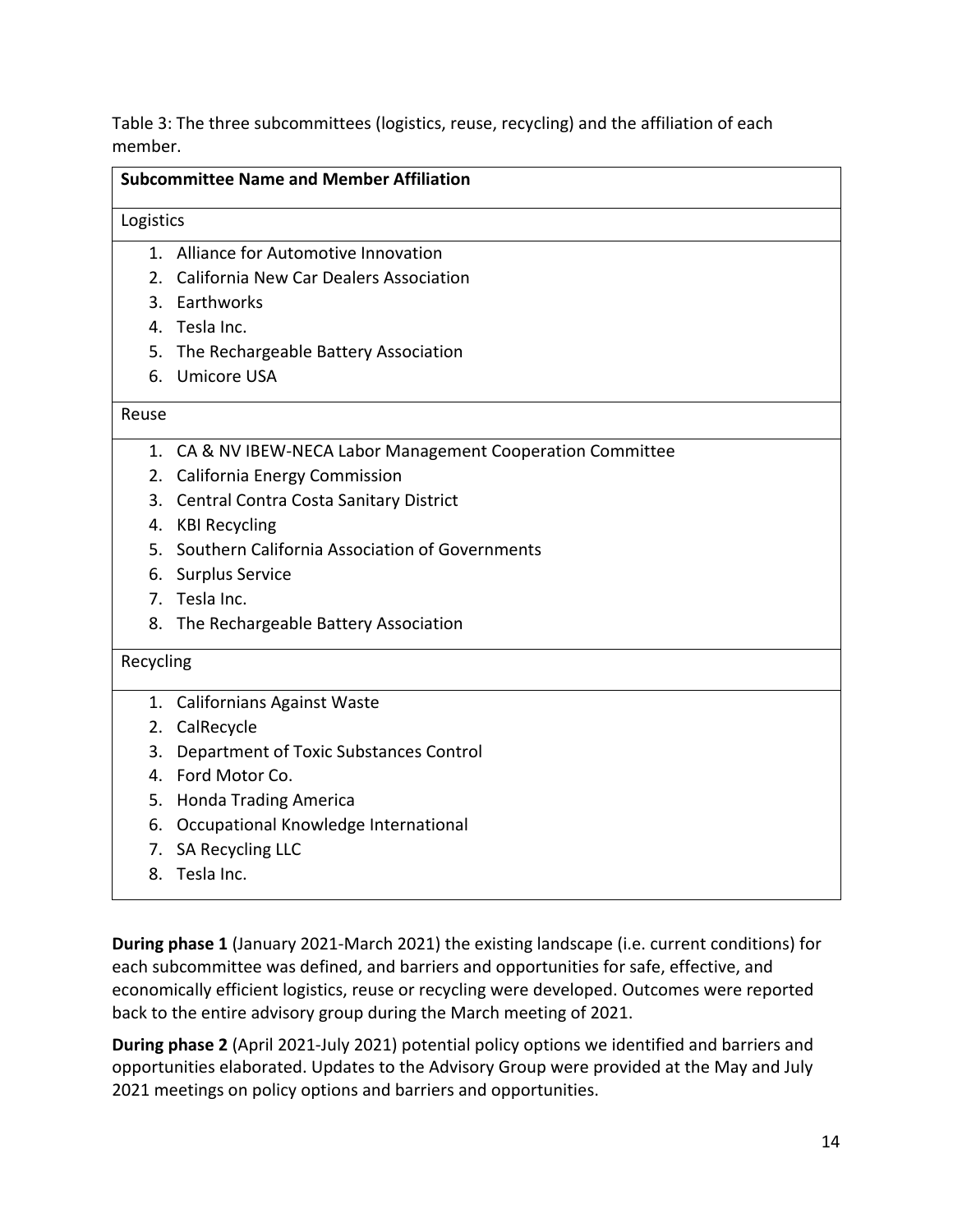**During Phase 3** (August 2021-December 2021) the Advisory Group had to develop the final report and recommendations. The outcomes of subcommittee recommendations and group discussions were incorporated into draft report documents, and policy options proposed by the subcommittees, and which were in many cases elaborated on or altered during Advisory Group meetings, were turned into a survey to aid in the process of prioritizing or eliminating policy options. Survey results can be found in table A1 and A2 of the appendix.

## <span id="page-19-0"></span>3.1 Decision Making process for selecting recommended policy options

\*\*\*THE FOLLOWING TEXT IS A PLACEHOLDER. FOR THE PURPOSES OF DEVELOPING A DRAFT REPORT, A DECISION PROCESS WAS DEVELOPED FOR DETERMINING RECOMMENDED POLICIES BASED ON SURVEY OUTCOMES (SEE TABLES 1 AND 2 OF THE APPENDIX). THE INTENT IS TO PROVIDE THE ADVISORY GROUP WITH AN *EXAMPLE* OF HOW WE CAN PRIORITIZE POLICY OPTIONS FOR DISCUSSION AND GUIDE DECISION-MAKING ON DETERMINING WHICH POLICIES ARE RECOMMENDED. THE INTENTION IS FOR THIS TO BE CHANGED TO REFLECT THE WISHES OF THE ADVISORY BOARD. WE WILL HAVE TIME AT THE OCT 22, 2021 MEETING TO DISCUSS THIS.\*\*\*

Survey outcomes were used to identify possible recommended policies for discussion, identify policies not recommended, and identify policies which were neither opposed nor supported.

The following logic tree was used to assess policy options and assign them to groups designated as either not recommended policies (those with strong opposition), policies with neither strong support nor strong opposition, policies with modest support worthy of further evaluation, and policies recommended policies (those with majority support). Figure 3 describes the logic tree applied to the survey responses (survey results can be found in table A1 and A2 of the appendix).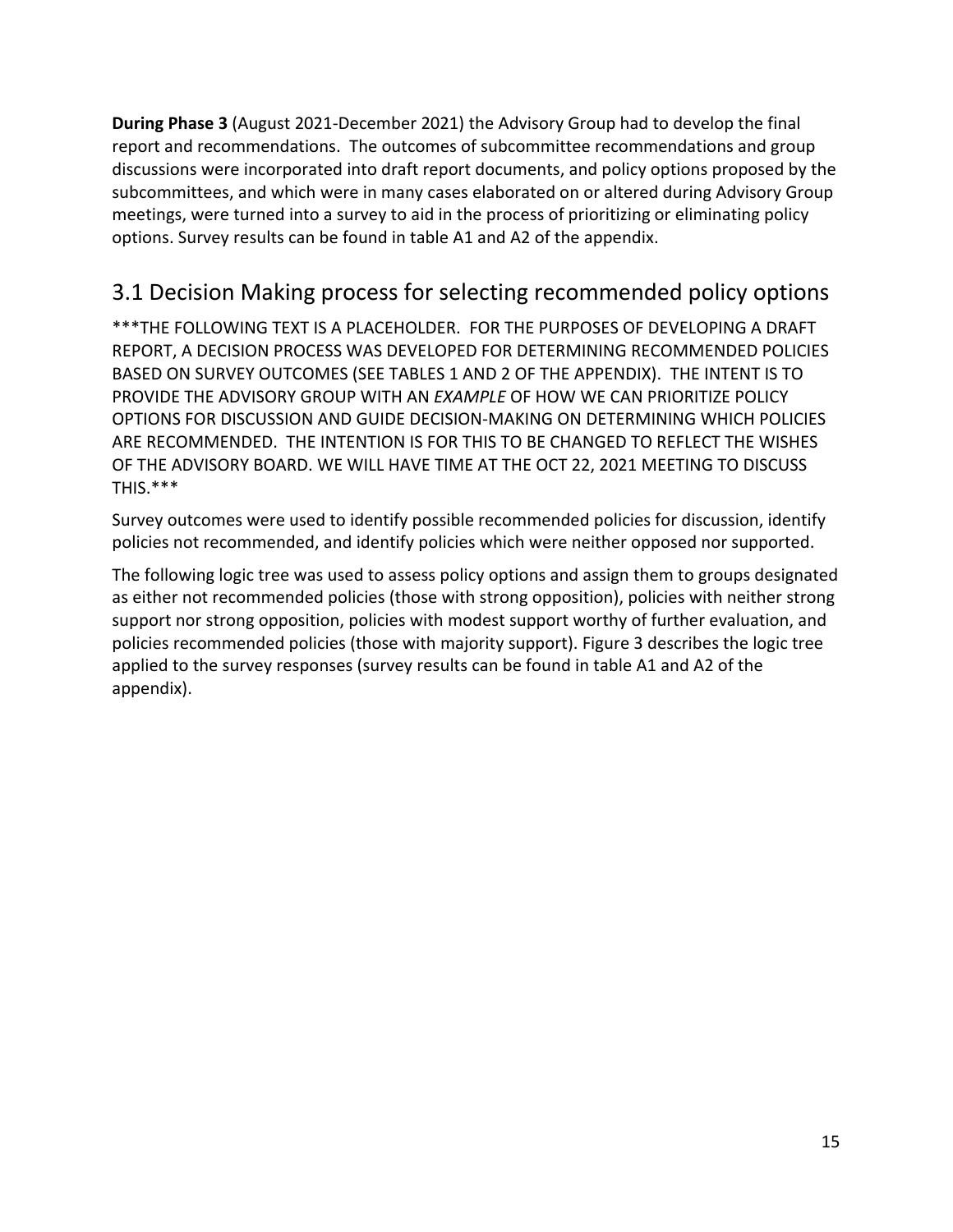

Figure 3. Logic tree for prioritizing or eliminating policy options.

\*\*\*End placeholder text\*\*\*

### <span id="page-20-0"></span>4 Subcommittee Outcomes: Barriers and Opportunities

#### <span id="page-20-1"></span>4.1 Logistics

The scope of the logistics committee includes activities that facilitate both reuse and recycling, acknowledging that batteries must first be safely collected and transported to realize the benefits of either process. The activities that fall under the scope of logistics include removal of the battery from the vehicle (referred to as dismantling), testing to determine appropriate next use, collection and sorting, transportation, and tracking.

#### 4.1.1 Barriers to safe and efficient logistics

The barriers to safe and efficient logistics emerge from the structure of the current vehicle afterlife market, fire and other safety risks from LIBs, current regulations, a lack of information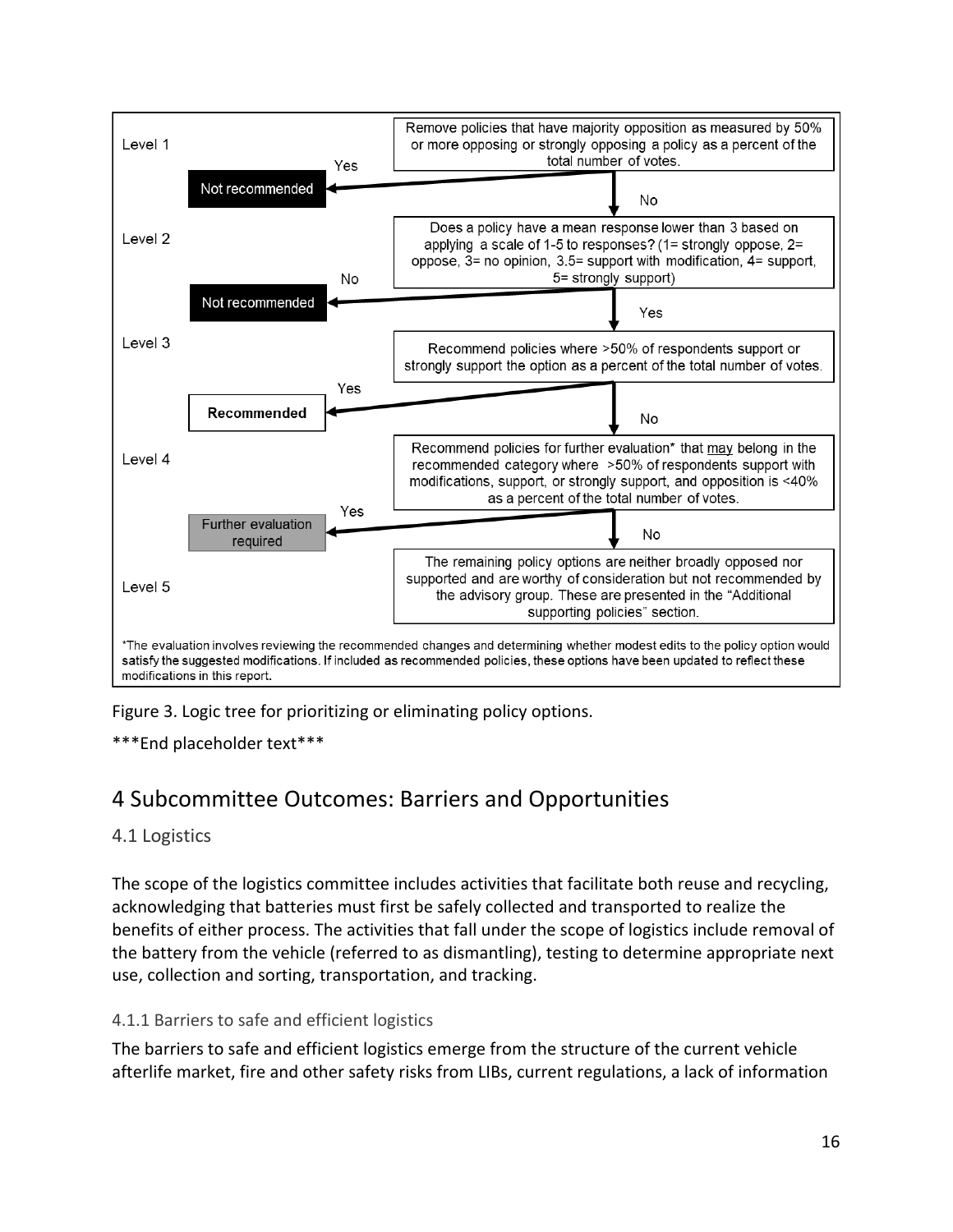on battery history and current condition, and a shortfall in capacity for handling anticipated flows of retired EV LIBs. The following sections further explore these barriers.

#### Capturing out-of-warranty batteries

Many of the barriers identified stem from the decentralized and unregulated nature of the vehicle afterlife market in the United States. Retired EVs may end up being handled by several different parties who have unequal access to the resources and information necessary to manage end-of-life batteries properly. One of the concerns mentioned by participants was that once vehicles and/or batteries are out of warranty, it is difficult to track them or control what happens. Given the market-driven nature of the vehicle afterlife industry, returning EOL batteries to a domestic reuse or recycling system essentially relies on there being some financial incentive or benefit for doing so to whoever is handling the battery.

#### Safety

EV batteries are significantly higher voltage than car batteries have been in the past and pose a threat of electrocution if mishandled. Whoever removes the battery from the vehicle must take certain safety precautions, particularly if the battery is physically damaged. For example, the battery must be drained and disconnected before performing any work on the vehicle or battery. Facilities should also be equipped with appropriate personal protective equipment (PPE), including but not limited to rubber gloves and boots, high voltage-safe tools, matting, and a safety rescue hook. The other key safety issue is fire. In the event of a fire, EV batteries may reach temperatures up to 1000 C due to thermal runaway. Facilities can mitigate fire damage by keeping a fire safety blanket onsite and dismantling and storing EVs in an isolated area.

The necessity for specialized dismantling creates an opportunity to create skilled jobs within the state of California. To prevent harm and take advantage of the opportunities presented by the EV transition, resources such as information, training, and safety equipment must be widely accessible to anyone who may be in the position to disassemble an EV.

#### Storage

Because of the safety hazards described above, whoever handles an end-of-life battery must follow certain storage and transport protocols. As noted in the Relevant Regulations section, storage requirements are defined by the local fire code and include minimum space requirements and fire suppression capabilities. Storing batteries onsite may present a burden and liability, particularly for smaller facilities that do not have sufficient space to hold batteries for extended periods. This was mentioned as a concern for both auto dismantlers and dealerships. Dealership representatives voiced concern about becoming long-term storage sites for batteries, particularly since most EV sales and ultimately returns will take place at dealerships in denser urban areas, where space is scarce and valuable. Meanwhile, dismantlers are concerned about the safety threat posed to their facility and personnel.

While dealerships have connections to the OEM and their collection network, dismantlers may not have information about where to send batteries. According to an invited speaker from the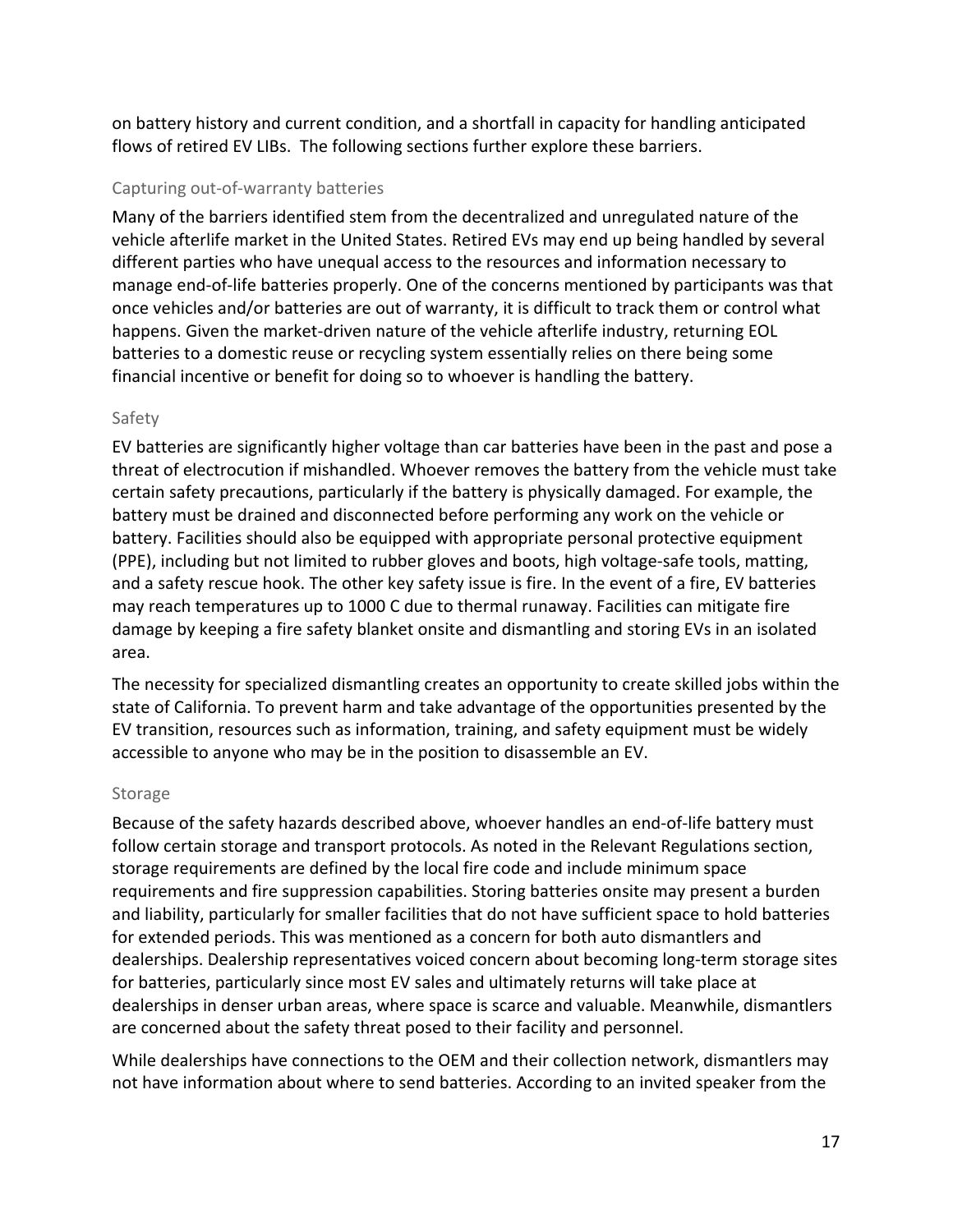Auto Recyclers Association, many are currently accumulating them onsite in the absence of a clear directive.

#### Transportation

As noted in the regulatory landscape section, the party handling the battery must also comply with hazardous materials shipping protocol as specified by DOT, which increases the cost of transportation. Furthermore, damaged batteries are subject to more stringent transport requirements, as specified by paragraph (f) in the DOT Code of Federal Regulations (CFR) §173.185. Specifically, they must be shipped in a United Nations-certified container, which are custom-ordered from dangerous goods manufacturers at great expense. Estimates of the cost of transportation vary widely but are estimated on average to contribute 40-60% of the overall cost of recycling.<sup>30</sup>

#### Unlicensed dismantling

According to CA Vehicle Code §11500, it is unlawful for any person to act as an automobile dismantler without having an established place of business, meeting specified requirements, and having a current, valid license or temporary permit issued by the DMV. Licensed dismantlers process an estimated 840,000 of approximately 1.2 million vehicles that reach EOL in California each year. However, an ongoing concern is the rise of unlicensed dismantling in the state, which is problematic because unlicensed dismantlers do not take the same precautions when disposing of hazardous materials and fluids. Unlicensed dismantlers acquire most of their vehicles through auto auctions and dismantle them in various locations, including repair shops, remote areas, parking lots, industrial lots, and residences.

Unlicensed dismantling is particularly undesirable for EVs given the hazards posed by largeformat Lithium batteries when handled incorrectly. In addition, it further complicates the EOL chain of custody and may make it more challenging to capture retired batteries for reuse and recycling. Participants representing the dismantling industry identified this issue and are concerned that any added burden imposed on licensed dismantlers will push more vehicles into the unregulated grey market, where it is cheaper to operate.

#### Infrastructure and capacity gaps

Since EVs are not currently being retired at a large scale, California does not currently have the needed capacity in terms of trained personnel to handle high voltage batteries. Participants also identified a lack of infrastructure for battery disassembly from pack to module.

#### Regulatory barriers

Participants identified several areas where clarity on existing regulations is desired and discussed the need for alignment between federal and state regulations. Clear instructions on navigating hazardous materials transportation and hazardous waste regulations such as packaging, safety, and storage requirements were recommended. Participants also mentioned a need for solutions to minimize the cost of compliance, especially for smaller operations.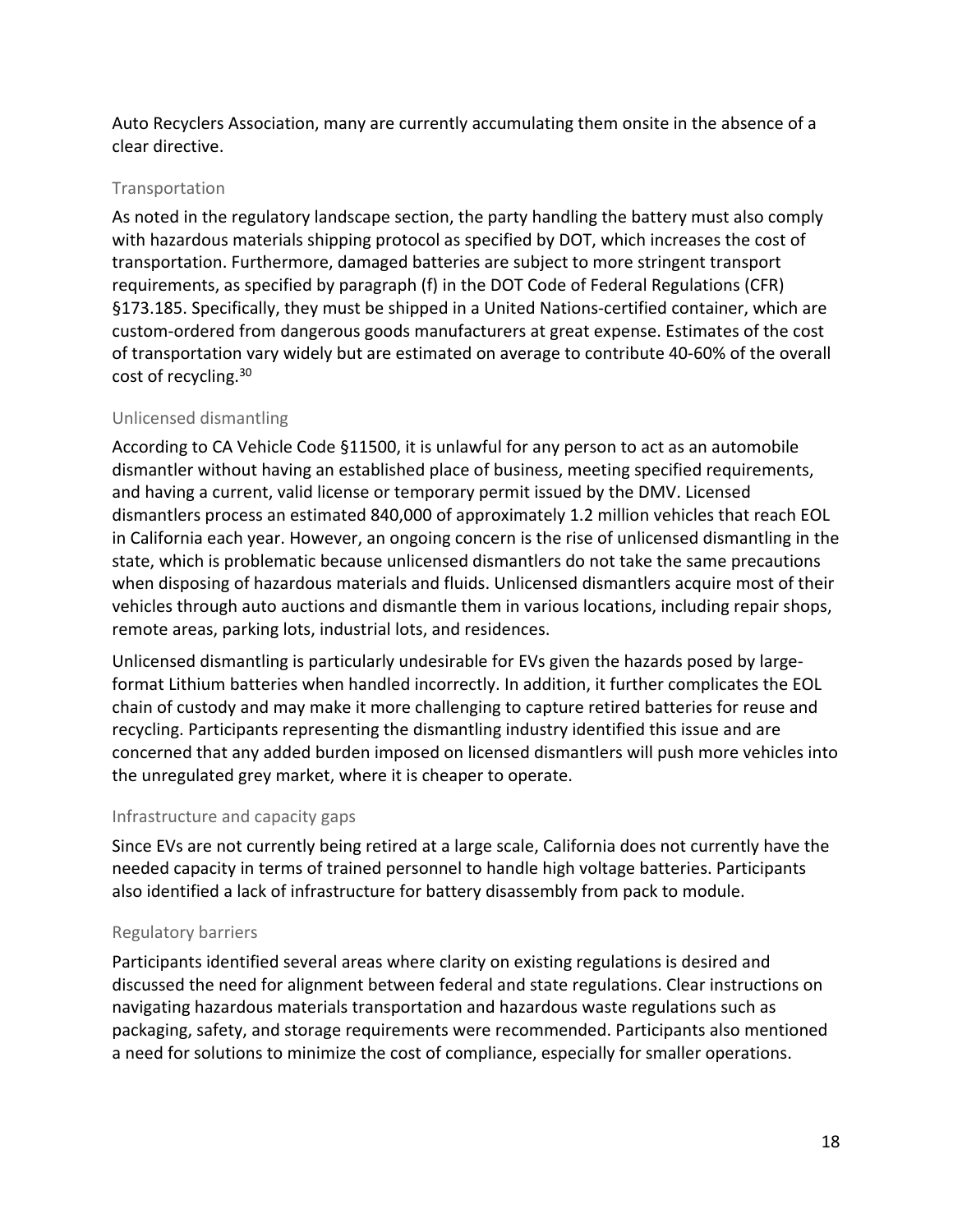#### *Universal waste classification*

Lithium batteries are classified by DTSC as a universal waste. However, a key point of discussion was defining at what point they become classified as waste, which will affect what activities may be classified as hazardous waste treatment and who may be considered a generator, handler, or treatment facility. This is an issue that affects all subcommittees.

#### *Lack of regulations defining producer responsibility*

At present, it is unclear who will coordinate and pay for the collection, transportation, and processing of retired batteries. In the absence of extended producer responsibility for end-oflife batteries (or some alternative mechanism), the system is reliant on the profitability of reuse and/or recycling to incentivize collection.

#### Information needs

To facilitate an optimal EOL pathway, the parties involved must have access to information about the battery and knowledge of how to handle it safely.

#### *Condition of battery:*

Information about the condition of the battery is necessary to enable the party handling the battery to determine the next appropriate use for the battery and how to ship it there. Specifically, knowing the state of health (SOH) is necessary to determine whether the battery is most suitable for reuse in a vehicle, repurposing for stationary storage, or recycling. In addition, information about the battery's history and whether it had been in an accident would alert the handler to the potential of physical damage so they could take the needed precautions.

#### *Battery chemistry:*

Knowledge about battery chemistry is most important for recyclers because sorting before recycling makes the material recovery process more efficient. However, this information would also be valuable to the party handling the battery for negotiation purposes, as recyclers may be willing to pay for higher-cobalt chemistries or at least cover the cost of transportation.

#### *Information about how to safely handle batteries*

Participants pointed out that OEMs provide training for dealers about how to handle their batteries and vehicles. It was recommended that this sort of information be made accessible and distributed to independent dismantlers, repair shops, and first responders. In addition, it was recommended that agencies provide clear, detailed guidelines on OSHA, storage, and shipping requirements, and make funding available to support videos and other training materials. Currently, information on handling EVs and hybrids is available from the Auto Recyclers Association and Salvage Wire, a consultancy based in the United Kingdom, and the Department of Transportation.31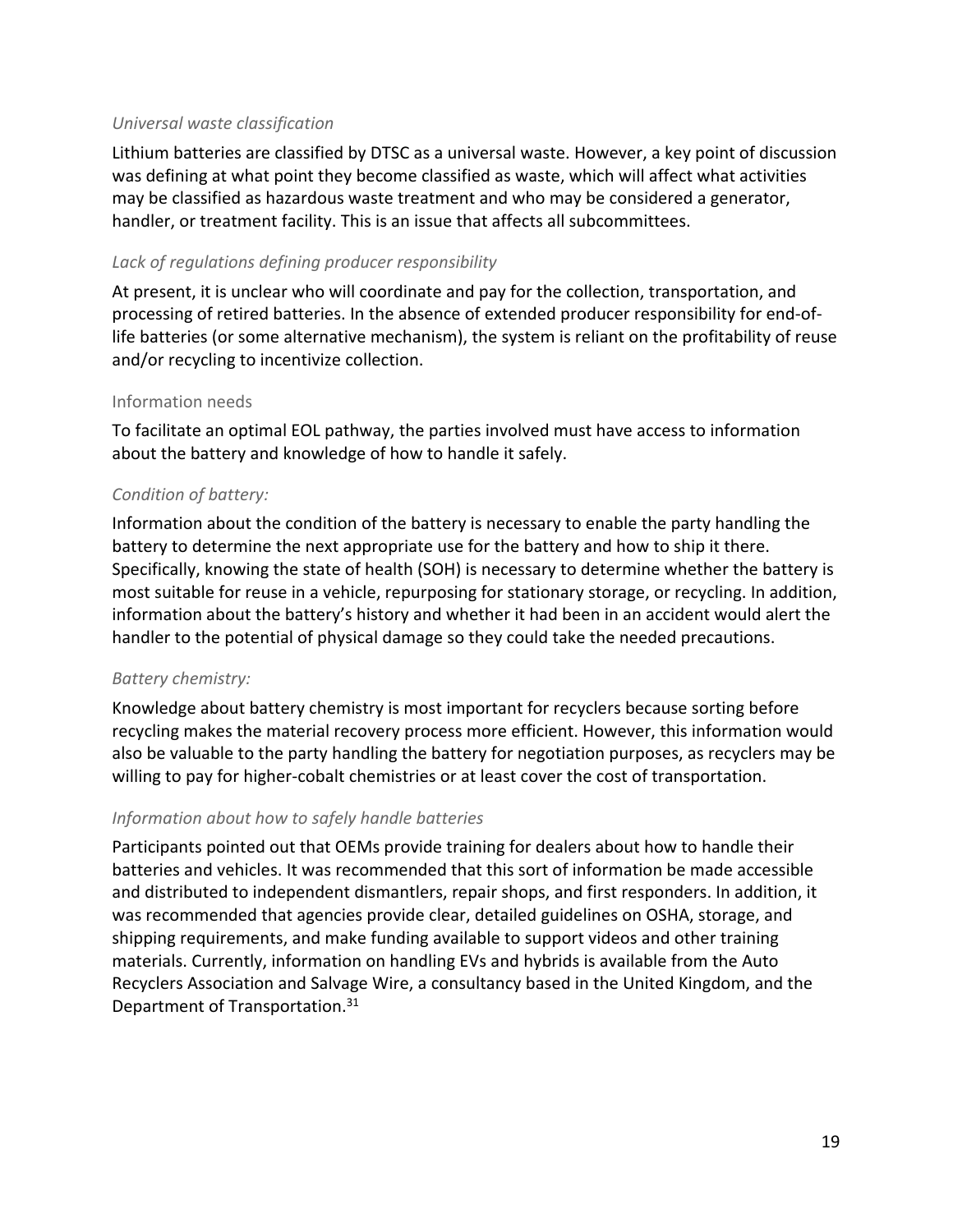#### <span id="page-24-0"></span>4.1.2 Opportunities

Opportunities mostly reflect the potential benefits to reducing end-of-life management costs and improving safety, both of which would improve conditions for robust reuse and recycling systems.

#### Reduced cost and environmental impact of transportation

Addressing the barriers listed above would make the reverse logistics process more efficient by avoiding unnecessary transportation since improved information along the chain of custody would allow relevant stakeholders to send batteries directly to the most appropriate destination. Another strategy to reduce the cost of transportation could be facilitating a collection system with strategic infrastructure that enables batteries to be regionally accumulated prior to transport to make the shipment more cost-effective. In addition to making the process more economical, reducing the distance traveled also reduces the overall environmental impact of recycling. Finally, the cost of transportation can be reduced by identifying strategies that ease the cost of regulatory compliance without sacrificing the need for safety.

#### Increased recycling rates

Improving the collection rate and reducing the cost of transportation would increase the recycling rate for Lithium-ion batteries, which would make the industry more economical by increasing throughput. In turn, this would allow California and the United States to realize the environmental, economic, and social benefits of recovering critical materials from EVs. Participants also pointed out that creating a successful collection program could provide a framework to encourage the recycling of other products such as computers, outdoor power equipment, and solar panels.

#### Improved conditions for reuse and repurposing

Reducing the cost of transportation and improving the possibilities for testing and tracking would also support the reuse industry by making it easier to determine which batteries are best suited for reuse. In addition, better information about battery storage would increase safety and avoid unnecessary degradation, which will also support reuse.

#### Benefits to dismantling industry

In the near term, establishing a robust network and facilitating access to information will provide a solution for people and companies who do not know what to do with stranded battery packs. As more battery packs come offline, the demand for collection and dismantling will create skilled job opportunities within California.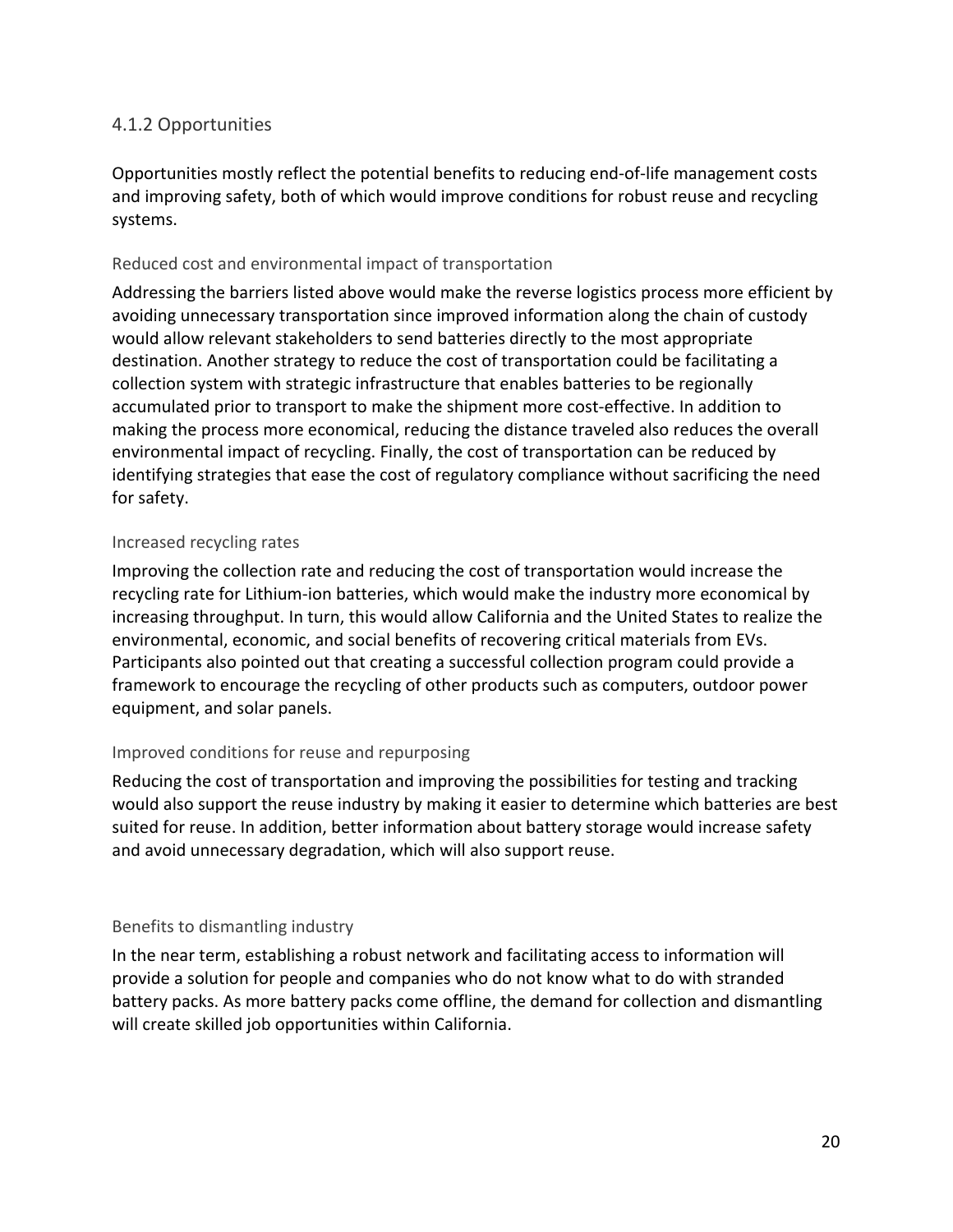#### Improved Safety

Better information on proper handling, storage, and shipping protocol will promote safety for all parties involved in end-of-life management. Access to knowledge about the battery's condition will also alert the party handling the battery about the need to follow extra precautions or use specialized packaging.

### <span id="page-25-0"></span>4.2 Reuse

Reuse and repurposing are terms often used interchangeably. Here each has a particular meaning; reuse refers to the use of a used LIB in an EV (i.e. after removal from a vehicle and any needed repair, refurbishment, or remanufacturing), and repurposing refers to the use of a used LIB in another application (i.e., an application other than as a traction battery in an EV). While the subcommittee was titled "Reuse," its mandate included both reuse and repurposing, though as evident in the discussion that follows, the subcommittee mostly focused on repurposing.

Reuse and repurposing of electric vehicle batteries face a number of barriers as well as opportunities and benefits that can be grouped into larger themes. Identified barriers include cost, allocation of responsibility, lack of information and data, battery design, and lack of volume for a sustained business plan. Identified opportunities and benefits include reduced environmental impacts relative to alternatives, economic opportunities and benefits, provision of energy storage services, and others such as improved traceability, and reduced incentives for planned obsolescence. The following text describes the barriers and opportunities for reuse and repurposing in greater detail.

<span id="page-25-1"></span>4.2.1 Barriers

#### Cost

For used batteries to be competitively priced against new batteries they must be offered at a discount, which is difficult to achieve given the falling costs of new batteries. New EV LIB battery pack costs fell by an average 87% between 2010 and 2019.<sup>32</sup>

The main costs of repurposing come from acquiring batteries, testing to determine state of health, and reconfiguring and equipping batteries with a battery management system (BMS), thermal management, and other required hardware and software. In addition, battery storage systems must meet certain standards, either because they are mandated by law or expected by the market. The cost of obtaining the necessary certification presents a significant burden for repurposers, who are typically smaller startup companies and do not have the same resources to draw from as, for example, OEMs. In addition, the cost of storing batteries onsite, permitting, and complying with the regulations are a strain on the companies, and the added lack of clarity about the regulatory compliance that is, or will be, required may dissuade actors from the market.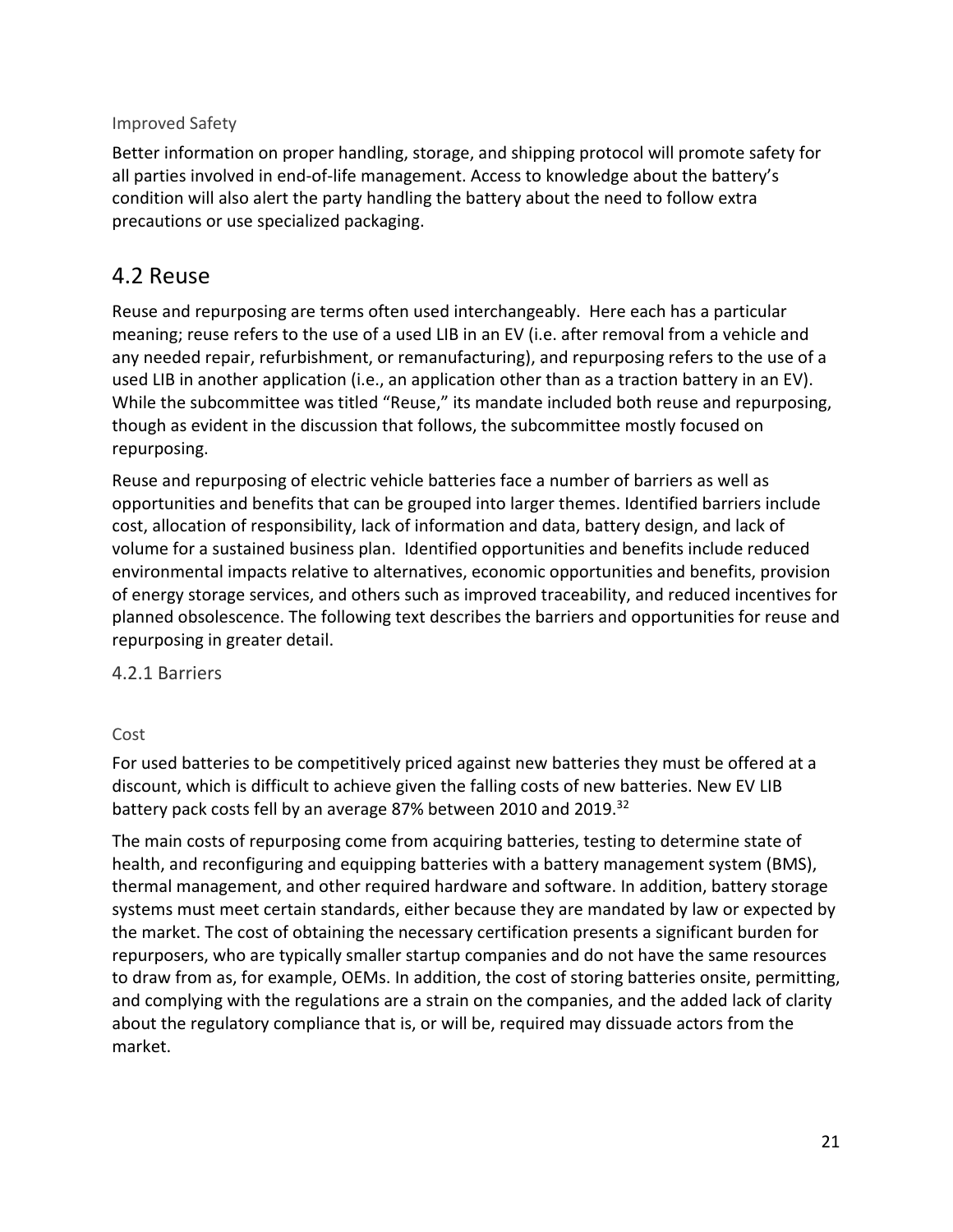The difficulty in competing with new batteries is exacerbated in California because second-life batteries are not eligible for incentive programs like the CPUC's Self-Generation Incentive Program (SGIP), which partially subsidizes the cost of new energy storage systems.

#### Allocation of responsibility

The lack of clarity within the industry regarding legal obligations and responsibilities for secondlife batteries is a barrier to the development of start-ups and partnerships with OEMs. If a battery is repurposed by a third party and not the OEM, it is unclear if the OEM or the repurposer will be liable if there is an accident. The same may be true regarding responsibilities for final disposition of the battery (i.e., recycling), especially under regulatory schemes with some kind of extended producer responsibility. The same can be said for allocating benefits for the perceived social and environmental value of repurposing.

In the case that the OEM is not responsible, they may still be sensitive to negative press in the event of an accident and attendant reputational risks, which could dissuade their participation in arrangements that facilitate second-life uses. However, the current end- of-life process for an EV does not allocate responsibility of the battery to the OEM. Batteries only return to the OEM if they are returned due to warranty issues, or if the vehicle is retired within the warranty period.

#### Lack of information or data

Repurposing and reuse companies, including those that may refurbish, remanufacture or reconfigure LIBs retired from EVs prior to second-life usage, need access to information about the battery's state of health (SoH) to estimate the remaining lifespan and determine whether the battery is suitable for reuse or repurposing. Access to this information could also enable second-life companies to offer performance guarantees, which are especially important given that second-life batteries are competing with new batteries from established, larger manufacturers that provide such guarantees. Without access to manufacturers' BMS, determining the SOH requires an expensive and time-consuming testing process.

Since repurposers typically connect batteries of the same make and model in storage units, the sector would also benefit from increased access to identifying information about the battery type (i.e., chemistry, voltage, and rated capacity). Finally, transparent information about the battery history would alert anyone working on the battery to follow special safety protocols, for example if the vehicle it was removed from had been damaged or in an accident.

#### First-life battery design

The repurposing process can be done at the cell, module, or pack level. All of which require removing the pack from the EV, and in the case the pack is broken down to the cell level, disassembling the LIB pack. The lack of standardization between OEMs complicates the secondary market because the disassembly and dismantling process is different for each pack design. Since batteries are not designed to be disassembled, the process can be dangerous and costly.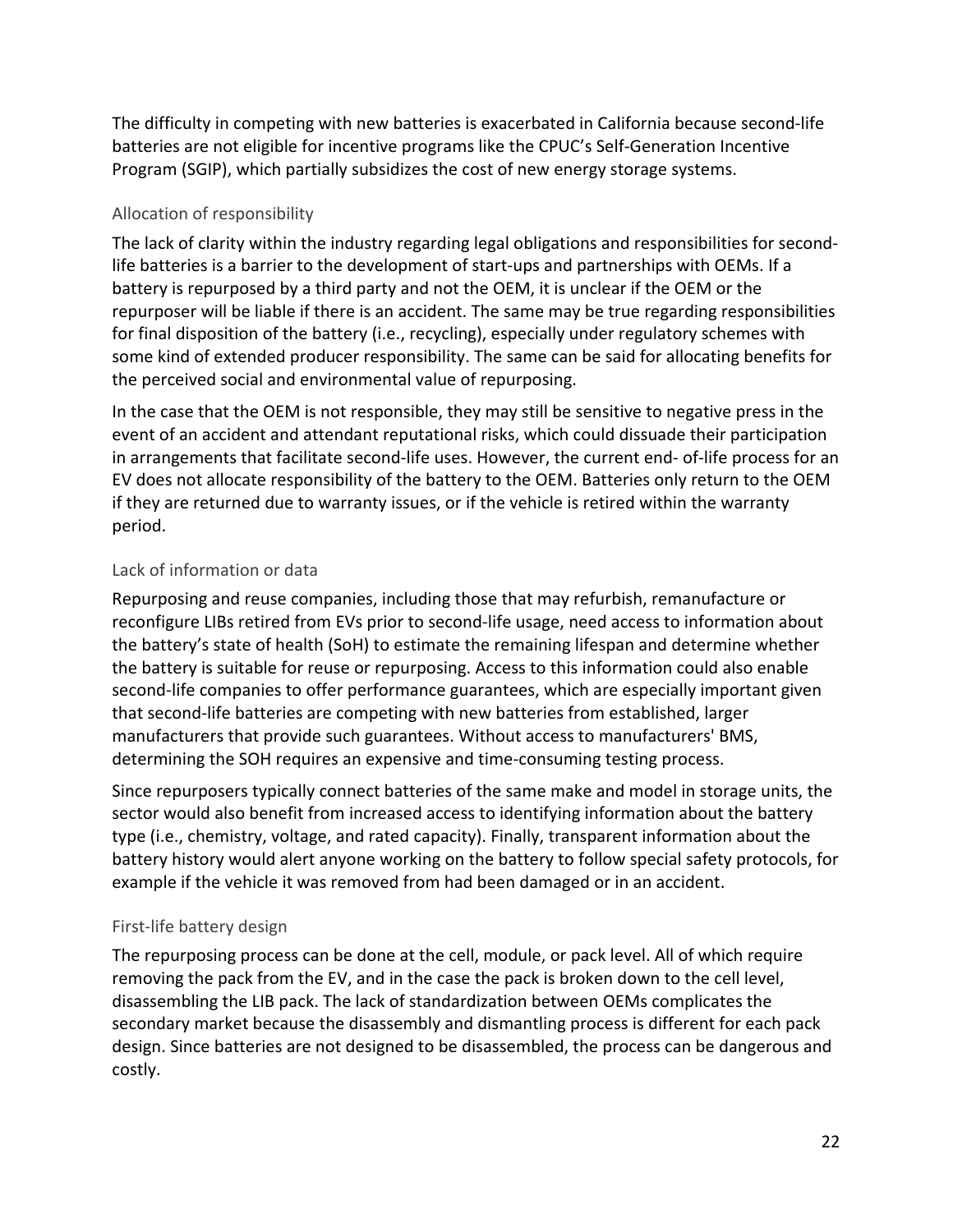#### Acquisition challenges

The current lack of supply of retired EV LIBs is a barrier to advancing the second-life industry. The quantity of EVs currently being retired is low compared to the amount that will retire in the next several decades. Furthermore, the supply of retired batteries will likely be dispersed between dealerships, auto dismantlers, insurance auctions, and scrap metal recycling facilities, complicating the reverse logistics process and acquisition routes for the second-life industry.

#### <span id="page-27-0"></span>4.2.2 Opportunities and benefits

#### Environmental benefits

Harnessing the remaining usable capacity in retired electric vehicle batteries may displace demand for new battery products, which avoids the negative impacts associated with mining, refining, and manufacturing and reduces reliance on imported critical materials. Alternatively, deployment of repurposed batteries may expand the energy storage market, rather than simply displacing new battery production, in which case key environmental benefits may come from supporting storage needs on the grid required to accommodate the renewable energy transition.

#### Economic opportunities

A key economic benefit of reuse is the job creation that would accompany the development of a new industry, not just in the state but as part of a labor force that could spread across the country. The solar industry, where job creation helped fuel the industry, may provide a model for the nascent second-life battery industry.

Another economic benefit is the potential cost savings to the end-user of a second-life battery system, assuming reused or repurposed batteries can be delivered at a lower cost. More affordable energy storage also promotes equity by enabling households and communities who may not otherwise be able to afford energy storage to be more resilient in the face of natural disasters, for example by providing backup power during public safety power shutoff events.

#### Encourage transparency and coordination across the value chain

Participants identified an opportunity to set expectations and criteria about the traceability and capture of products before they are put onto the market, which would provide a positive example for other industries. Encouraging reuse and repurposing could also enable repairers to connect with OEMs, encouraging a feedback loop so OEMs know how to design for repair or repurposing, and design the market to avoid planned obsolescence. Finally, tracking product longevity and resale can be an incentive for brands to prove they are not planning for obsolescence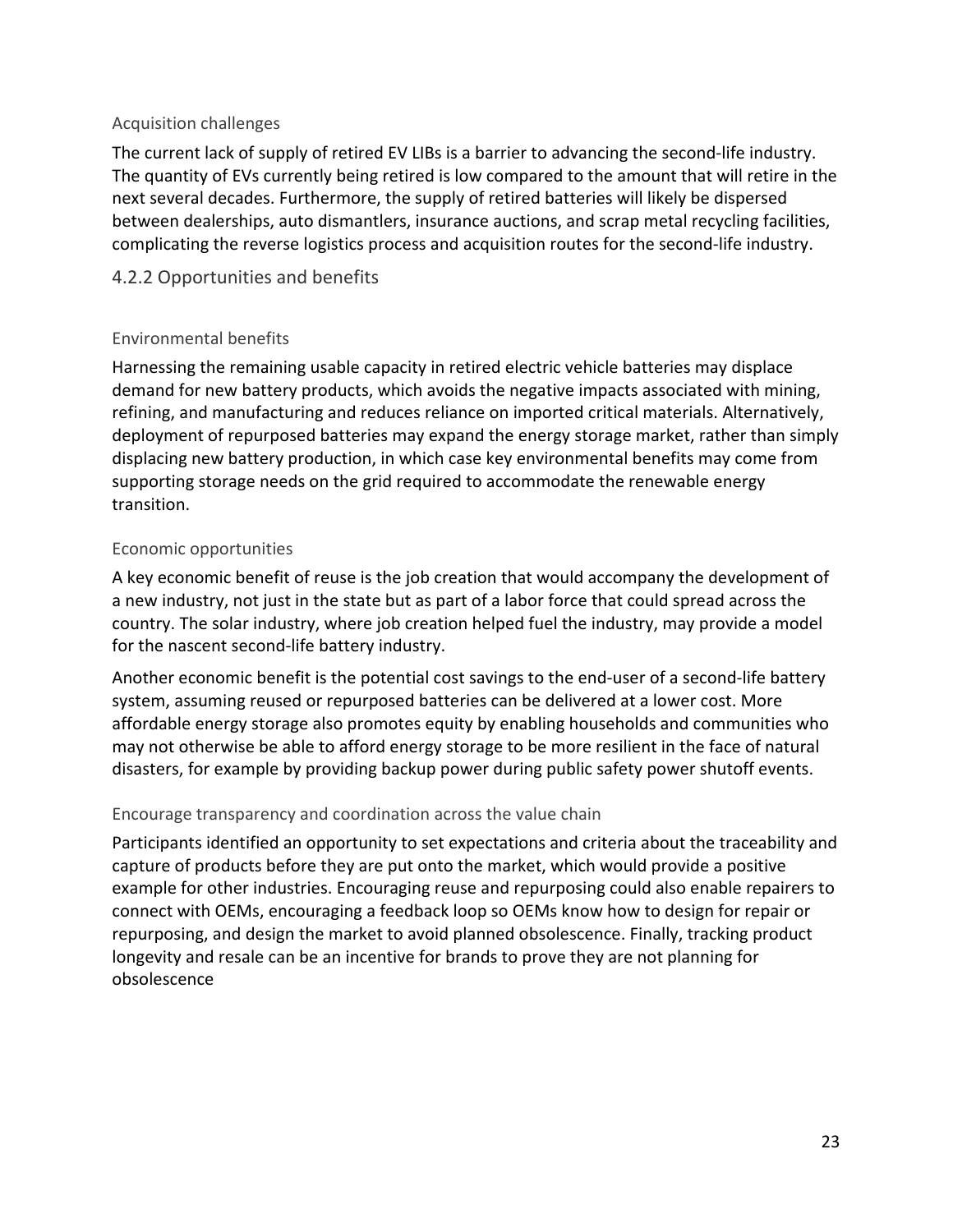## <span id="page-28-0"></span>4.3 Recycling

The recycling subcommittee was formed to identify options to address barriers and incentivize recycling that minimizes environmental and economic cost while maximizing material recovery. The scope covered includes material recovery via recycling process.

The recycling of EV LIBs at end-of-life faces a number of barriers as well as opportunities and benefits that can be grouped into larger themes. Barriers include existing regulations, cost, industry development within the United States, and lack of information and data. Opportunities and benefits include reduced environmental and social impacts, economic opportunities and benefits, increased safety, and recycling industry growth. The following text outlines the barriers and opportunities in greater detail.

<span id="page-28-1"></span>4.3.1 Barriers

#### Regulations

The regulatory environment within California, and at the national and international level, is a common barrier for the LIB recycling industry. There is a lack of clarity of regulations relevant to LIB recycling and a lack of alignment between regulations at state and national scales. Particular barriers in California include a lengthy permitting process for establishing a recycling facility within the state, which is a likely deterrent for industry. The DTSC, a key agency in permitting, has improved their processing to an average of two years, which is still a long and costly timeline for a business developer. There is also added uncertainty because there has not been a hazardous waste recycling facility sited within California in over 8 years, limiting the ability to infer from recent projects what the needs and timelines might be for new development.

This type of regulatory uncertainty makes investment in recycling infrastructure risky and deters industry from development within California. This risk is exacerbated by an unguaranteed stream of retired LIBs due to a lack of consolidated take-back, collection, or reverse logistics system within the state. While this report is California-specific, it is important to note that at the national scale there is currently no regulatory alignment of strategies for recovering critical materials within the US, which has been an additional barrier to the recycling of LIBs. This may change in the near future due to President Biden's Executive Order on America's Supply Chains and it is unclear if California is prepared to align with these strategies.<sup>7</sup>

#### Economics

For recycling to proliferate without government intervention it must be economically compelling. Currently, recycling of EV LIBs is understood to be unprofitable. Moreover, the value of recovered material is uncertain due to the continuous evolution of cathode chemistries, not to mention volatility in metal prices. A key evolution is reduced cobalt in cathode chemistries, due to the high price of cobalt and increasing concerns over human rights violations during its production. This reduction in cobalt reduces the value of the recovered material.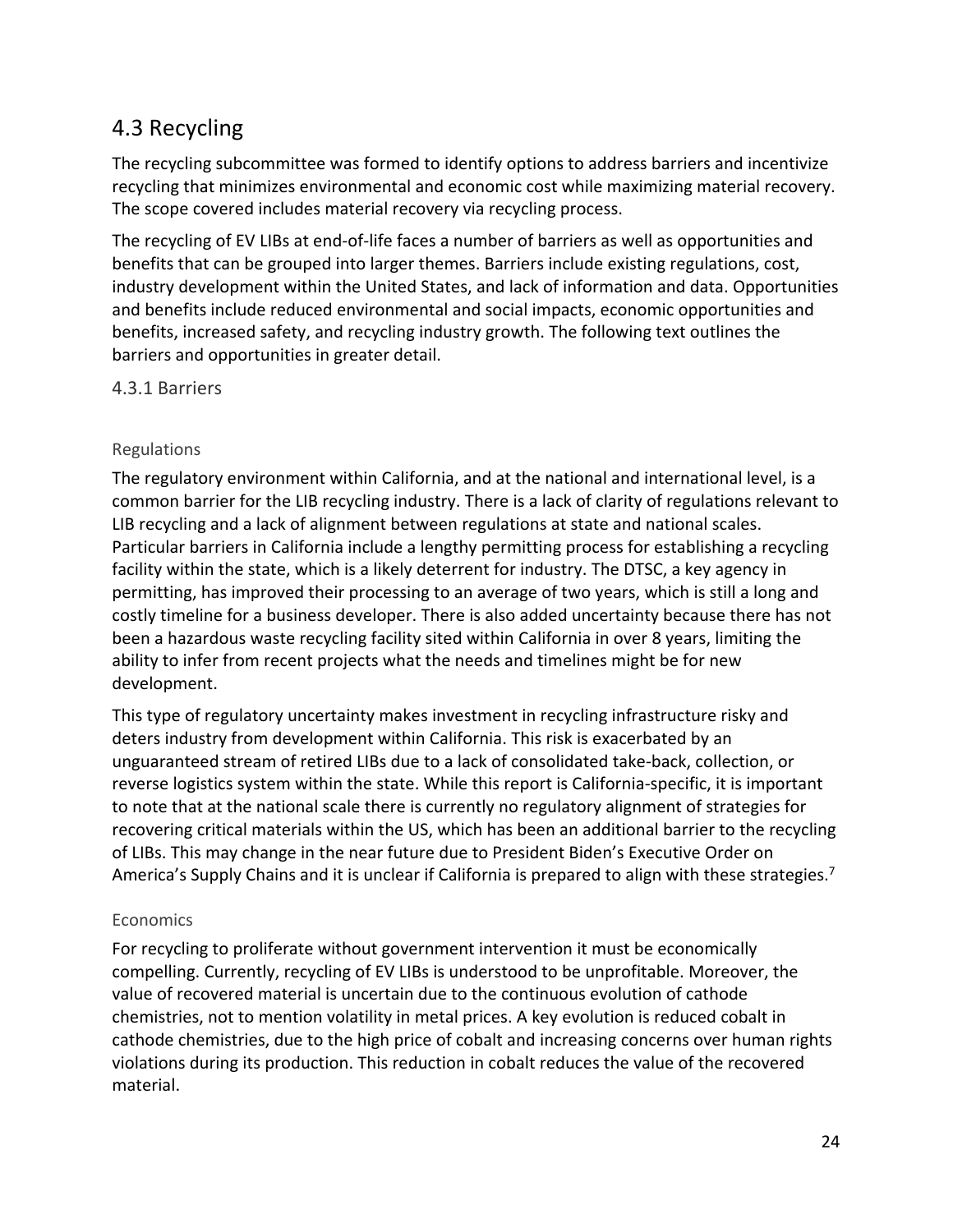There are a handful of industrial scale LIB recycling plants globally, with the bulk of recycling taking place in Asia. The closest recycling facilities to California areRedwood Materials in Carson City, Nevada, and Retriev Technologies in Trail, British Columbia. Considering planned developments in North America by multiple companies including Li-Cycle, Redwood Materials, Lithion, and American Manganese, it seems some investors anticipate LIB recycling to be costeffective in the near future. Data from industry makes could assist the government in understanding the economics of LIB recycling and inform necessary steps the government could take to support development of the recycling industry.

#### Supply of retired EOL LIBs

Another barrier to cost-effective recycling is the lack of a guaranteed stream of EOL LIBs due to both a relatively small volume of EV battery retirements at this time (though this will change in the coming years), and inadequate reverse logistics infrastructure. The responsible party for the cost of disposal of the EV at the EOL is currently the owner of the vehicle for batteries outside warranty. This does not encourage recycling, considering there is a significant cost to recycling of the battery and no easy and accessible reverse logistics process.

Both barriers (high cost and an unclear process for getting an LIB recycled) could result in the exporting of EVs or spent LIBs, therefore resulting in the loss of recoverable critical materials and potentially contributing to E-waste dumping and environmental injustices, which has been documented widely for other e-waste streams.

#### Industry development within the United States

Another barrier to the development of an industry within the U.S. is the lack of a LIB battery supply chain in North America that will purchase the recovered materials after recycling. While cells are manufactured within the U.S. (e.g., Panasonic for Tesla), the precursors to cell manufacturing such as cathode production are not located within the U.S. This means recovered material will be exported to produce cathode materials, which undermines the ultimate goal of increasing energy security by reducing dependency on other markets for clean energy technologies.

#### Lack of information or data

The lack of knowledge about the battery at its EOL is a barrier to recycling by increasing costs and safety risks. For recycling to be most efficient, cathode chemistry should be labelled, and disassemblers should have knowledge as to the safest way to remove the battery from the EV.

#### <span id="page-29-0"></span>4.3.2 Opportunities

#### Reduced Environment & Social Impact

The recycling of LIBs will reduce environmental impacts by replacing primary materials with the recovered materials. This in turn, conserves resources and maximizes the use of existing materials already extracted. This reduced ore extraction minimizes environmental and social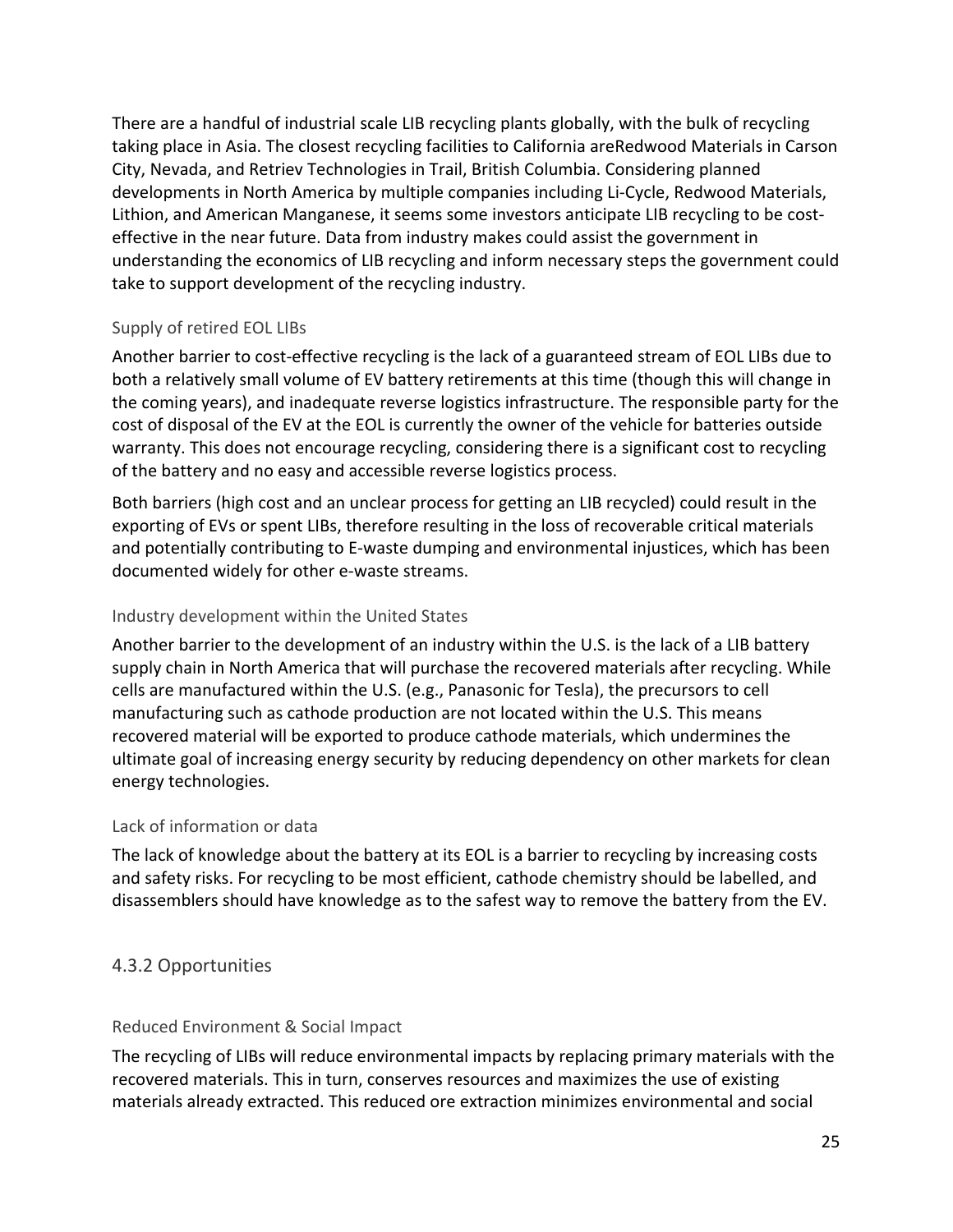impacts, such as those that arise from cobalt mining in the Democratic Republic of Congo. These human rights abuses which stem from both improper protective gear for workers, among other unsafe working conditions, and the use of child labor. In addition, the mining of all these critical materials create health impacts on the local communities from which they are extracted and refined and strain them for resources, such as clean water. Locally, the recycling of LIBs will conserve landfill capacity and reduce the reliance on hazardous waste landfills. Proper management will also reduce the risk of fire or leaching of toxins that could occur if the battery is not stored or otherwise managed properly at EOL.

#### Economic opportunities

The development of a recycling industry within the nation presents an opportunity for the creation of jobs that require a skilled labor force. In addition, there is the economic opportunity of reducing reliance on overseas materials and the risk of supply disruption due to geopolitics. By recycling within the nation, the recovered materials can be used in the production of new batteries to support the clean energy transition, and reduce US vulnerability to price shocks. This national supply, along with increased economies of scale and technological improvements, has the potential to result in the decreased cost of batteries.

#### Recycling industry growth

As the recycling industry grows, it could potentially lead to the development of a national battery supply chain and an enhanced closed-loop model. A closed-loop LIB supply chain consists of used batteries sent to recycling to recover materials, which are then returned to the battery supply chain to manufacture cathodes, which are then used to manufacture batteries. Currently, there are no cathode manufacturers within the U.S., requiring recovered materials to be shipped internationally. The development of domestic recycling could encourage the development of these intermediary industries within the U.S. In addition, increased recycling will inevitably lead to technological innovation within the industry that could result in higher efficiencies, thus minimizing residual waste. A similar effect may be observable for economies of scale and economies of learning, which could result in an economically sustainable industry.

## <span id="page-30-0"></span>5. Policy Recommendations

TEXT WILL BE ADDED TO INTRODUCE THIS SECTION. THIS SECTION IS INTENDED TO BE REVISED BASED ON ADVISORY GROUP FEEDBACK. THE FOLLOWING POLICIES WERE SELECTED BASED ON THE DECISIONMAKING PROCESS OUTLINED IN SECTION 3.1.

IN THE OCTOBER 22 MEETING, THE ADVISORY GROUP WILL HAVE THE OPPORTUNITY TO APPROVE THIS METHOD OF SELECTING RECOMMENDED POLICIES OR CHOOSE AN ALTERNATIVE APPROACH. THE ADVISORY GROUP WILL ALSO HAVE THE OPPORTUNITY TO DISCUSS THE RECOMMENDED POLICY FOR DEFINING RESPONSIBILITY AND ADVOCATE FOR ANY POLICIES THEY BELIEVE SHOULD BE MODIFIED, REMOVED FROM, OR ADDED TO THE LIST OF RECOMMENDATIONS. A SECTION WILL BE ADDED TO REPRESENT DISSENTING VIEWS.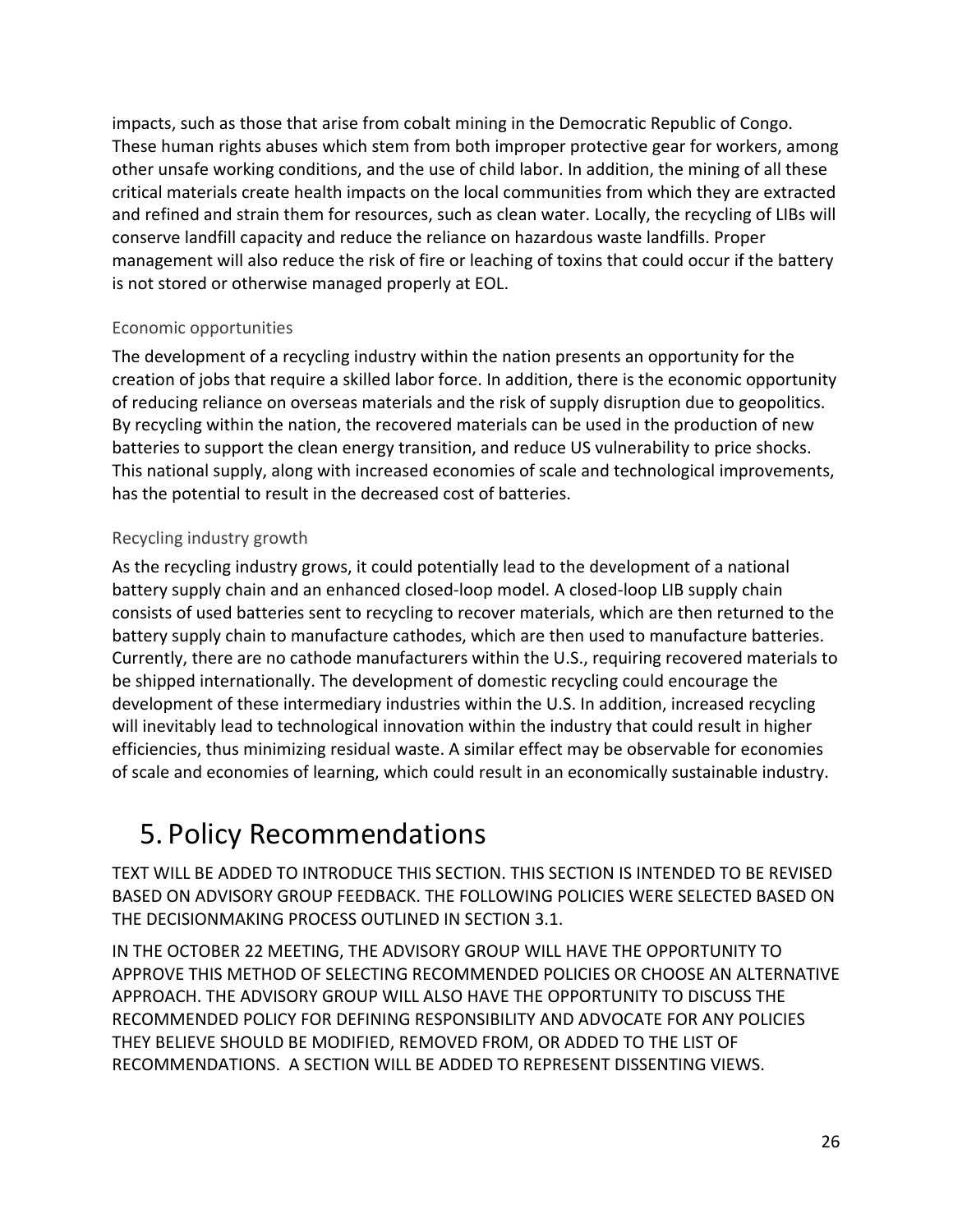NOTE: IN THE FINAL REPORT, THE POLICY DEFINING EOL RESPONSIBILITY WILL BE PRESENTED FIRST, THEN FOLLOWED BY COMPLEMENTARY "SUPPORTING POLICIES" THAT ADDRESS MORE SPECIFIC BARRIERS. FOR THE PURPOSES OF THIS DRAFT, THE UC DAVIS TEAM IS PRESENTING THE "VEHICLE BACKSTOP" OPTION AS THE RECOMMENDED POLICY FOR DEFINING EOL RESPONSIBILITY BECAUSE IT RECEIVED THE LOWEST OPPOSITION (SEE TABLE 1 IN THE APPENDIX FOR SURVEY RESULTS).

## <span id="page-31-0"></span>5.1 Recommended Policy for defining responsibility for end-of-life management

At present, no party is required to coordinate and pay for the collection, transportation, and processing of retired out-of-warranty batteries, so the disposal route depends on the profitability of reuse and/or recycling. This could create "orphaned batteries" if individual consumers or small operations end up in possession of batteries they do not have the resources or motivation to dispose of properly. Without a mechanism to collect orphaned batteries, they may be unsafely accumulated, illegally abandoned, or exported.

The following policy options seek to prevent the loss of batteries through the routes described above, either by defining a responsible party (options 1, 2a, and 2b) or establishing a financing mechanism for responsible end-of-life management (options 3, 4, and 5):

- 1. Core exchange and vehicle backstop proposal
- 2. Producer take-back
	- a. Companion legislation requiring return to the OEM
	- b. No companion legislation
- 3. Environmental handling fee applied at time of purchase
- 4. Environmental handling fee gathered through vehicle registration fee
- 5. Hybrid environmental handling fee

The advisory group recommends the legislature enact  $\Box$  poption 1 to define responsibility for EOL management. This option is presented in detail below along with supporting and dissenting opinions from advisory group members. Options 2-5 are described in Section X ("Alternative options for defining responsibility").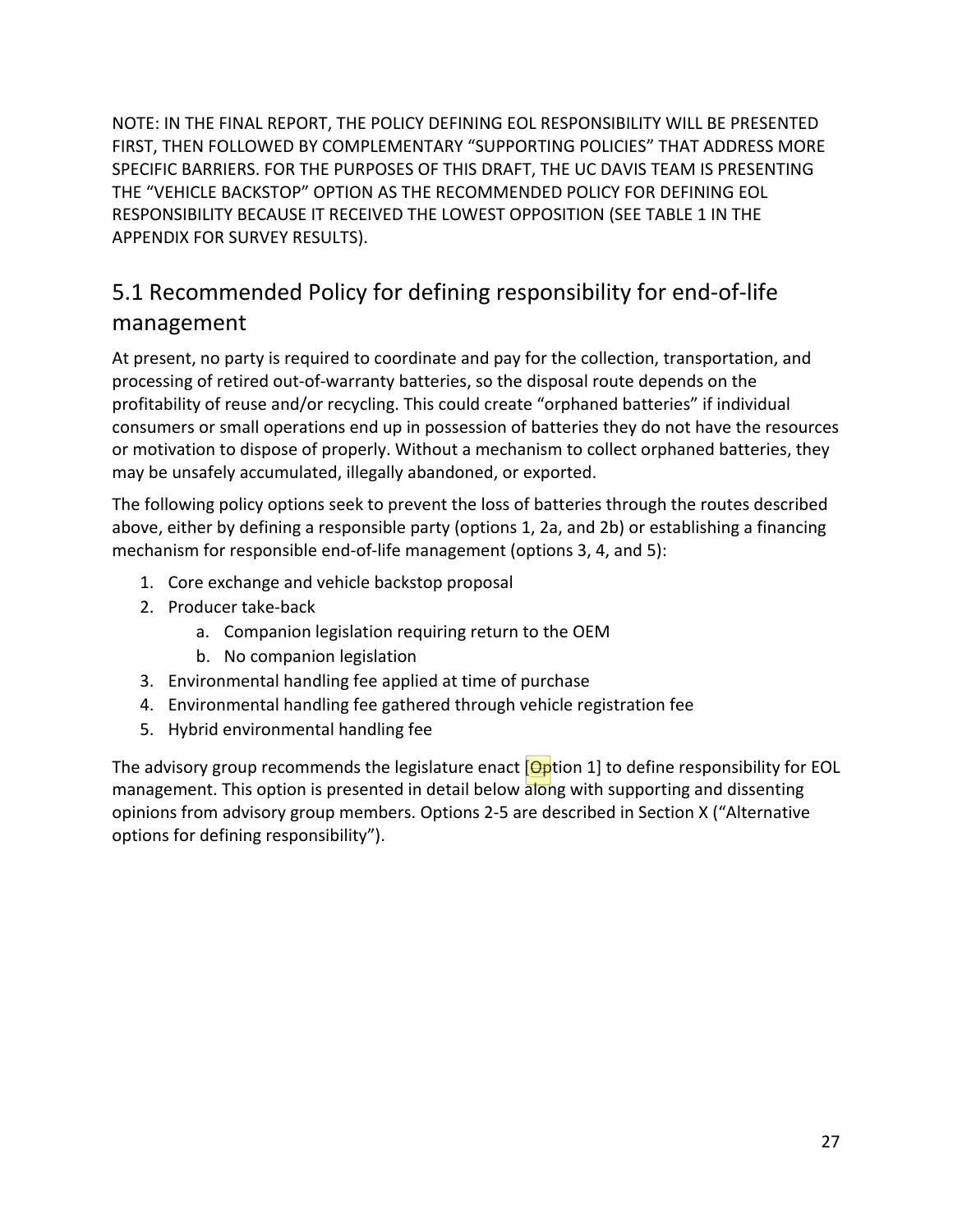

Figure 4: Survey results for defining responsibility for end-of-life management and financing mechanism. Full results can be found in tables A1 and A2 of the appendix.

[PLACEHOLDER] Recommendation: Core exchange and vehicle backstop proposal

The following option was originally proposed by the Alliance for Automotive Innovation (AAI) and endorsed by [x] out of 20 advisory group members:

"For EVs **still in service**, if a battery pack, module, or cell is replaced before the vehicle reaches EOL, a core exchange program as detailed by the EV battery supplier\* or manufacturer shall be used for the replacement battery (or any module or cell). The entity removing the battery shall be responsible for ensuring the used battery (or module or cell) is properly reused, repurposed, refurbished, or recycled. The entity selling an EV battery shall use a core exchange\*\* program to track that the used battery has been properly disposed of.

For EVs **reaching EOL,** a dismantler who takes ownership of an EOL vehicle is responsible for ensuring the battery is properly reused, repurposed, refurbished, or recycled. In circumstances where an EOL EV with an OEM certified battery is not acquired by a licensed dismantler, the vehicle manufacturer shall be responsible for ensuring that the vehicle is properly dismantled and the lithium-ion battery is properly reused, refurbished, or recycled.

\*Supplier refers to the entity selling the battery, which could be a dismantler, repurposer, or manufacturer. For example, if a battery is repurposed for a stationary storage application, the responsibility for ensuring the battery is recycled transfers to the repurposer."

\*\*Core exchange: In the auto parts industry, a "core" is used to encourage the return of old parts that can be remanufactured or recycled. Often, this takes the form of a core charge, where the customer pays a deposit when purchasing a new part. The deposit is then refunded when the part is returned. In the vehicle backstop policy proposal, the details of the core exchange program can be decided by the OEMs and may or may not involve an added charge. Two examples provided by AAI were 1) a case where the used battery is shipped to OEM part sales, and 2) where the battery is replaced by a repair shop with an existing recycling arrangement.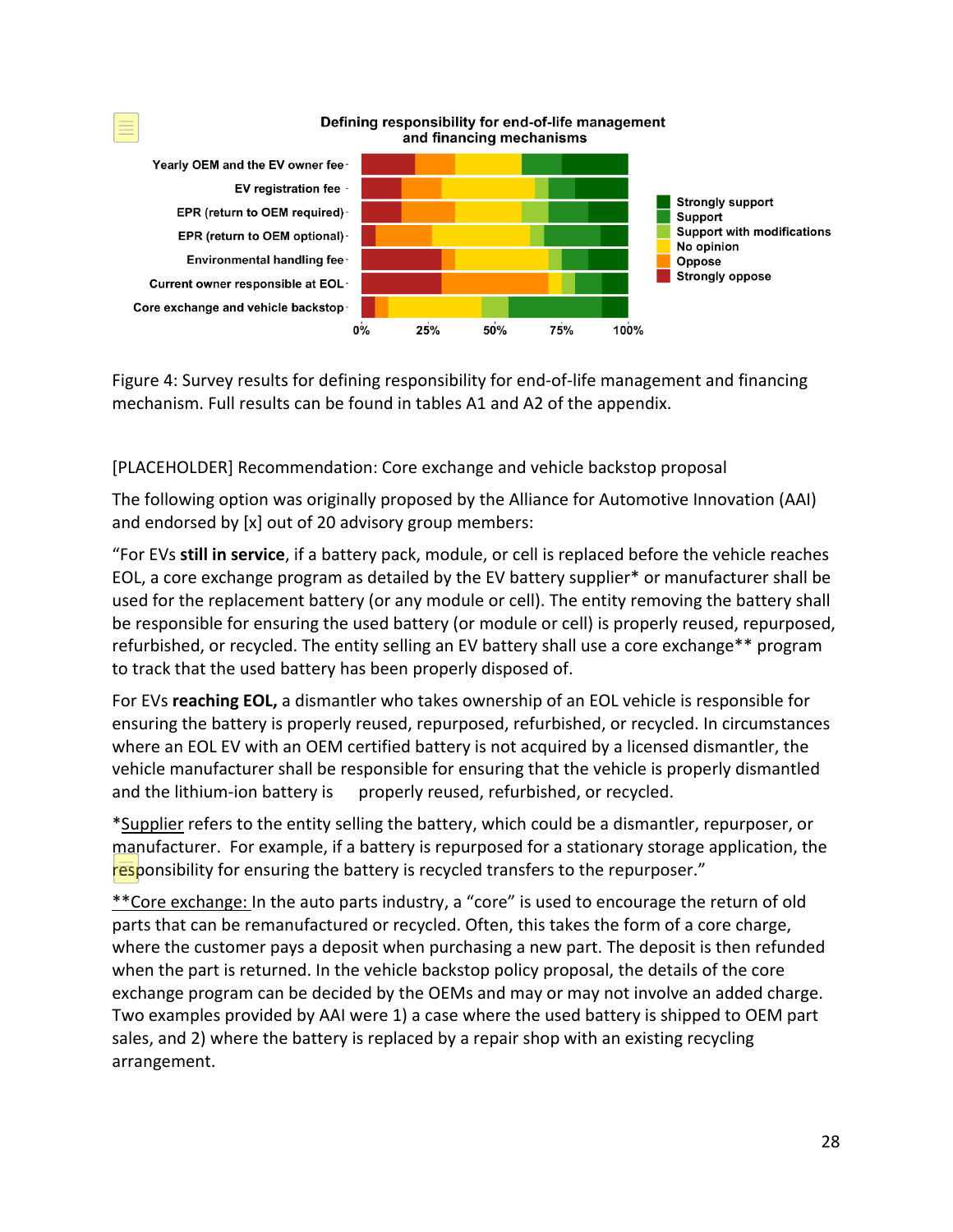- 1. The battery is removed by a repair shop, who ships it to OEM part sales, battery aftermarket sales, or battery refurbisher. The OEM part sales, aftermarket sales, or refurbisher returns a replacement battery to the repair shop, and is then responsible for ensuring the used battery is properly recycled.
- 2. The OEM, battery aftermarket sales, or battery refurbisher requires proof that the repair shop removing the battery has properly recycled, refurbished, or put it into a non-vehicle secondary use market before providing a replacement battery

#### *Considerations for implementation*

The legislature or responsible agency should revisit this policy periodically to assess its effectiveness in preventing abandoned and exported batteries and evaluate whether any changes are necessary.

#### *Advantages:*

- The "vehicle backstop" will address LIBs that could potentially become orphaned
- Does not add to purchasing cost of electric vehicle
- Encourages independent reuse and repurposing for batteries with available capacity
- Specifies transfer of responsibility for refurbished, reused, and repurposed batteries

#### *Disadvantages:*

- In some cases, a dismantler may remove a battery and sell it for reuse in another vehicle. If that dismantler is considered the supplier, it may be difficult to enforce the requirement that the supplier (i.e., dismantler) be responsible for ensuring proper reuse (etc.) or recycling of that battery when it reaches end-of-life.

Comments from advisory group for discussion:

"Support as part of a broader strategy that covers the rest of the batteries."

"This only applies to a very narrow subset of batteries and should be combined with #1 above"

"Seems to be status quo as of now."

"Although automotive dismantlers can develop know-how on refurbishing and recycling (by a sub-contractor), it is dangerous to rely 100% on these automotive dismantlers. Eventually, it should be the car OEM (Original Equipment Manufacturer) who should ensure that appropriate recycling technologies do exist. What will happen if automotive dismantlers refuse to take back some EV battery packs because there is not recycling technology available."

"Workable, but 'do the right thing' decision making is widely diffused"

"OEMs like Tesla already have a core exchange program in place for batteries in need of repair or refurbishment. This service should be viewed as a complementary to EOL recycling, especially for batteries that can be refurbished. Battery pack life extension is the superior option to recycling for both environmental and business reasons. This is why before decommissioning and recycling a Page 5 of 32 consumer battery pack, Tesla does everything it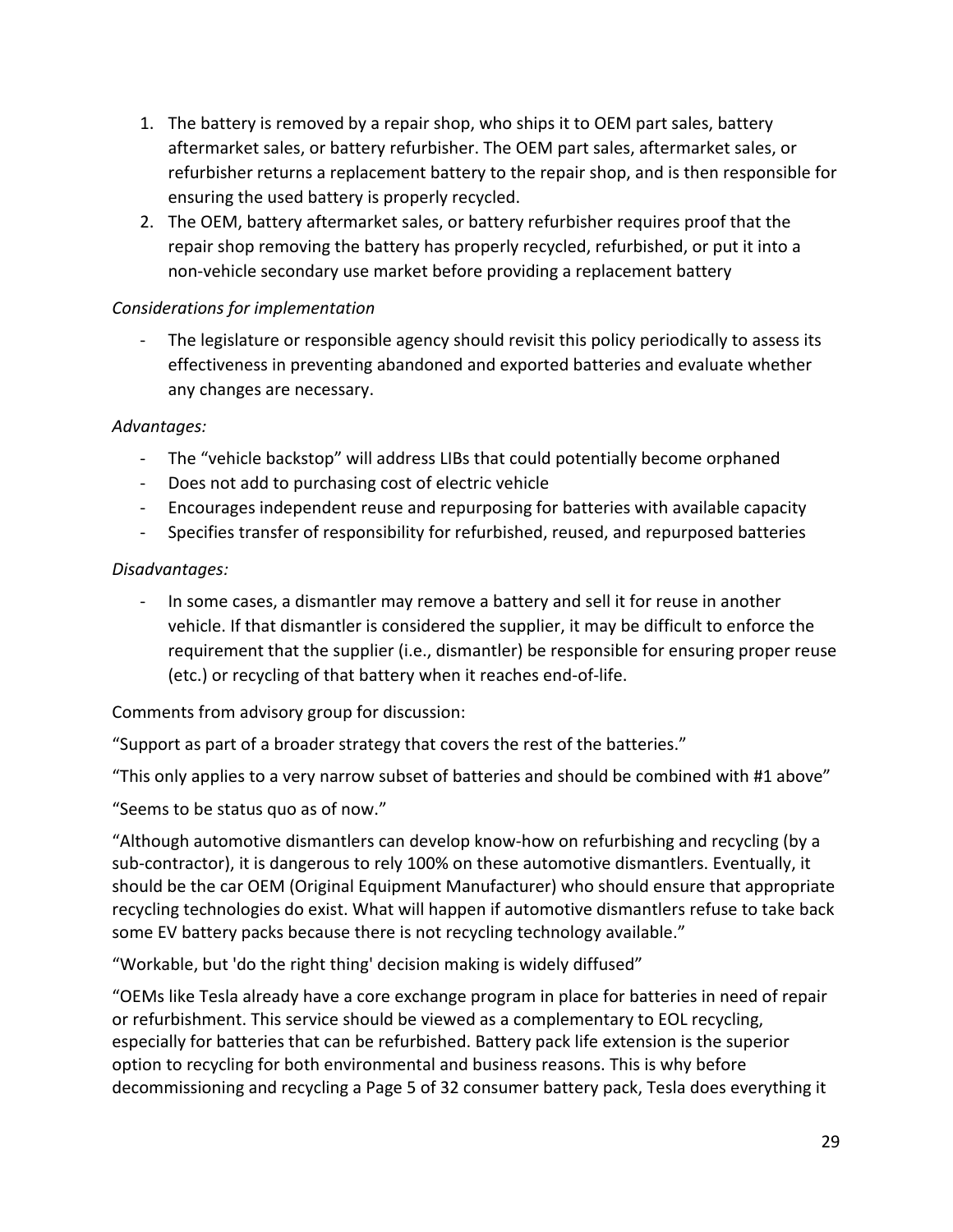can to extend the useful life of each battery pack, including sending out over-the-air software updates to Tesla vehicles to improve battery efficiency when our engineers find new ways to do so. Vehicle dismantlers may choose to manage EOL batteries with or without the rest of the vehicle. Regardless, Tesla believes suppliers/manufacturers should be responsible for the proper reuse, repurposing, refurbishment or recycling of the battery packs they deployed on the market, if and when those batteries are offered back to the suppliers/manufacturers. Suppliers/manufacturers should include battery refurbishers and repurposers to ensure a clear transfer of responsibility for re-manufactured and re-purposed battery products."

## <span id="page-34-0"></span>5.2 Recommended supporting policies

The advisory group recommends the following policies to address specific barriers to reuse and recycling and ensure that reuse and recycling processes are safe and environmentally responsible. **The policy options are not mutually exclusive** and should be considered complementary to the proposed policy defining responsibility for end-of-life management.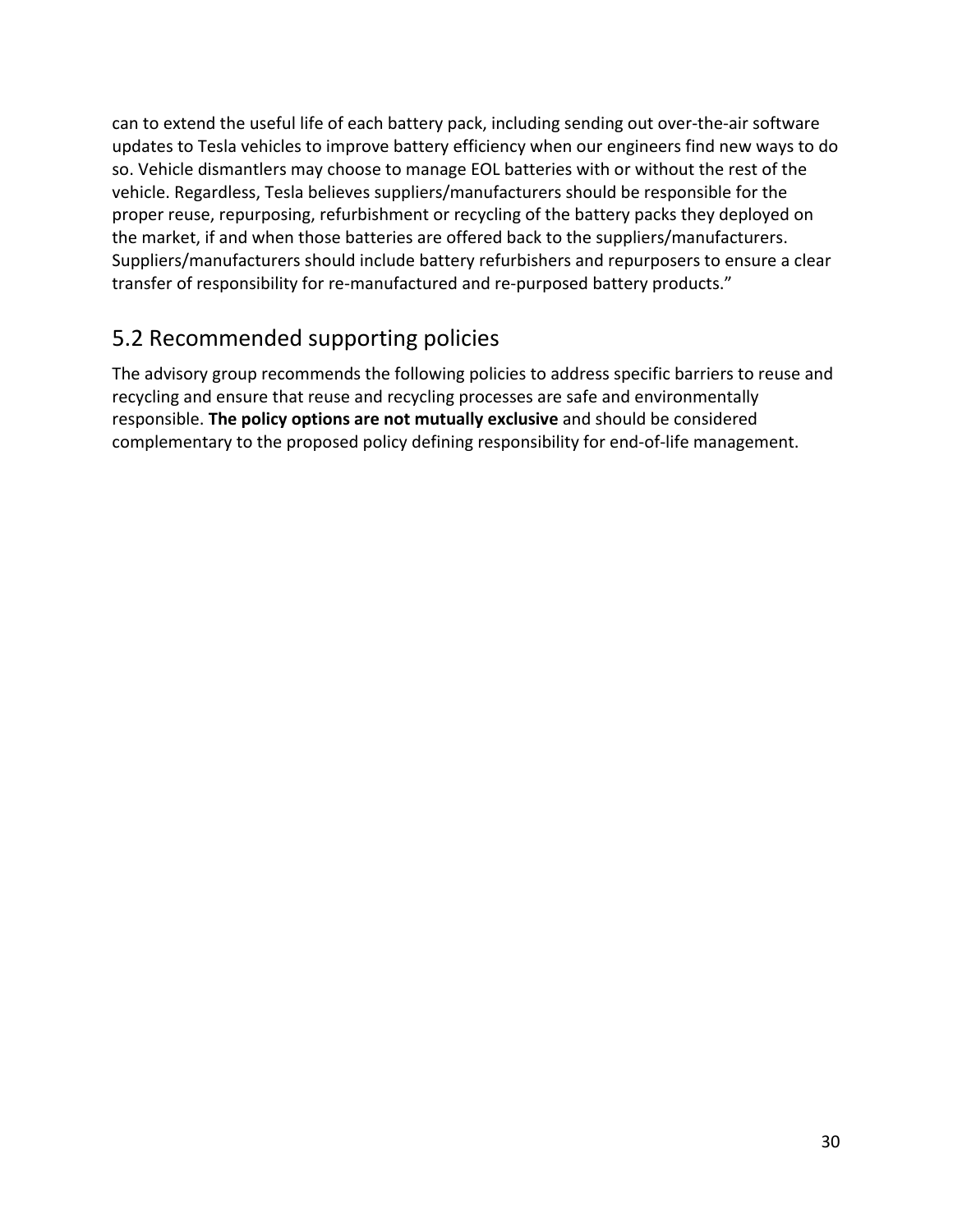#### Table 4. Recommended Policies

| Category                                                          | Policy                                                     | Purpose                                                                                                                          |  |  |
|-------------------------------------------------------------------|------------------------------------------------------------|----------------------------------------------------------------------------------------------------------------------------------|--|--|
| Access to battery information                                     | Physical labeling requirement                              | Facilitate sorting to improve<br>process efficiency; enable easy<br>identification of battery OEM                                |  |  |
|                                                                   | Digital identifier                                         | Identify LIB chemistry at end-of-<br>life; identify responsible party<br>for safe disposal; improve safety<br>during disassembly |  |  |
|                                                                   | Universal diagnostic system                                | Reduce cost of testing; enable<br>performance guarantees for<br>reused and repurposed<br>batteries                               |  |  |
| Support repurposing, reuse, and<br>recycling industry development | Recycling incentive packages                               | Mitigate upfront capital costs;<br>encourage recycling within<br>California                                                      |  |  |
|                                                                   | Disassembly incentive packages                             | Encourage disassembly within<br>California                                                                                       |  |  |
|                                                                   | DTSC permit timeline*                                      | Reduce cost of locating<br>processing facilities within<br>California                                                            |  |  |
|                                                                   | Expand eligibility for battery<br>storage systems*         | Enable cost-competitiveness<br>with new batteries                                                                                |  |  |
| Circular economy and quality<br>recycling                         | Minimum material recovery<br>targets                       | Ensure recovery of strategic<br>materials                                                                                        |  |  |
|                                                                   | Design for repurposing, reuse,<br>and recycling            | Reduce reuse and recycling<br>costs                                                                                              |  |  |
|                                                                   | Third-party verification*                                  | Ensure batteries are recycled<br>sustainably                                                                                     |  |  |
| Safe and efficient reverse<br>logistics                           | Support enforcement of<br>unlicensed dismantling laws      | Prevent leakage from<br>unlicensed dismantling                                                                                   |  |  |
|                                                                   | Develop training materials                                 | Improve safety and workforce<br>capacity                                                                                         |  |  |
|                                                                   | Support transportation research                            | Reduce transportation cost                                                                                                       |  |  |
|                                                                   | Develop strategic collection and<br>sorting infrastructure | Reduce transportation cost                                                                                                       |  |  |
|                                                                   | Universal waste regulations*                               | Reduce transportation cost and<br>administrative burden                                                                          |  |  |

\*Denotes policies that receive majority support with minor modifications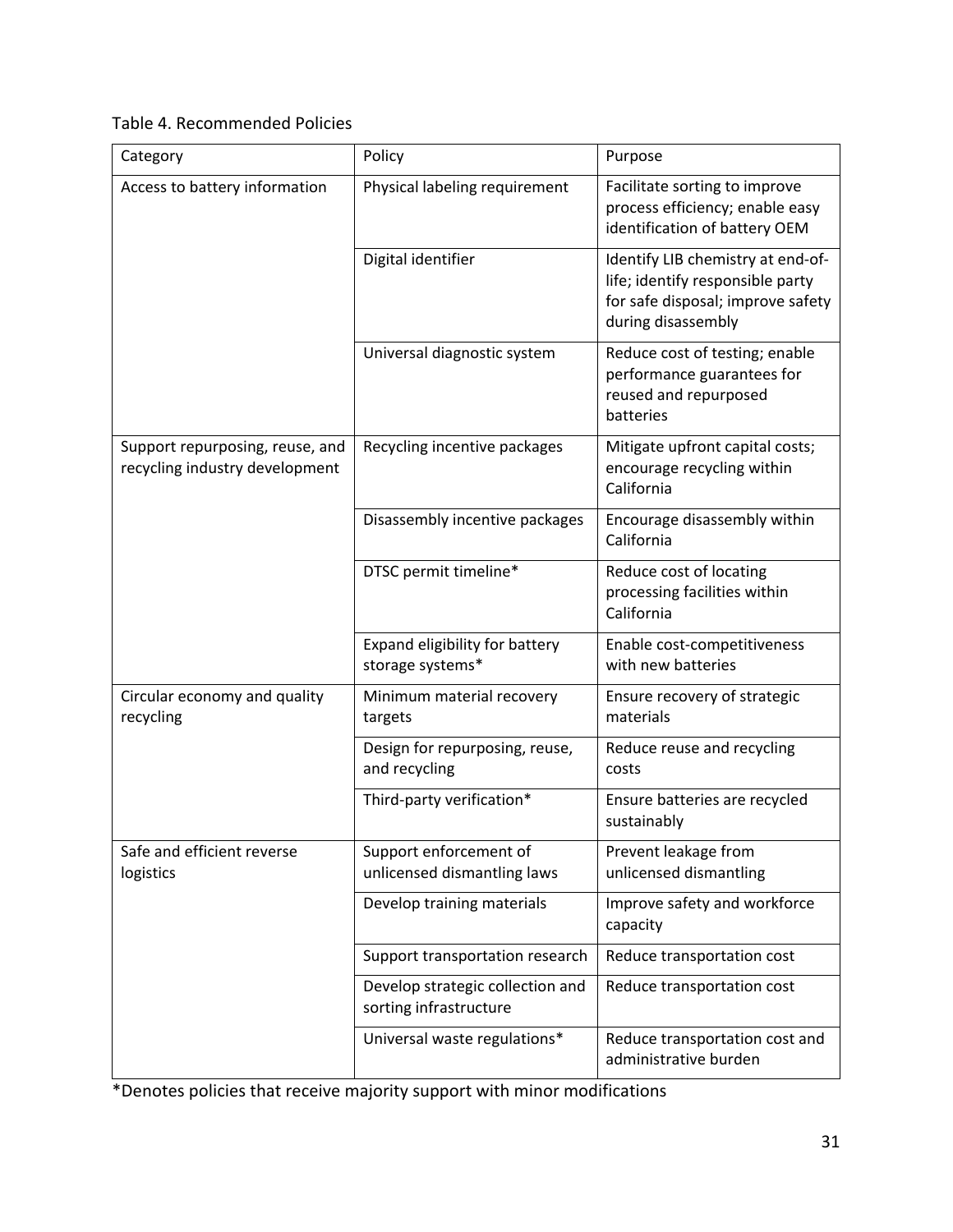#### <span id="page-36-0"></span>5.2.1 Access to battery information

Lack of access to information about battery packs was identified as a barrier by all subcommittees. The party removing the battery needs information about the condition to determine the next suitable use and whether any extra precautions are necessary during shipping and handling. In addition, the reuse, repurposing, or remanufacturing company needs information about the battery's SOH to ensure quality and provide performance guarantees, and recyclers need to know the chemistry to sort batteries and process them at maximum efficiency. The following policies are recommended by the advisory group to increase access to information:

#### Physical labeling requirement<sup>[3](#page-36-1)</sup>

Require original equipment manufacturers (OEM) to attach a physical label containing information about the battery in symbol or text form to the pack in a visible and legible manner. The label(s) should be located such that they are visible during maintenance, replacement and after being removed from the vehicle. The advisory group recommends the following information be included in the label<sup>[4](#page-36-2)</sup>:

- Auto manufacturer's name
- Battery manufacturer's name
- Main cathode chemistry (e.g. NMC)
- System voltage (e.g. 28.8V)
- Capacity (e.g. 50 kWh)

The California Air Resource Board (CARB) is developing a labeling requirement as part of their proposed Advanced Clean Cars II regulation. The information required includes the manufacturer name, cathode chemistry, voltage, performance/capacity, product alert statements/hazards, composition/process related information, and electronic information exchange/digital identifier. Advisory group members recommend that labeling requirements align with forthcoming CARB requirements, as well as the Society for Automotive Engineers standard for EV batteries (SAE2936).

#### *Additional suggestions from AG:*

"There are some concerns over who would be responsible for this labeling process. We would want specific language prohibiting manufacturers from delegating this labeling process to the dealers, as has been done with Proposition 65 labeling requirements."

<span id="page-36-1"></span><sup>&</sup>lt;sup>3</sup> This policy has been modified from its original version to suggest alignment with CARB ACCII and SAE following comments from advisory group members

<span id="page-36-2"></span><sup>4</sup> This list differs, and includes less information, than the proposal developed by CARB.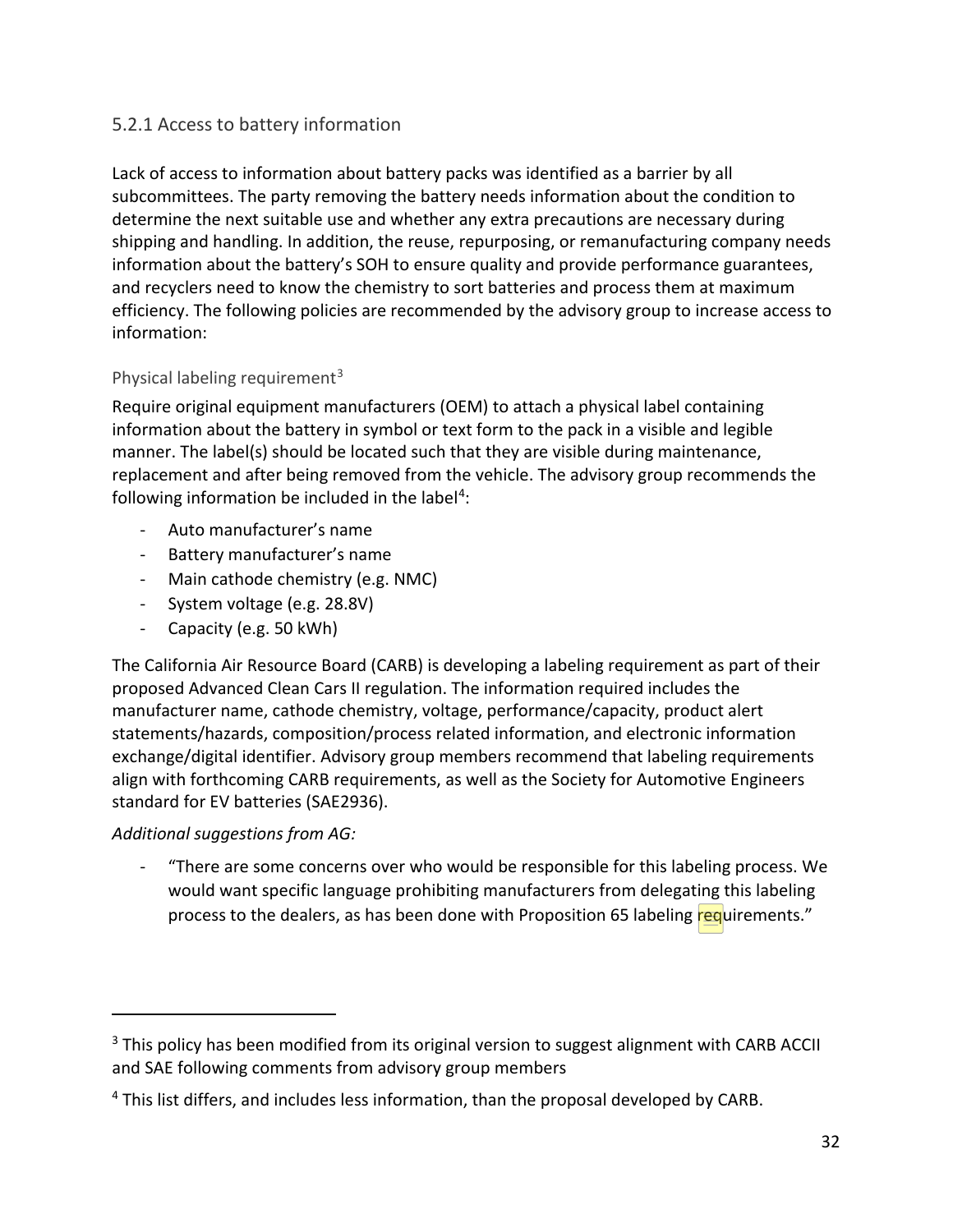#### *Advantages*

- The label allows recyclers to easily sort LIBs by cathode chemistry, which maximizes process efficiency and material recovery rates.
- Easy identification of the battery OEM and chemistry will streamline the repurposing process since stationary repurposed systems must be built using the same type of battery.
- Because some cathode chemistries have more material recovery value than others, information about battery chemistry will enable the party handling the battery to negotiate the cost paid to or by recyclers.

#### *Disadvantages*

- If only the main cathode chemistry is listed and not the full stoichiometry of the cathode (e.g., NMC 622), it may not be enough to identify the value of materials within the battery.
- The cathode chemistry may be proprietary information to the battery manufacturer.

#### Electronic information exchange (i.e. QR code with online database)

An electronic information exchange should be enabled by a digital identifier, such as a QR or barcode, applied as a physical label on the battery pack. This digital identifier will direct to an online database.

The advisory group recommends the following information to be included in the online database:

- Main cathode chemistry (e.g. NMC)
- Capacity (e.g. 100 kWh)
- System voltage (e.g. 28.8V)
- Instructions for disassembly
- OEM contact information to request safe disposal of the battery

#### *Advantages*

- Providing easily accessible disassembly instructions can increase safety at battery endof-life
- Easily accessible OEM contact information can expedite the recovery of LIBs at their end-of-life, which would prevent orphaned batteries and increase recycling rates.
- The information shared on this platform has the potential to expand past the advisory group recommendations.

#### *Disadvantages*

- May not be enough information to maximize reuse, repurposing, and recycling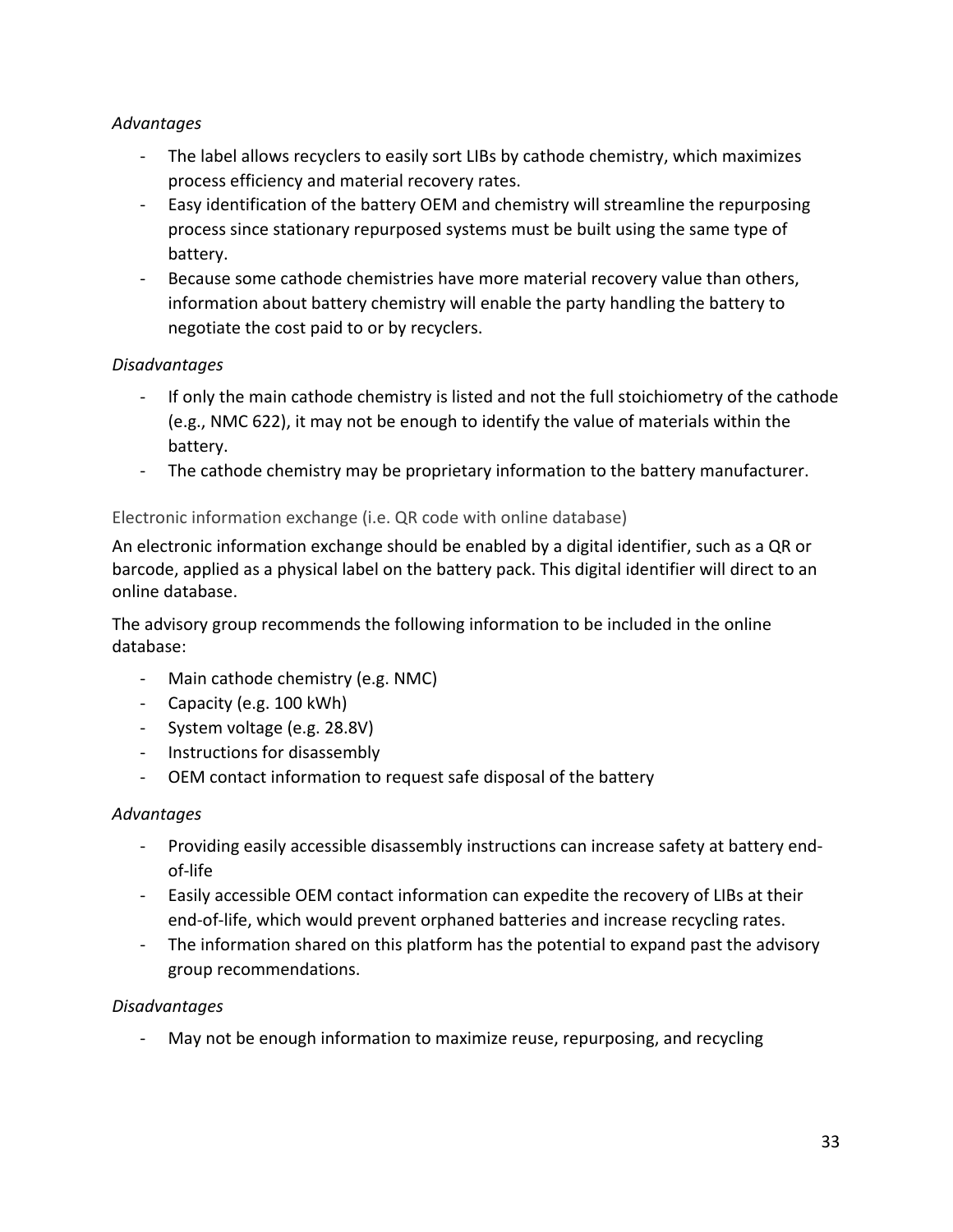#### Universal diagnostic system[5](#page-38-1)

In addition to information about the contents of the battery pack, it has been suggested that enabling third-party access to SOH would facilitate repurposing and reuse by reducing the time required for testing. The advisory group recommends a Universal Diagnostic System (UDS) be installed on the battery that would enable non-OEM actors to access relevant data about the condition and/or history of the battery *after it has been removed* from the vehicle. The UDS would be analogous to the Onboard Diagnostics II (OBD2) systems in vehicles where engine and other vehicle system information (and particularly faults or failures) is reported. OBD2 is required for all light-duty vehicles built after 1996.

The California Air Resources Board is currently drafting a standardized battery SOH proposal as part of the Advanced Clean Cars II regulation. CARB's proposal requires the OEM to calculate a SOH of battery with a minimum accuracy (+/- 5%) based on the remaining amount of 'Usable Battery Energy' as measured by SAE J1634 lab test methods. The SOH must be readable by driver without a tool and normalized so that 100% equals new on all cars. The proposal also requires OEMs to define and disclose the SOH value that qualifies for warranty repair.

The CARB proposal is distinct from this proposal for a UDS because the UDS would function even after a battery is removed from a vehicle; however, coordination and alignment with CARB where possible is recommended by several members to avoid overlapping regulation.

#### *Advantages*

- Enables informed decisions about reusing, repairing, and recycling, which ultimately reduces the overall costs.
- Increased information on the use and state of health can enable maximum use and value out of the battery packs through repurposing and reuse.
- Enables more locations to diagnose and work on batteries, which would lower cost to consumers.

#### *Disadvantages*

- Could require special LIB design for vehicles sold in California and result in increased costs
- Intellectual property concerns for OEM's algorithm and software
- Easily accessible information on state of health could encourage unlicensed repurposing

#### <span id="page-38-0"></span>5.2.2 Support repurposing, reuse, and recycling industry development

The high upfront cost and lack of large-scale battery retirement contribute to the unfavorable economics of reuse and repurposing. Furthermore, it is preferable for disassembly, reuse, and recycling to take place within California to create skilled jobs and guarantee the processes meet the state's high environmental standards; however, these standards may also add cost, making

<span id="page-38-1"></span><sup>&</sup>lt;sup>5</sup> This policy has been modified from its original version to include more information about CARB's ACC II SOH proposal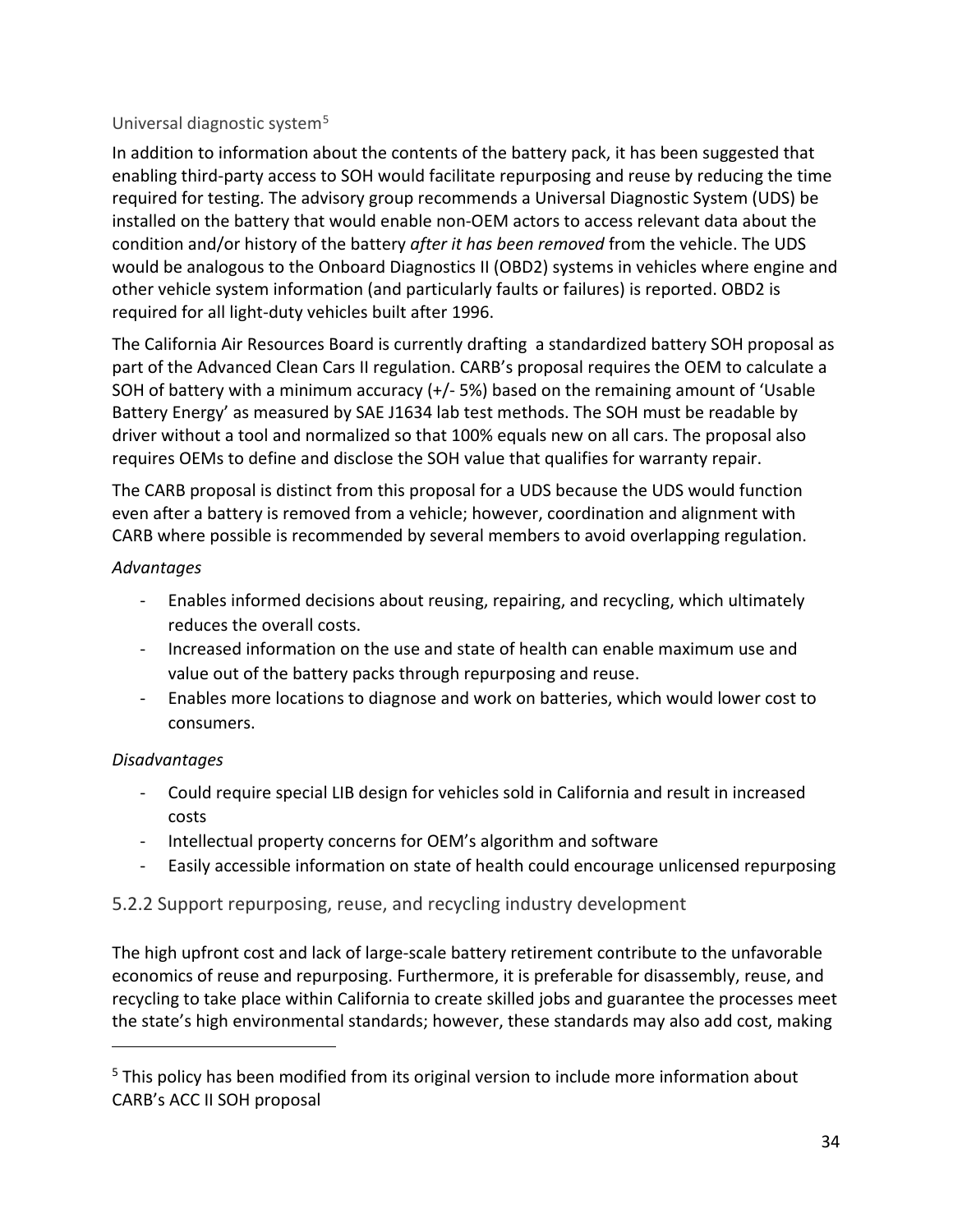it difficult to compete with other jurisdictions. The following policies are recommended by the advisory group to mitigate these barriers and encourage industry development within California

Economic incentive package provided to lithium-ion battery recyclers within California

The State should provide financial incentives in the forms of tax breaks or grants to hazardous waste processors that recycle lithium-ion batteries to mitigate upfront costs and encourage industry development within California.

#### *Advantages*

- Subsidizing upfront costs will make California-based recycling competitive with other states
- Recycling within California will ensure compliance with high environmental standards and reduce the transportation distance at the end-of-life

#### *Disadvantages*

- Does not ensure the long-term economics are profitable
- Could lead to overbuilding recycling capacity or inefficient siting
- The public may be skeptical about recycling as a hazardous waste processing industry

#### Economic incentive package to encourage disassembly within California

Provide financial incentives in the forms of tax breaks or grants to facilities who disassemble battery packs to encourage industry development within California.

#### *Advantages*

- A disassembly industry will create skilled jobs in California

#### *Disadvantages*

- Concern that bad actors could take advantage of financial incentives, leading to abandoned sites
- Encourages disassembly within California regardless of whether it is the optimal location

#### Establish a timeline for hazardous waste processing permit<sup>[6](#page-39-0)</sup>

As part of the hazardous waste facility permitting process, a timeline shall be established during the initiation of the permitting process. Both DTSC and the permit applicant are expected to comply with this timeline and any and all milestones as described in SB 158. The successful completion of this process in a timely manner depends on the applicant providing adequate

<span id="page-39-0"></span><sup>&</sup>lt;sup>6</sup> This policy option has been modified from its original version to emphasize the need for adequate and timely responses to identified deficiencies in the application following due to suggested changes by the advisory group.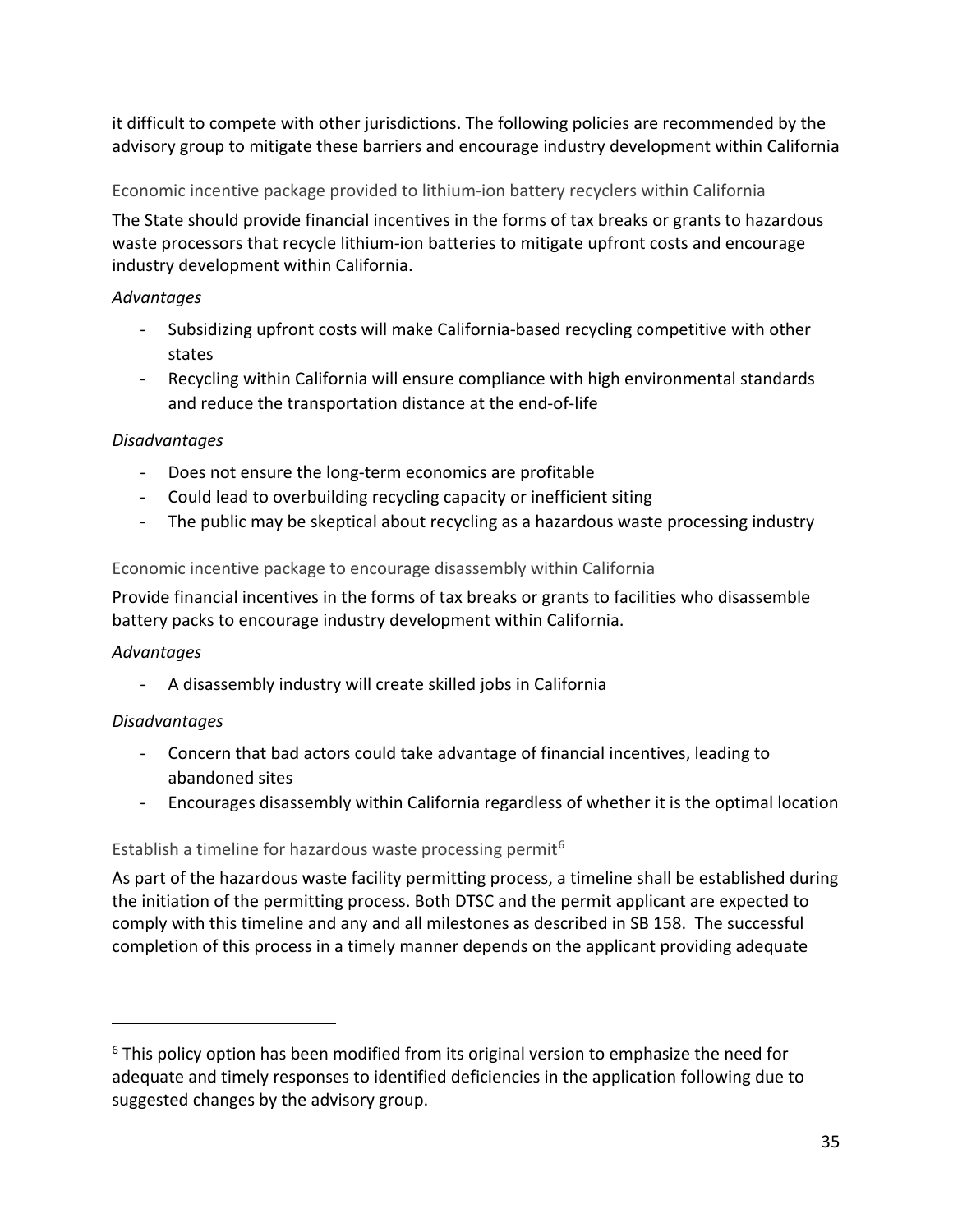revisions of permit applications to DTSC in a timely manner. Permit applicants must provide adequate and timely responses to identified deficiencies in the application**.**

#### *Advantages*

- Addresses the lengthy and uncertain permitting process in California compared to other states, which was identified as a barrier to the recycling industry
- Provides transparency and certainty
- Potentially lowers GHG impacts and cost by reducing transportation distance
- Create skilled labor jobs within California

#### *Disadvantages*

- If DTSC's budget is cut or they are not able to keep up with applications, application approval may be rushed and there is a risk that mistakes or flaws will be overlooked
- A process is needed to weed out frivolous applications and avoid the involvement of bad actors

Expand eligibility for relevant incentive programs to include reused and repurposed batteries<sup>[7](#page-40-1)</sup>

Currently, reused or repurposed battery storage systems are not eligible for existing incentive programs that subsidize the cost of new battery storage. The advisory group recommends encouraging the CPUC Program Administrator to consider expanding eligibility for the selfgeneration incentive program (SGIP), provided repurposed and reused batteries meet specified performance and warranty criteria. The performance standards should be developed based on the best available research on safety, SOH, and battery lifetime.

#### *Advantages*

- Enables reused batteries to compete with new batteries

#### *Disadvantages*

- Further research is needed on the performance and safety of repurposed batteries
- <span id="page-40-0"></span>5.2.3 Circular economy and quality recycling

The following policies are recommended to promote circular economy principles, reduce the processing cost of reuse and recycling, and ensure that batteries are recycled using sustainable processes that recover strategic materials.

<span id="page-40-1"></span> $<sup>7</sup>$  This policy option has been modified from its original version to specify that repurposed</sup> batteries must meet specified performance and warranty criteria following suggestions from the advisory group.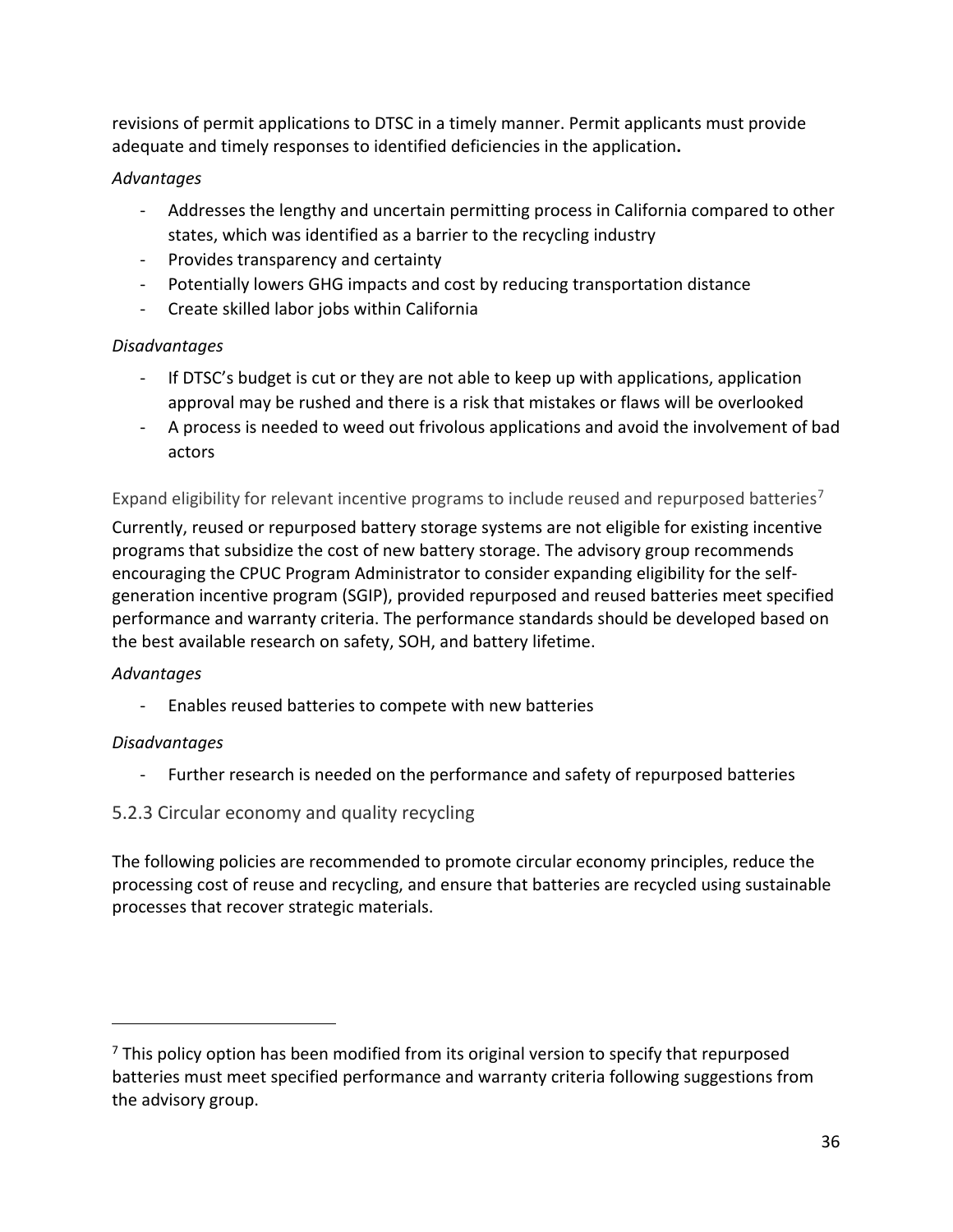#### Minimum material recovery rates $8$

Required recovery rates for specific materials are recommended to guarantee that critical materials are recovered. The "recovery rate" is the output of a specific material in usable form as a percentage of total input of that material. "Critical material" refers to a material used in technology that is subject to supply risks, which has no easy substitutes. The U.S. Department of the Interior has defined the following materials used in lithium batteries to be critical: lithium, cobalt, and manganese. In addition, the White House report on America's supply chains includes Class I nickel as a critical material to the lithium-ion battery supply chain

Further research is needed to identify feasible target rates, which materials should be included, and the best process for implementation to ensure that domestic and international recyclers are on an even playing field. The targets should be phased in over time and reflect technological developments and commercial recycling capability in North America.

An example of target recovery rates for lithium-ion batteries is the proposed "medium ambition" revisions to the EU Battery Directive that specify the following material recovery rates in 2025. Please note these rates are an example and not the recommended rates by the Advisory Group.

- Cobalt: 90%
- Nickel: 90%
- Lithium: 35%
- Copper: 90%

While the majority of the advisory group supports establishing target material recovery rates, several members favor an aspirational target rather than a mandated requirement.

#### *Advantages*

- Requires recycling processes with a high yield rate
- Provides a method for targeting the recovery of critical materials
- Allows for flexibility and the increasing of targets as recycling technology matures

#### *Disadvantages*

- The rates established for the purposes of strategic material recovery and sustainability may not be profit-maximizing for the recycling industry

#### Design for repurposing, reuse, and recycling

Disassembly at end-of-life is time- and cost-intensive for repurposers and recyclers. The advisory group recommends requiring OEMS to design batteries in a way that facilitates repurposing, reuse, and recycling. Examples that are not binding or exhaustive include sealing battery packs with screws instead of adhesives, using an alternative binder than PVDF to

<span id="page-41-0"></span><sup>&</sup>lt;sup>8</sup> The language of this policy has been modified for clarity and to emphasize the need for further research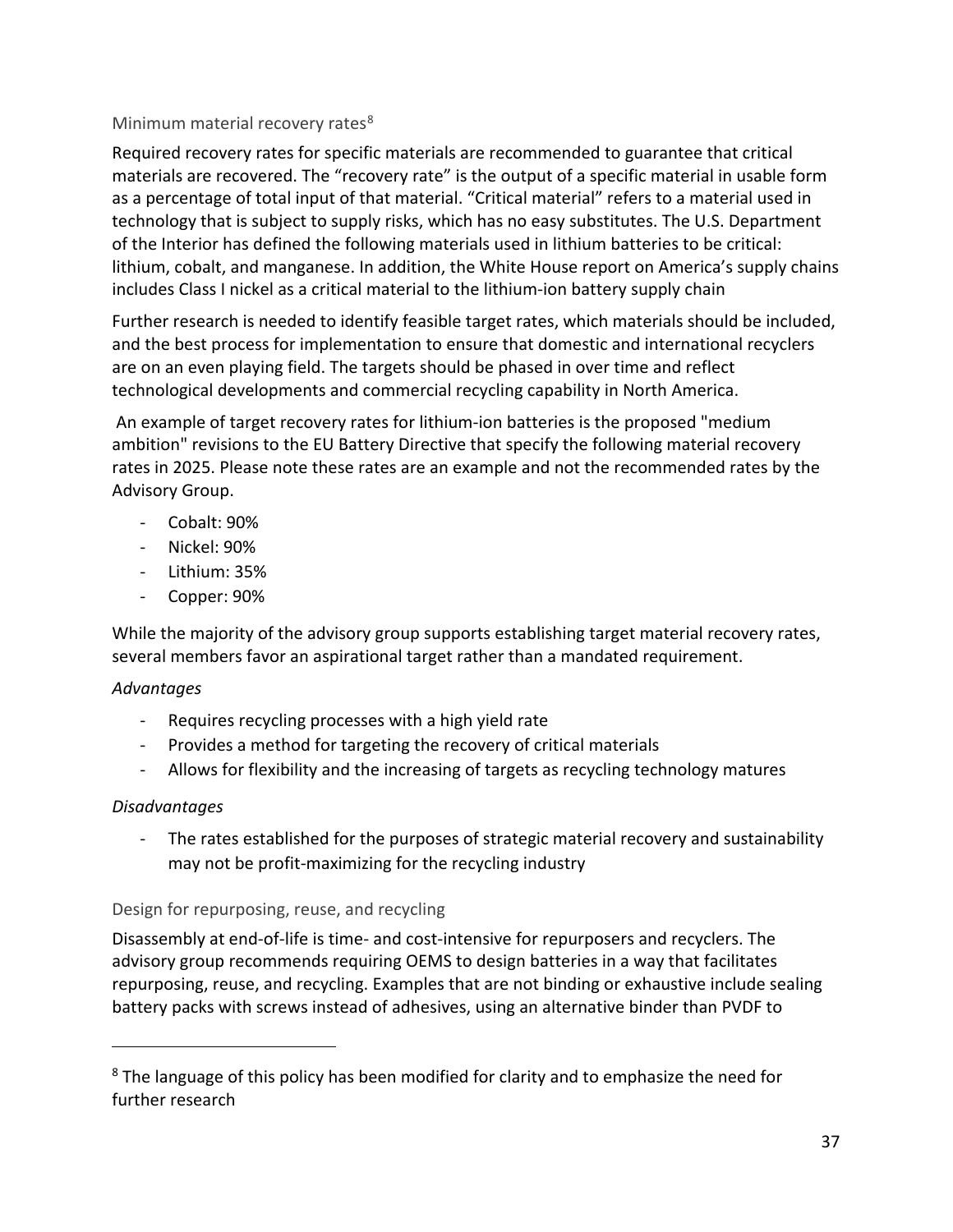increase end-of-life solubility, and converting to solid busbars that are in a standardized position.

#### *Advantages*

- Increasing the efficiency of repurposing, reusing, and recycling of LIBS at the end-of-life will decrease costs
- Can increase the safety of disassembling LIBS at their end-of-life
- Encouraging consideration of end-of-life during the design process promotes circular economy principles

#### *Disadvantages*

- Imposing strict prescriptions for recycling has the potential to hamper innovation. There are potential tradeoffs between designing for their end-of-life and other key aspects for their first use such as safety, cost, and performance
- Could increase manufacturing costs

#### Third-party verification

Lithium-ion batteries should be disassembled, processed, and recycled in facilities that have been verified by a third party to guarantee high-quality environmental performance (i.e. emissions control) and worker safety. This is intended to provide assurance that recycling facilities operating in any jurisdiction outside California are conforming to a minimum standard.

The advisory group recommends the legislature call for the establishment of a process standard for facilities where used lithium-ion batteries, production scrap, and derived materials are processed or recycled. This will require consensus standard development to address specific types of processes within recycling and processing facilities (e.g. dismantling, pyrometallurgical, hydrometallurgical). The process standard would then be approved by a designated state agency and verified by a third party through an initial and annual auditing process.<sup>[9](#page-42-0)</sup>

The third party should be an independent source (e.g. certification body) that awards certification based on a facility meeting certain environmental criteria outlined in a certification standard and described in certification requirements. Examples of programs using third-party verification include E-stewards and PaintCare.

#### *Advantages*

- Discourages the export of LIBs to facilities that do not meet environmental standards
- Supports a level playing field for recyclers

#### *Disadvantages*

- Cost of oversight and administration
- Could increase the cost of recycling

<span id="page-42-0"></span> $9$  This policy has been edited for clarity. The content has not been changed.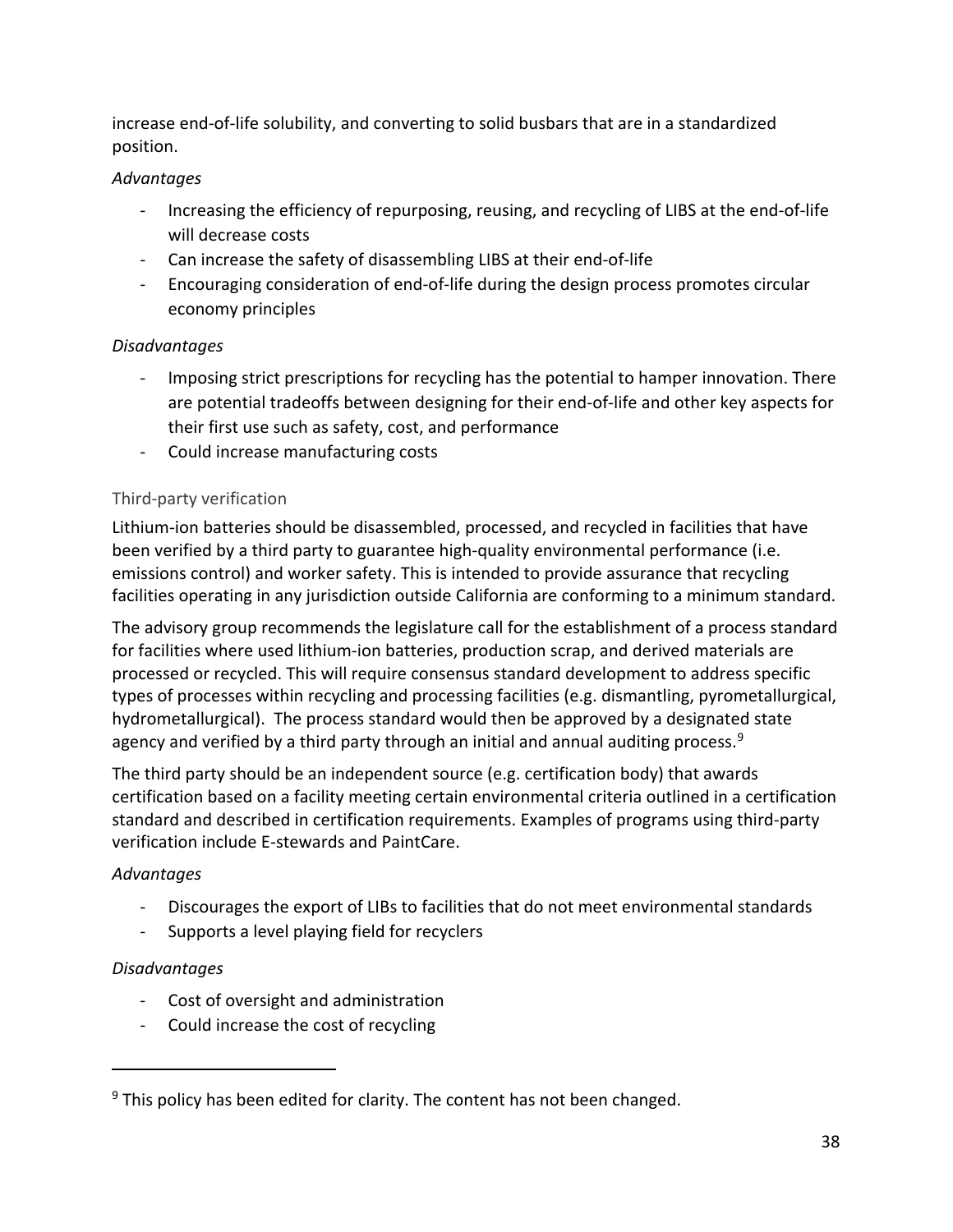#### <span id="page-43-0"></span>5.2.4 Reverse logistics

The advisory group recommends the following policies to support the safe and efficient removal, handling, and transportation of end-of-life batteries.

#### Support enforcement of unlicensed dismantling laws<sup>[10](#page-43-1)</sup>

An ongoing concern in the state of California is the rise of unlicensed dismantling, which is problematic because unlicensed dismantlers do not take the same precautions when disposing of hazardous materials and fluids. Unlicensed dismantling is particularly undesirable for EVs given the hazards posed by large-format lithium batteries when handled incorrectly. Increased resources should be provided to improve enforcement of unlicensed dismantling facilities, for example through the existing Vehicle Dismantling Industry Strike Team which is led by the DMV.

#### *Advantages*

- Support businesses that operate safely and environmentally responsibly
- Improve the business environment for the licensed auto dismantling industry

#### *Disadvantages*

Added enforcement creates an administrative burden for DMV

#### Develop training materials for parties handling end-of-life batteries

To support industries that will need to adapt to vehicle electrification and promote safe EOL management, funding should be made available to support training materials that provide clear, detailed guidelines on occupational safety, storage, and shipping protocol and requirements. Examples of current efforts to increase training include a course for first responders created by the National Fire Protection Association, and a webinar on the safe handling of LIBs (mainly portable) created in a joint effort by the US Department of Transportation (USDOT) and the EPA.

#### *Advantages*

- Develop workforce capacity and promote safety

#### *Disadvantages*

None to report

<span id="page-43-1"></span> $10$  This policy has been modified to include information about the DMV's vehicle dismantling strike team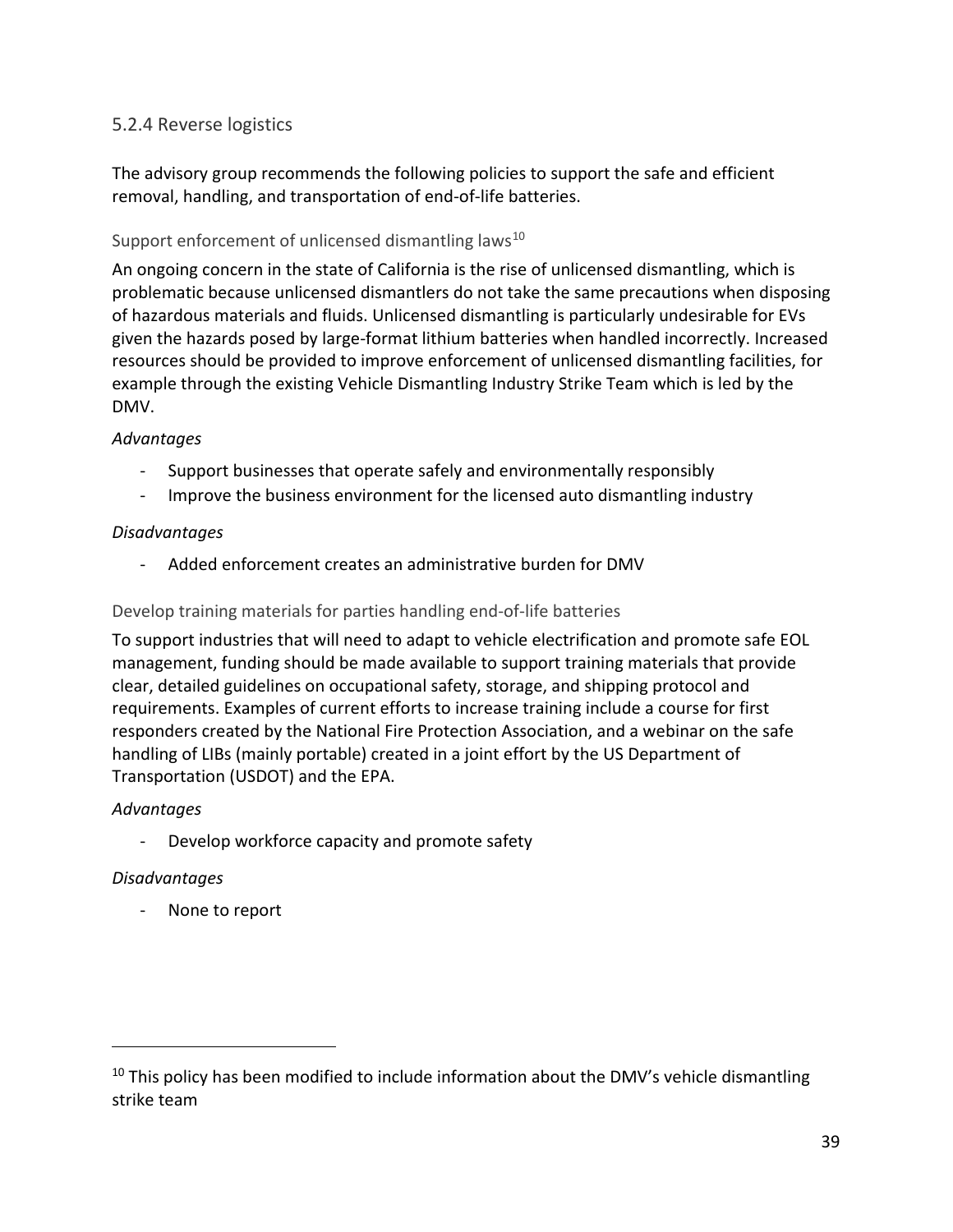#### Universal waste regulation $11$

End-of-life lithium batteries are classified by DTSC and the US EPA as a universal waste. A key point of discussion for all subcommittees was defining at what point they become waste, which will affect what activities are considered hazardous waste treatment and who is considered a generator, handler, or treatment facility. It was suggested that batteries be considered waste only *after it has been demonstrated they do not have sufficient remaining capacity for reuse or repurposing.* However, such changes would need to be adopted at a federal level before it could be implemented by DTSC.

The advisory group recommends that if the U.S. EPA changes the status of retired batteries in a way that reduces regulatory burden, DTSC should evaluate those changes and adopt them as long as they are consistent with the continued protection of public health and the environment in California.

#### *Advantages*

- Reduces unnecessary administrative burden and provides clarity for parties handling end-of-life batteries

#### *Disadvantages*

Reducing regulatory burden must be limited to actions that do not sacrifice safety, public health, or environmental stewardship

#### Identify strategies to reduce the burden of transportation $^{12}$  $^{12}$  $^{12}$

The advisory group recommends the state support research on solutions to reduce the cost of collection and transportation. This research should include 1) technical solutions for regulatory compliance related to packaging and handling safety mechanisms, and 2) regulatory analysis focused on lowering the costs of federal regulation compliance without compromising safety. There is greater support among the advisory group for research focused on technical solutions related to packaging and handling than regulatory analysis on lowering the costs of compliance.

#### *Advantages*

- Shipping and handling costs are significant. Lowering these costs without compromising safety will improve the overall economics of reuse, repurposing, and recycling

#### *Disadvantages*

- Lowering the cost of compliance must not sacrifice safety

<span id="page-44-0"></span> $11$  This policy has been modified to emphasize that any changes adopted must continue to protect public health and the environment following suggestions from advisory group

<span id="page-44-1"></span><sup>&</sup>lt;sup>12</sup> This policy has been modified to reflect the wider support for research on technical solutions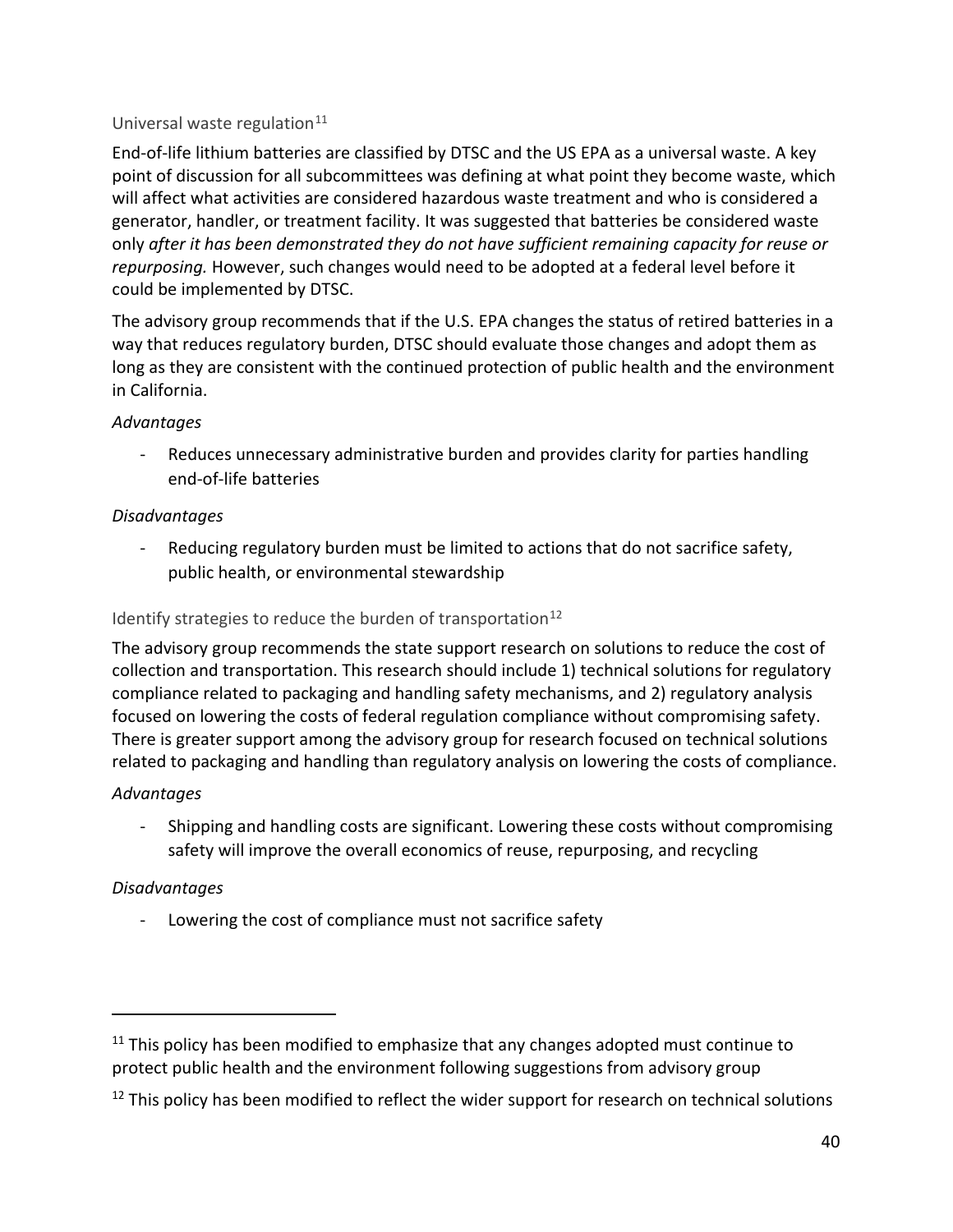#### Develop strategic collection and sorting infrastructure

To support a more efficient reverse logistics network, the state should support the development of strategic reverse logistics, including but not limited to strategically located collection and sorting facilities. Such facilities can reduce transportation costs by accumulating batteries to optimize shipment volumes and distance travelled.

#### *Advantages*

- A spatially optimized collection network will reduce the transportation distance at endof-life, which will make the system more efficient and reduce cost and environmental impact

#### *Disadvantages*

- State involvement could lead to unnecessarily high oversight costs and/or a less efficient system compared to allowing the marketplace to determine collection and sorting infrastructure

## <span id="page-45-0"></span>6.Additional policy options (not recommended)

### <span id="page-45-1"></span>6.1. Alternative options for defining responsibility (not recommended)

#### <span id="page-45-2"></span>6.1.1. Producer take-back options

#### Producer take-back with no companion legislation

"The auto manufacturer is responsible to ensure proper repurposing, reuse, or recycling of its EV traction batteries by a licensed facility at no cost to the consumer if and/or when they are no longer wanted by the owner, and in the event no other entity has taken possession of the battery. Auto manufacturer responsibility initiates when the auto manufacturer has been notified the battery has reached its EOL and is available to be disposed of. If the battery is repurposed, the EOL responsibility transfers to the repurposing company. This responsibility includes:

- Arranging reverse logistics to transport the batteries to recycling hubs
- Being responsible for the recycling costs
- Documenting the proper disposal of the battery

The Auto manufacturer will provide educational materials to customers and the service/repair industry, explaining the return process. This material will be made available through the vehicle owner manual or in-vehicle display, in printed dealer materials, and online."

#### *Advantages*

- Clearly defines responsibility while providing the option for EV owners to sell the battery at the LIBs end-of-life or contact the OEM to correctly dispose of it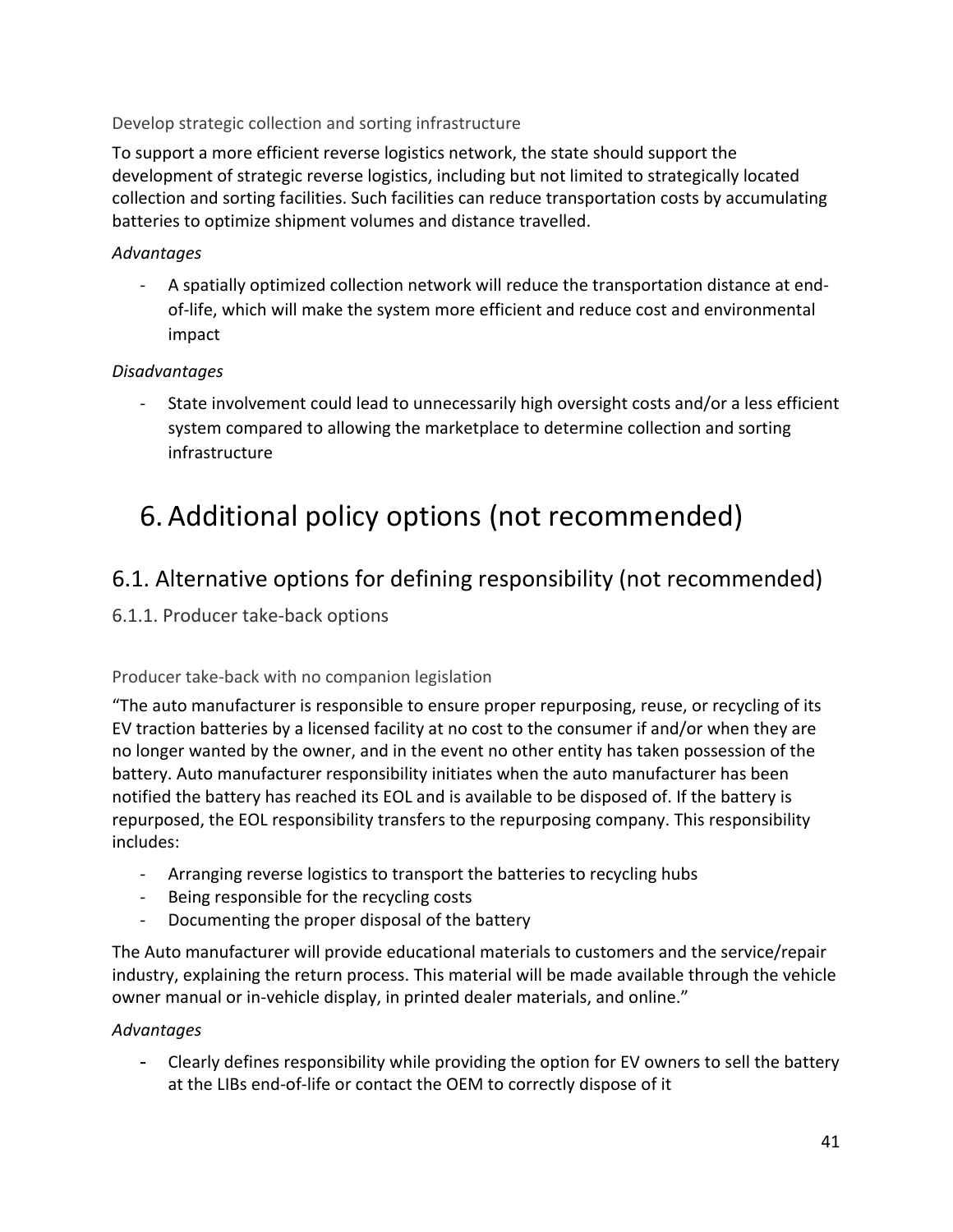- The ability for batteries to be sold to a third party at the end-of-life provides opportunity for growth in the remanufacturing, refurbishing, and repurposing industry without requiring a partnership with the OEM
- Incentivizes design for recycling and disassembly

#### *Disadvantages*

- Potentially increases costs to the manufacturer under the assumption valuable LIBs at their end-of-life will be sold to a third party, and the OEM will be contacted to dispose LIBs with negative value

Producer take-back with companion legislation requiring return to OEM at the LIB end-of-life

The auto manufacturer is responsible to ensure proper repurposing, reuse, or recycling of its EV traction batteries by a licensed facility. Auto manufacturer responsibility initiates when the auto manufacturer or its agent takes custody of the battery at no cost to the consumer. This responsibility includes:

- Arranging reverse logistics to transport the batteries to recycling hubs
- Being responsible for the recycling costs
- Documenting the proper disposal of the battery

The Auto manufacturer will provide educational materials to customers and the service/repair industry, explaining the return process. This material will be made available through the vehicle owner's manual or in-vehicle display, in printed dealer materials, and online. In addition, companion legislation that requires all EV batteries to be returned to the manufacturer or its agent upon removal from the EV is necessary.

#### *Advantages*

- Clearly defines responsibility at the LIB end-of-life
- Provides the OEM with a stream of used LIBs that will likely be valuable

#### *Disadvantages*

- Considering the return of LIBs to the OEM at their end-of-life would be required, this policy deters from repurposing, reusing, or remanufacturing through a third party that does not have a partnership with the OEM

#### <span id="page-46-0"></span>6.1.2 Environmental handling fee

#### Environmental handling fee applied at time of purchase

A one-time payment is assessed at the point of purchase of a new EV to finance an EOL collection and recycling program. Further research should be done to estimate the appropriate fee and fee structure (e.g. based on the size of battery or type of car). The fee should be reevaluated and adjusted yearly. These are dedicated funds for managing EOL batteries and should be preserved for this use.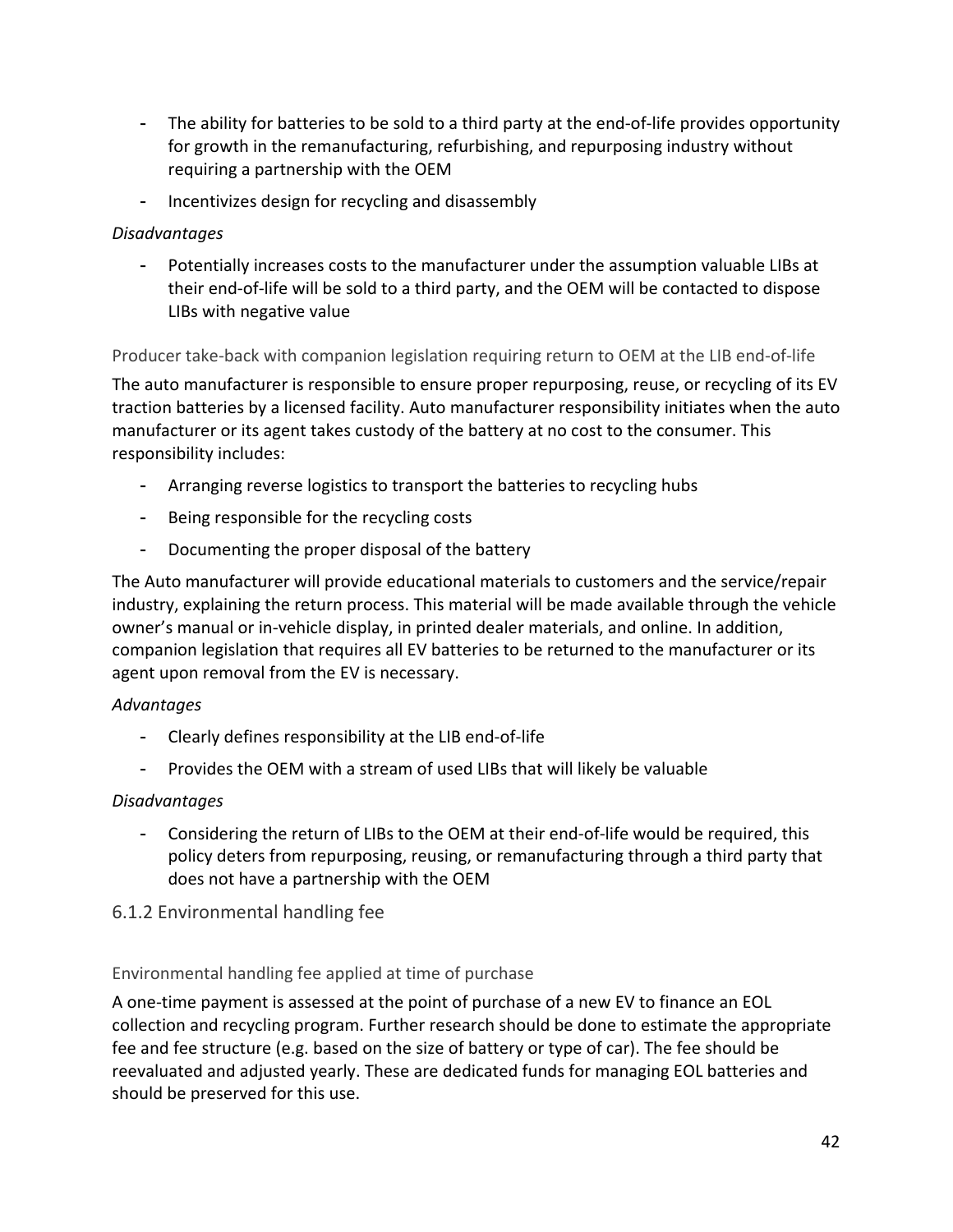#### *Advantages*

- Establishes a fund to cover end-of-life costs for all LIBs, including orphaned batteries

#### *Disadvantages*

- Increases upfront acquisition cost of EVs
- Considering the EV will retire on average in 10+ years, it is difficult to determine an accurate fee level to cover the cost of future recycling

#### Environmental handling fee gathered through vehicle registration fee

A recurring fee is gathered at the time of yearly vehicle registration to finance a lithium-ion battery collection and recycling program. Further research should be done to estimate the appropriate fee and fee structure (e.g. based on the size of battery or type of car). The fee should be reevaluated and adjusted yearly. These are dedicated funds for managing EOL batteries and should be preserved for this use.

#### *Advantages*

- Establishes a fund to cover end-of-life costs for all LIBs, including orphaned batteries and those purchased outside of California
- Avoids upfront acquisition cost to EVs
- The cost can be adjusted yearly based on the cost of recycling
- Burden is shared by all owners over the EV lifespan

#### *Disadvantages*

- Registration fees will be higher for EVs than internal combustion engine cars
- Increases ownership costs of EVs
- Total fee paid is dependent on the LIB lifespan

#### Hybrid Environmental handling fee

A recurring fee is gathered at the time of vehicle registration to finance a lithium-ion battery collection and recycling program. This yearly fee will be split between the EV owner and the auto manufacturer. Further research should be done to estimate the appropriate fee and fee structure (e.g. based on the size of battery or type of car). The fee should be reevaluated and adjusted yearly. These are dedicated funds for managing EOL batteries and should be preserved for this use.

#### *Advantages*

- Establishes a fund to cover end-of-life costs for all LIBs, including orphaned batteries and those purchased outside of California
- Shares costs between EV owners and the OEM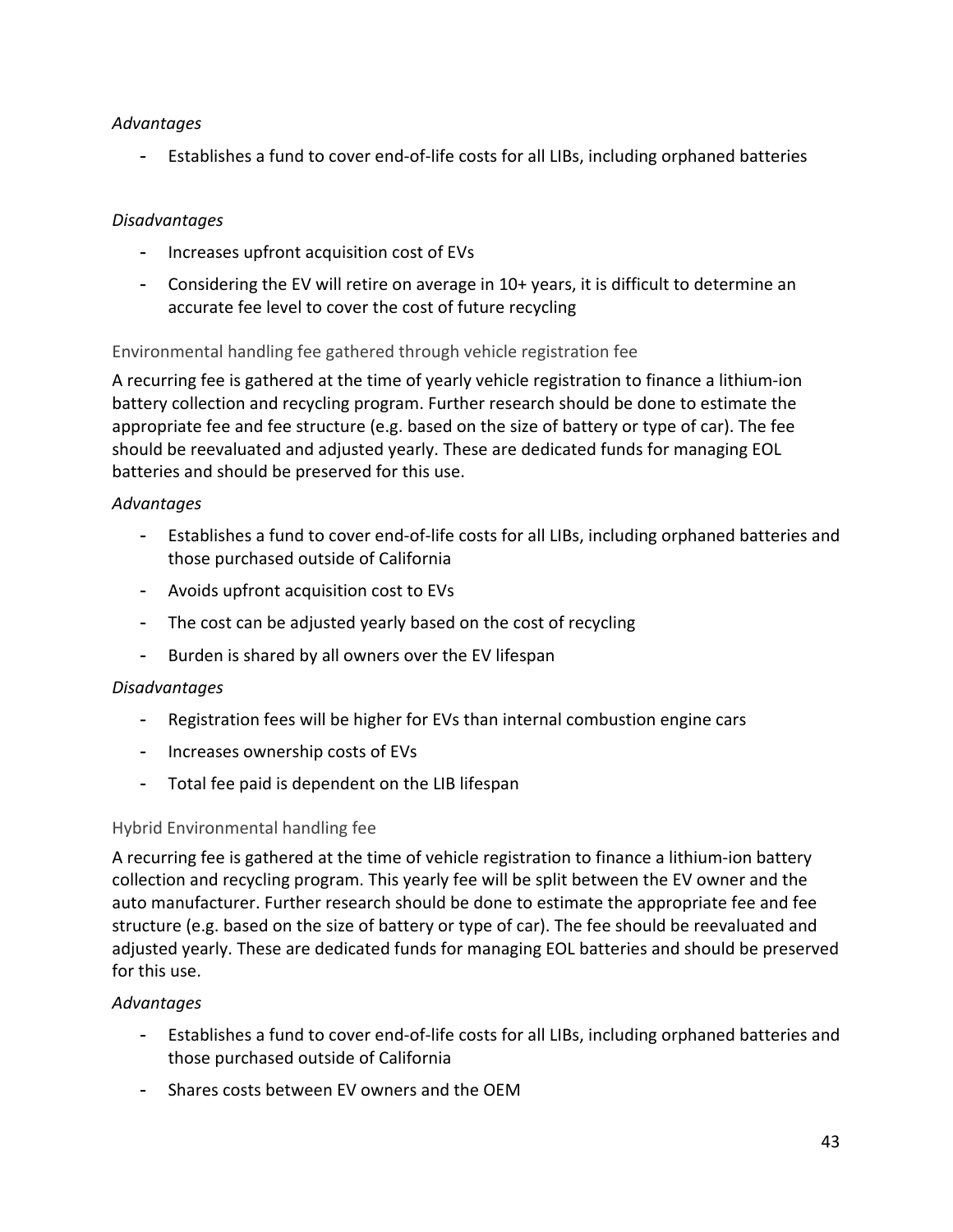- Avoids upfront acquisition cost to EVs
- The cost can be adjusted yearly based on the cost of recycling
- Burden is shared by all owners over the EV lifespan

#### *Disadvantages*

- Registration fees will be higher for EVs than internal combustion engine cars
- Potentially increases the acquisition cost of EVs
- Total fee paid is dependent on the LIB lifespan

#### Additional feedback from advisory group on fund management:

The majority of the advisory group recommends any fund for EOL management should be managed by a third party and not a state agency. In addition, their recommended use of the funds are in figure 5 below and table 4 in the appendix.



Figure 5: Recommended uses of funds generated from environmental handling fees

### <span id="page-48-0"></span>6.2. Supporting policy options (not recommended)

The following policy options were neither broadly opposed nor supported in the policy survey. These policies are worthy of consideration but not recommended by the advisory group.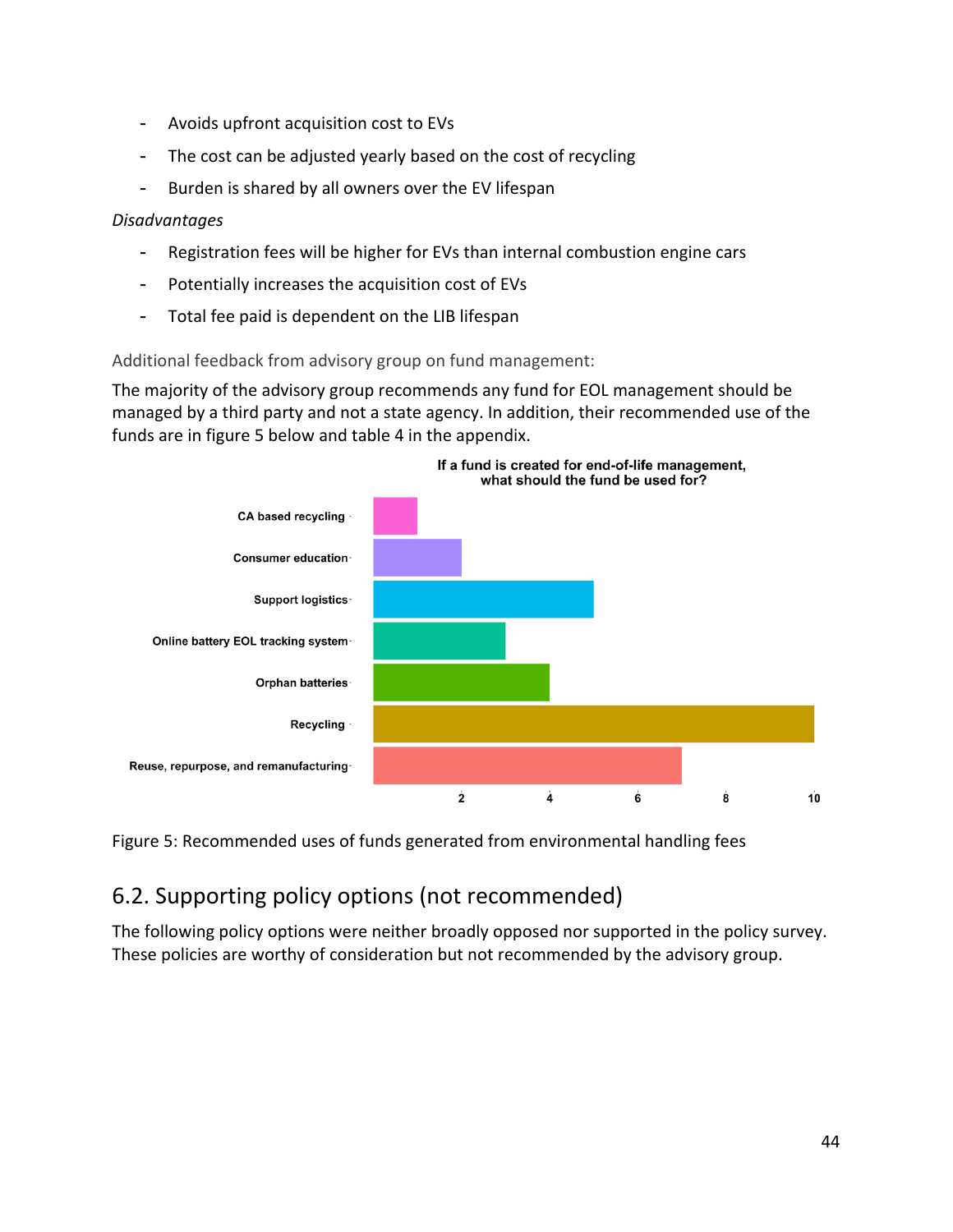| Category                                  | <b>Policy</b>                                            | Barrier(s) addressed                                                         |  |  |
|-------------------------------------------|----------------------------------------------------------|------------------------------------------------------------------------------|--|--|
| Circular economy and quality<br>recycling | Recycled content standards                               | Create demand for recycled<br>material; improve<br>sustainability of new EVs |  |  |
|                                           | Reporting system for EV<br>batteries retired from use    | Unknown location of LIBs at<br>end-of-life                                   |  |  |
|                                           | Reporting system for LIB<br>recycling and recovery rates | Unknown recycling rate of<br><b>LIBs</b>                                     |  |  |
| Safe and efficient reverse<br>logistics   | Require pre-approval to bid<br>on EVs on auctions        | Leakage through unlicensed<br>dismantling                                    |  |  |

#### <span id="page-49-0"></span>6.2.1. Circular economy and quality recycling

#### Recycled content standards $13$

Mandatory recycled content standards were suggested to ensure the use of recycled materials in battery manufacturing. "Recycled content" refers to the total percentage of recovered material used to manufacture a new product. The recycled content standard would be thirdparty verified by an independent source (e.g. certification body) that awards certification based on the product and facility meeting certain environmental criteria outlined in a certification standard and described in certification requirements. This requires consensus standard development to address specific types of processes within the manufacturing.

As an example, proposed revisions to the EU Battery Directive include the following minimum recycled content standards. Please note these rates are not the recommended rates by the subcommittee.

- January, 2030: 12% cobalt; 4% lithium; 4% nickel
- January, 2035: 20% cobalt; 10% lithium; 12% nickel

Further research is needed to determine achievable recycled content standards and analyze the economic impacts. These rates should be phased-in and reviewed/revised to account for technical developments.

#### *Advantages*

- Can drive a robust recycling industry by creating demand for recycled material, particularly given the size of the EV market in California

<span id="page-49-1"></span> $13$  This policy has been modified for clarity and to emphasize the need for further research following suggestions from the advisory group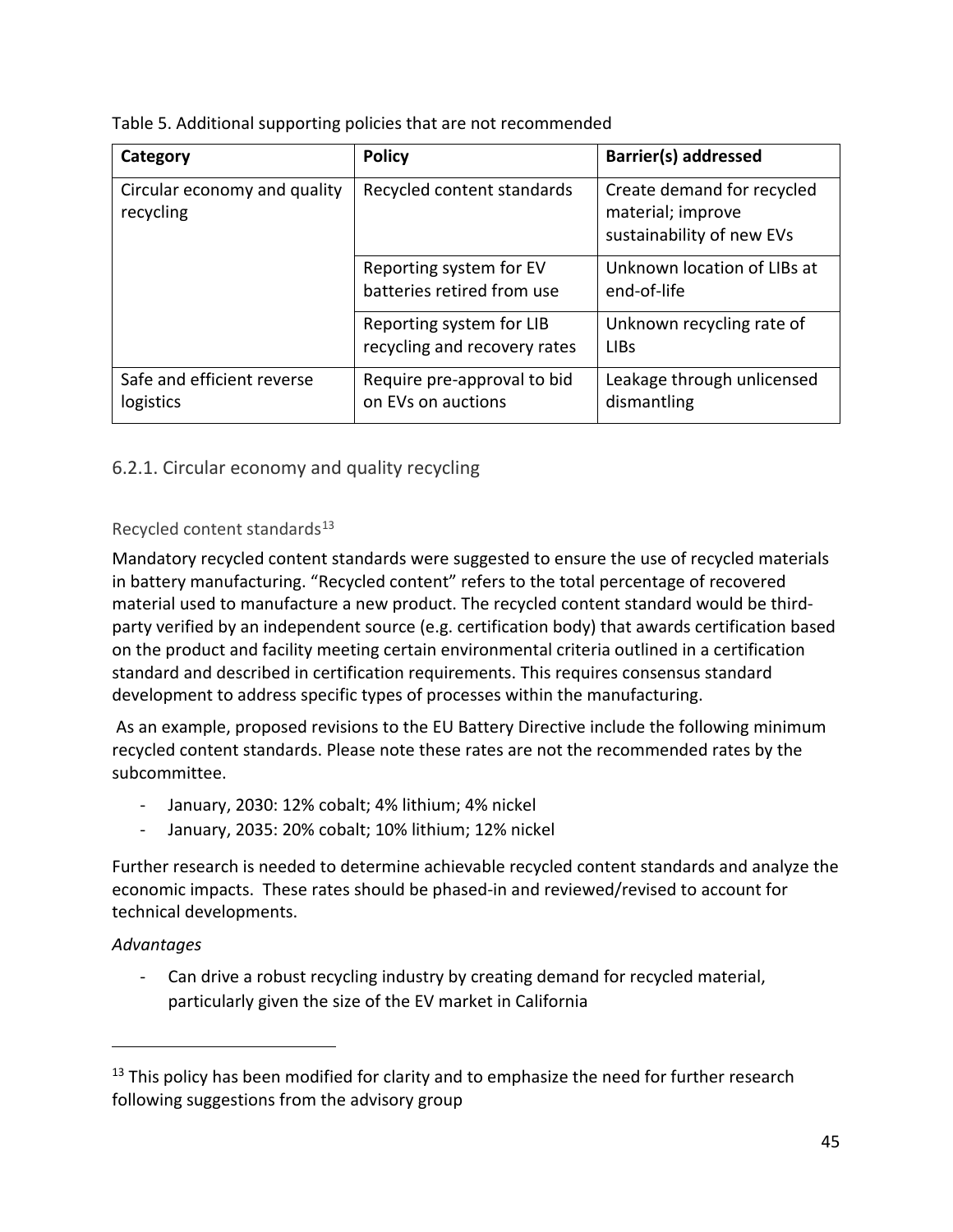- Reduce the environmental impact of producing new EVs

#### Disadvantages

- Manufacturing new LIBs may not be the most economical use of recovered material. As an alternative, one advisory group member suggested requiring minimal recovery of battery grade materials (materials refined to a sufficient quality to manufacture lithiumion batteries) without specifying the end use.
- Difficult to verify
- Could artificially inflate the value of battery materials and increase cost of manufacturing

#### Develop a reporting system for EV batteries retired from use<sup>14</sup>

The ability to track EV batteries will enable policymakers and researchers to evaluate the effectiveness of recycling policies and identify sources of leakage from the end-of-life system, particularly vehicle or battery exports. An online database should be created to track and report lithium-ion batteries that are retired within California and used EVs that are exported from California. Companies recycling or repurposing EV batteries within California, and companies moving EV batteries from California for this purpose, are responsible for reporting the final recipients of the batteries.

Reporting retired batteries and their recipients could be facilitated with a digital identifier, aligning with traceability programs proposed by the Global Battery Alliance.

#### Advantages

- Increases transparency along value chain
- Facilitates evaluation and improvement of recycling policies

#### Disadvantages

- Hazardous waste processors already have to comply with reporting requirements
- Further research on implementation and enforcement is needed
- Creates administrative costs for government agencies to managing database and reporting requirements for industry
- Should be included as part of a comprehensive end-of-life strategy and not as a standalone policy

#### Develop a reporting system for lithium-ion battery recycling recovery rates

An online database should be created to track and report lithium-ion battery recycling recovery rates. Companies recycling batteries are responsible for reporting their total recovery rates, as well as the recovery rates of cobalt, lithium, manganese, and nickel.

<span id="page-50-0"></span> $14$  This policy has been modified to explain the purpose of the reporting system following suggestions from the advisory group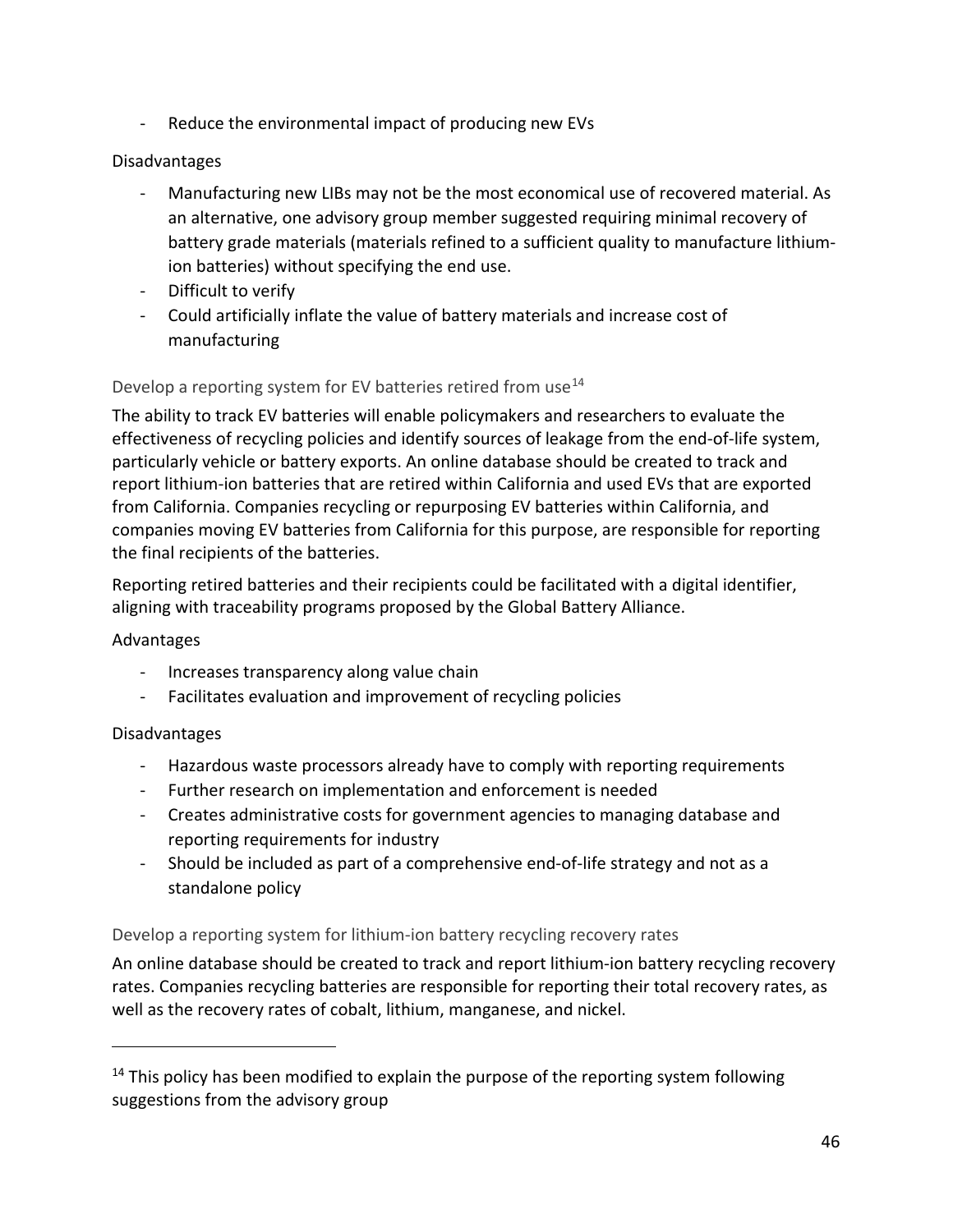#### Advantages

- Increased knowledge of industrial recycling capabilities
- Provides empirical data to forecast circularity potential and material forecasting

#### Disadvantages

- Additional database for government agencies to manage
- Additional reporting required of LIB recyclers
- <span id="page-51-0"></span>6.2.2. Safe and efficient reverse logistics

#### Require pre-approval to bid on EVs at auctions

Unlicensed dismantlers acquire most of their vehicles through auto auctions. To minimize unlicensed dismantling, the advisory group recommends requiring that interested parties apply for pre-approval before participating. The pre-approval process should include registering contact information (e.g. name, address, etc.) in order to track the battery.

The logistics subcommittee also discussed including a safety training requirement, but ultimately decided this was outside the scope of the advisory group. Members noted that this policy should be implemented in a way that minimizes administrative burden for parties who are qualified to work on EVs.

#### Advantages

Discourages illegal dismantling and unsafe DIY repurposing

#### Disadvantages

- Many individuals participate in insurance auctions to repair their own vehicles, not as unlicensed dismantlers. Several advisory group members as well as members of the public commented that this should be enforced in a way that allows this practice to continue
- Further research on implementation is needed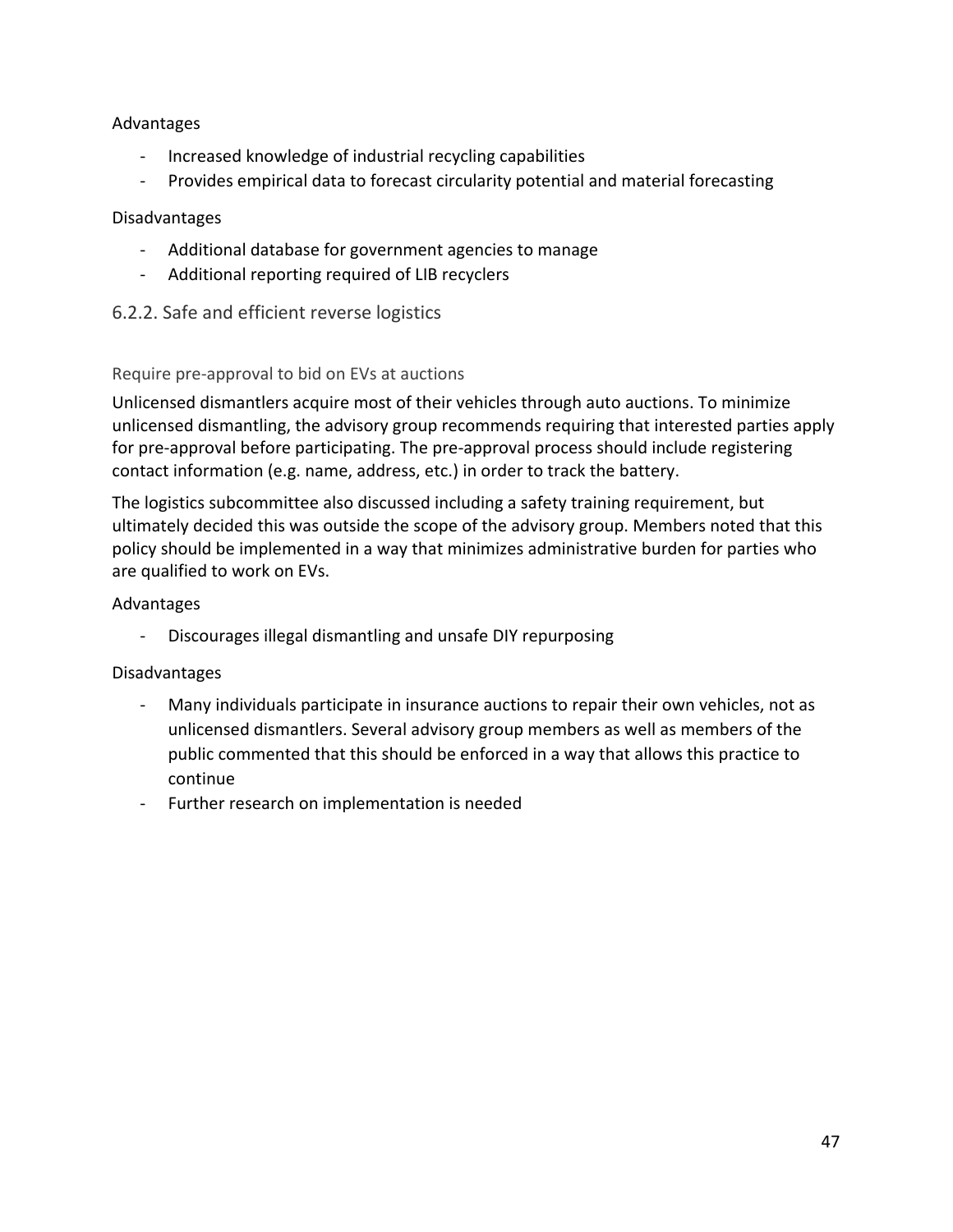## <span id="page-52-0"></span>Terminology

**Anode** – A terminal which the current flows towards or the negative charge moves from during discharge in a battery. The material composition of an anode is typically some porous form of carbon and may fluctuate from battery to battery.

**Battery Electric Vehicle (EV) –** A motor vehicle that relies on an electric motor and battery system for primary tractive power.

**Battery Management System (BMS) –** An electronic system that manages operational components of a rechargeable battery. This could mean managing depth of discharge, tracking usage, controlling the environment and other aspects of the operation.

**Brine --** An aqueous solution with a high concentration of salt.

**Cathode** – A terminal which the current flows from or the positive charge moves from during discharge in a battery. The energy density of a battery is typically determined by the material of the cathode; thus, the typology of Li-ion batteries refers to the cathode chemistry.

**Collection rate --** Proportion of EOL products that are collected and enter the recycling chain

**Cycle life --** A characterization of how many full charge/discharge cycles a battery can withstand. This number is variable and depends, in part, on battery application and environment.

**Depth of discharge (DoD)--** A characterization of the amount of discharge of a battery in a given cycle compared to the overall capacity of the battery. 100% DoD can be detrimental to the overall health of the battery.

**Direct cathode recycling--** Also referred to as refunctionalization. A recycling method where cathode materials are recovered as a mixture that can be directly used as an input into battery manufacturing, avoiding the need for refining of materials and resynthesis of cathode compounds.

**Electrical grid—**Also referred to as electric grid and power grid. The interconnected network of electricity generation, transmission, and distribution to final consumers and transmission .

*End-of-life recycling rate --* Proportion of all EOL product material that is recovered by recycling; dependent on both process efficiency and collection rate.

**Energy density --** The amount of energy stored per unit mass.

**Gigawatt hour (GWh) –** A unit of energy. 1 GWh is equivalent to the energy consumption of 32,800 houses for one day (2018, USA average household).

**Hydrometallurgical--** Chemical treatment of a material to separate it into constituent materials.

**Life Cycle Assessment--** A systematic approach to quantifying the environmental impacts of a product, process, or system considering all life cycle phases; from raw material acquisition, to manufacturing, to use, and end-of-life.

**Lithium-ion Battery (LIB)** – A battery with a cathode containing lithium. Generally, these batteries are known for being lightweight and energy-dense.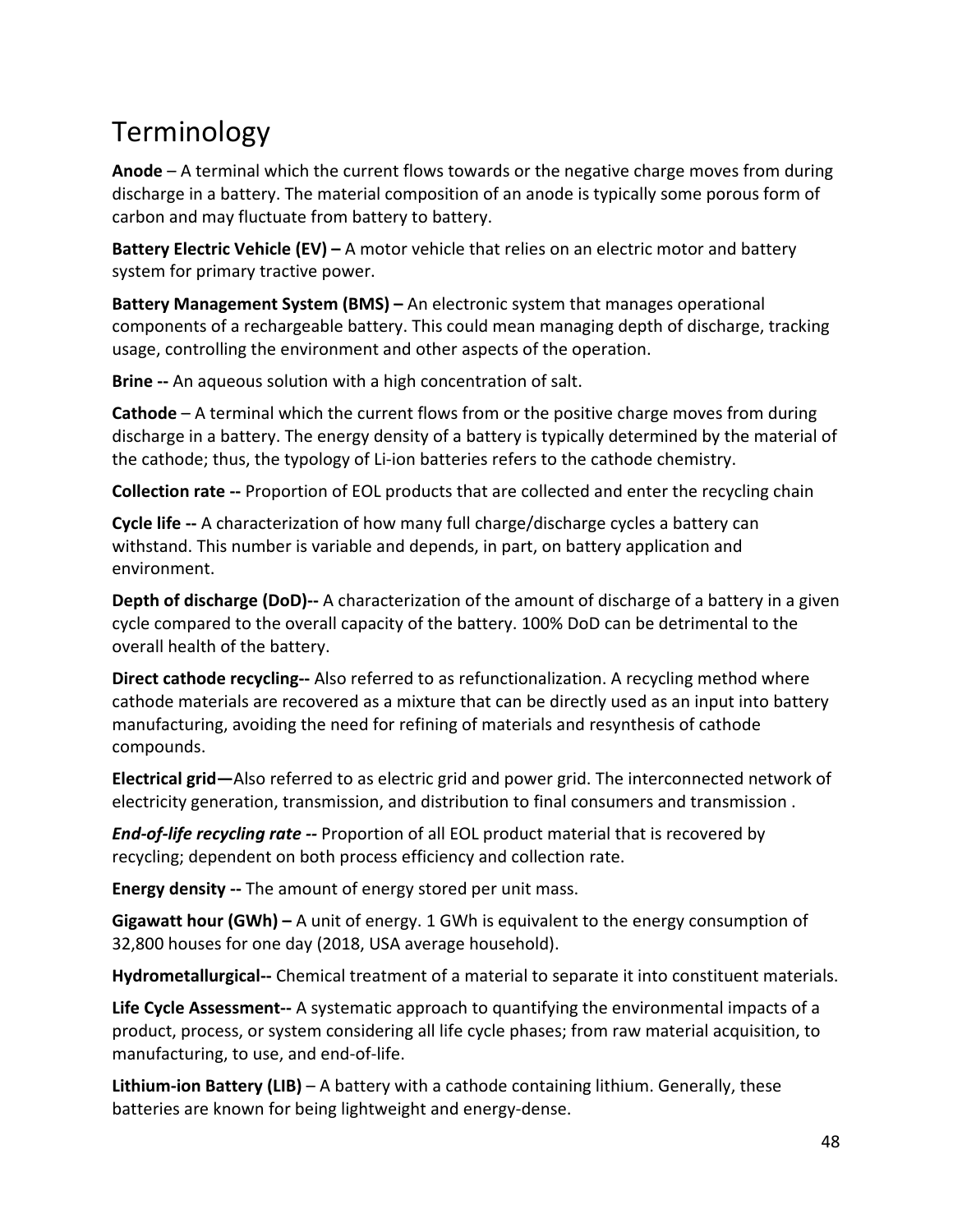**Lithosphere--** The outermost layer of terrestrial Earth containing the crust and upper mantle. The realm in which all terrestrial mining occurs.

**Pyrometallurgical--** Thermal treatment of a material to separate it into constituent materials, requiring heating above the melting point of the material.

**Recovery rate/process efficiency rate --** Proportion of collected material recovered in usable form

**Recycled content --** Fraction of a product's manufacturing inputs that are recycled as opposed to virgin material.

**Second-life –** Use of a degraded electric vehicle battery in a stationary, secondary application, usually referring to a system where the battery pack has been removed from the vehicle after some years of service in a traction application.

**Spinel** – A classification of an electrode with general formula A[B]2X4. In the context of batteries, "A" typically refers to Lithium as the cation and "B" can refer to many different transition metals in order to achieve different working voltages. "X" refers to the anion, typically oxygen.

**Transition metal --** A classification of elements indicative of metals that are harder and less reactive than alkaline earth metals.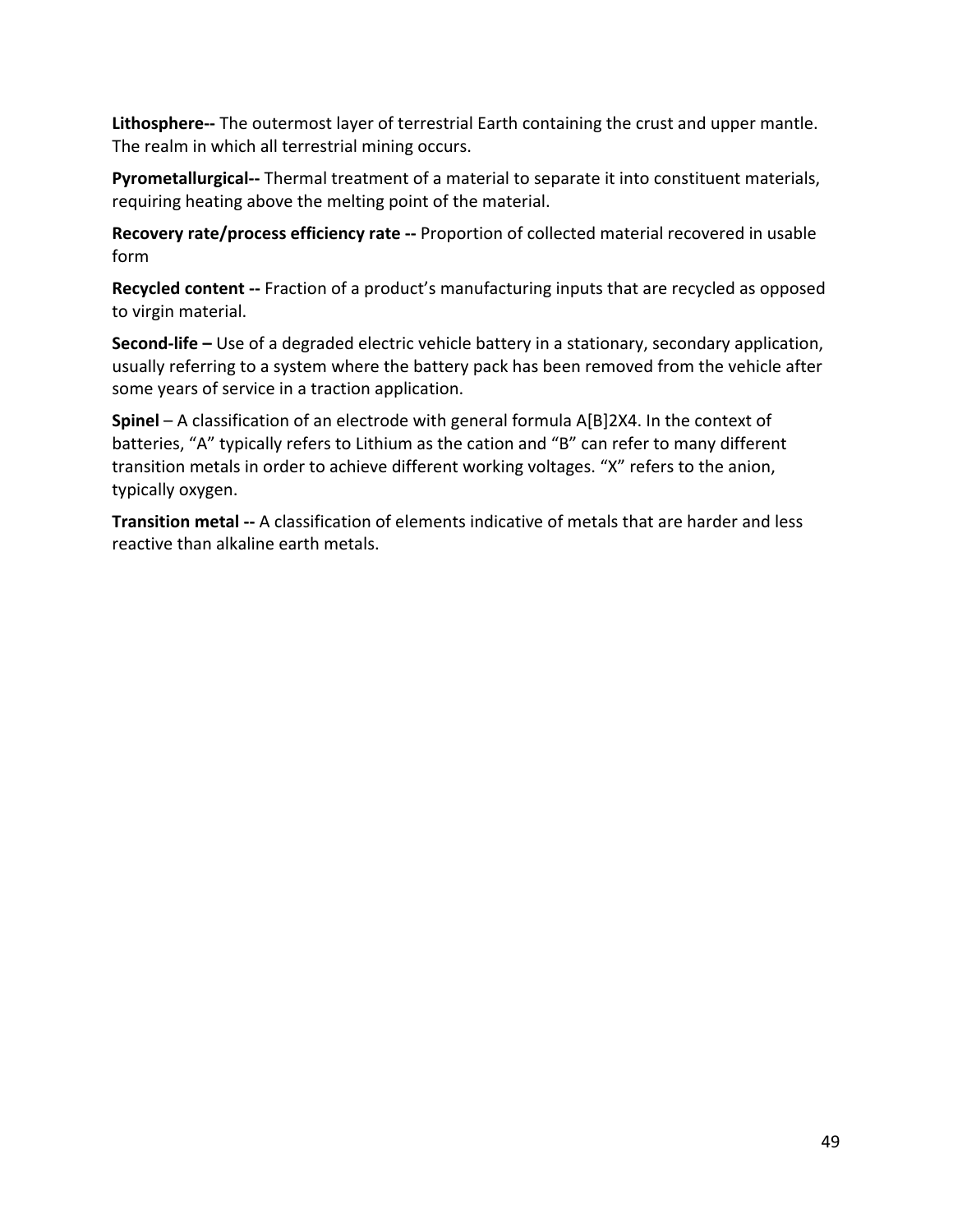## <span id="page-54-0"></span>References

- 1. Dahle, B. (2018). Assembly Bill No. 2832 (California Assembly).
- 2. EV Volumes (2020). Light-duty Electric Vehicle Sales Model. http://www.evvolumes.com/datacenter/.
- 3. California ISO Current and forecasted demand . http://www.caiso.com/TodaysOutlook/Pages/default.aspx.
- 4. Curry, C. (2017). Lithium-ion Battery Costs and Market Squeezed margins seek technology improvements & new business models.
- 5. Department of the Interiour (2018). Final list of critical materials 2018.
- 6. The White House (2021). Building resilient supply chains, revitalizing American manufacturing, and fostering broad-based growth. 84–204. https://www.whitehouse.gov/wpcontent/uploads/2021/06/100-day-supply-chain-review-report.pdf.
- 7. Olivetti, E.A., Ceder, G., Gaustad, G.G., and Fu, X. (2017). Lithium-Ion Battery Supply Chain Considerations: Analysis of Potential Bottlenecks in Critical Metals. Joule *1*, 229–243.
- 8. Wadia, C., Albertus, P., and Srinivasan, V. (2011). Resource constraints on the battery energy storage potential for grid and transportation applications. Journal of Power Sources *196*, 1593– 1598.
- 9. Dunn, J., Slattery, M., Kendall, A., Ambrose, H., and Shen, S. (2021). Circularity of Lithium-ion Battery Materials in Electric Vehicles. 1–30.
- 10. Richa, K., Babbitt, C.W., and Gaustad, G. (2017). Eco-Efficiency Analysis of a Lithium-Ion Battery Waste Hierarchy Inspired by Circular Economy. Journal of Industrial Ecology *21*, 715–730.
- 11. Martinez-Laserna, E., Sarasketa-Zabala, E., Villarreal Sarria, I., Stroe, D.I., Swierczynski, M., Warnecke, A., Timmermans, J.M., Goutam, S., Omar, N., and Rodriguez, P. (2018). Technical Viability of Battery Second Life: A Study from the Ageing Perspective. IEEE Transactions on Industry Applications *54*, 2703–2713.
- 12. Wadia, C., Albertus, P., and Srinivasan, V. (2011). Resource constraints on the battery energy storage potential for grid and transportation applications. Journal of Power Sources *196*, 1593– 1598.
- 13. Ambrose, H., Gershenson, D., Gershenson, A., and Kammen, D. (2014). Driving rural energy access: A second-life application for electric-vehicle batteries. Environmental Research Letters *9*.
- 14. Ahmadi, L., Young, S.B., Fowler, M., Fraser, R.A., and Achachlouei, M.A. (2017). A cascaded life cycle: reuse of electric vehicle lithium-ion battery packs in energy storage systems. International Journal of Life Cycle Assessment *22*, 111–124.
- 15. Hecht, S., and Horowitz, C. REUSE AND REPOWER: How to Save Money and Clean the Grid with Second-Life Electric Vehicle Batteries. University of California Berkeley Law.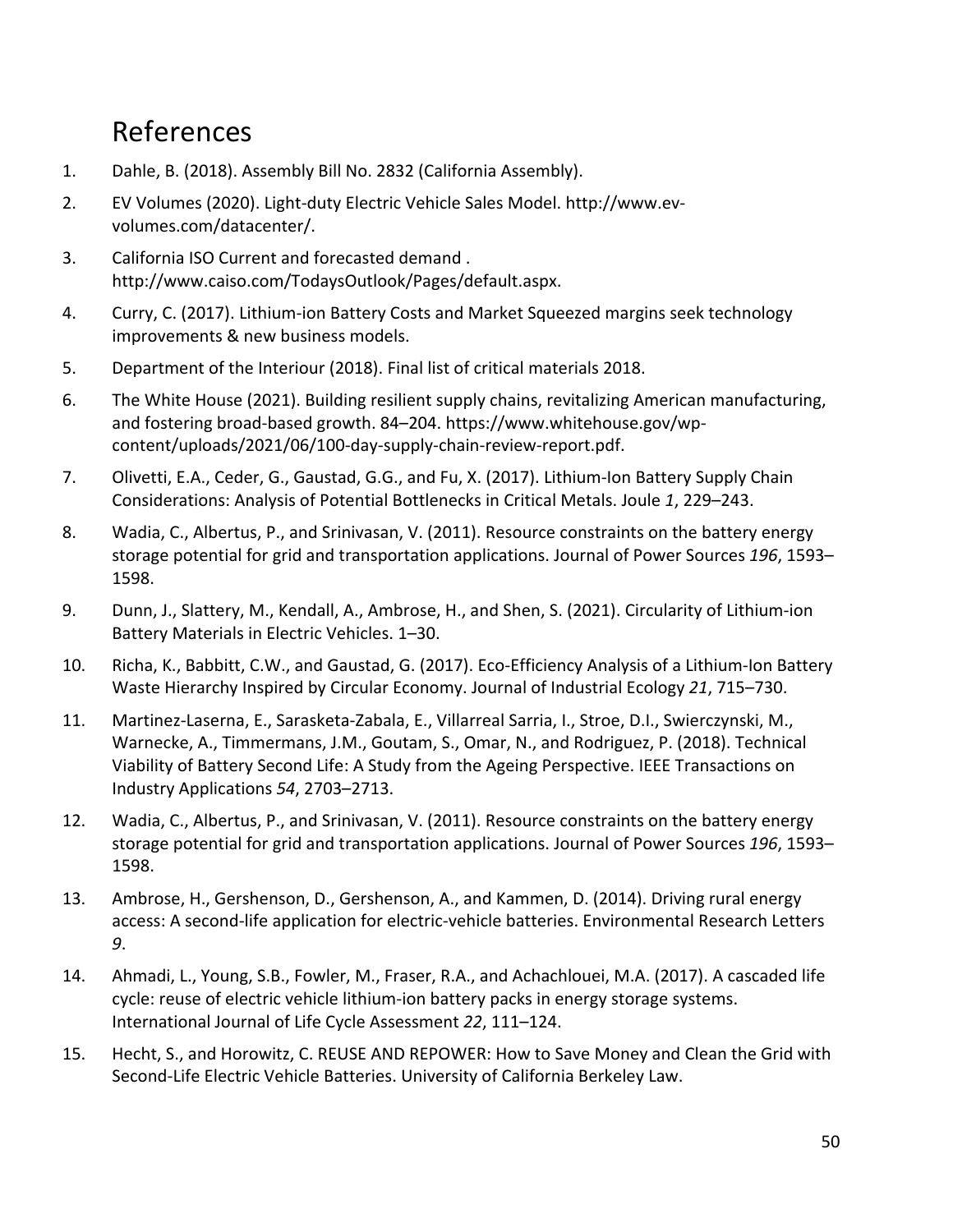https://www.law.berkeley.edu/center-article/reuse-and-repower-how-to-save-money-andclean-the-grid-with-second-life-electric-vehicle-batteries/.

- 16. Neubauer, J., Smith, K., Wood, E., and Pesaran, A. (2015). Identifying and Overcoming Critical Barriers to Widespread Second Use of PEV Batteries. National Renewable Energy Laboratory (NREL), 23–62.
- 17. Tong, S.J., Same, A., Kootstra, M.A., and Park, J.W. (2013). Off-grid photovoltaic vehicle charge using second life lithium batteries: An experimental and numerical investigation. Applied Energy *104*, 740–750.
- 18. Cunningham, W. (2017). For dead EV batteries, reuse comes before recycle. https://www.cnet.com/roadshow/news/for-dead-ev-batteries-reuse-comes-before-recycle/.
- 19. B2U Storage Solutions, I. B2U Storage Solutions. https://www.b2uco.com/.
- 20. Jiao, N., and Evans, S. EVS29 International Battery, Hybrid and Fuel Cell Electric Vehicle Symposium Market Diffusion of Second-life Electric Vehicle Batteries: Barriers and Enablers.
- 21. Tong, S., Fung, T., Klein, M.P., Weisbach, D.A., and Park, J.W. (2017). Demonstration of reusing electric vehicle battery for solar energy storage and demand side management. Journal of Energy Storage *11*, 200–210.
- 22. California Public Utilities Commission Self-Generation Incentive Program (SGIP). https://www.cpuc.ca.gov/industries-and-topics/electrical-energy/demand-sidemanagement/self-generation-incentive-program.
- 23. Sommerville, R., Zhu, P., Rajaeifar, M.A., Heidrich, O., Goodship, V., and Kendrick, E. (2021). A qualitative assessment of lithium ion battery recycling processes. Resources, Conservation and Recycling *165*.
- 24. Gaines, L., Dai, Q., Vaughey, J.T., and Gillard, S. (2021). Direct Recycling R&D at the ReCell Center. Recycling *6*, 31.
- 25. Graedel, T.E., Allwood, J., Birat, J.P., Buchert, M., Hagelüken, C., Reck, B.K., Sibley, S.F., and Sonnemann, G. (2011). What do we know about metal recycling rates? Journal of Industrial Ecology *15*, 355–366.
- 26. Melin, H.E. (2020). State-of-the-art in reuse and recycling of lithium-ion batteries A research review. *1*, 1–57.
- 27. International Energy Agency (IEA) (2020). Global EV Outlook 2020. https://www.iea.org/reports/global-ev-outlook-2020.
- 28. Eric Melin, H., Rajaeifar, M.A., Y.Ku, A., Kendall, A., Haper, G., and Heidrich, O. (2021). Global implications of the EU battery regulation. Science *373*.
- 29. The Rechargeable Battery Association PRBA Begins Work on NFPA and International Fire Code Battery Storage Proposals. https://www.prba.org/general/prba-begins-work-on-nfpa-andinternational-fire-code-battery-storage-proposals-7521/.
- 30. California Public Utility Commission Rule 21 Interconnection.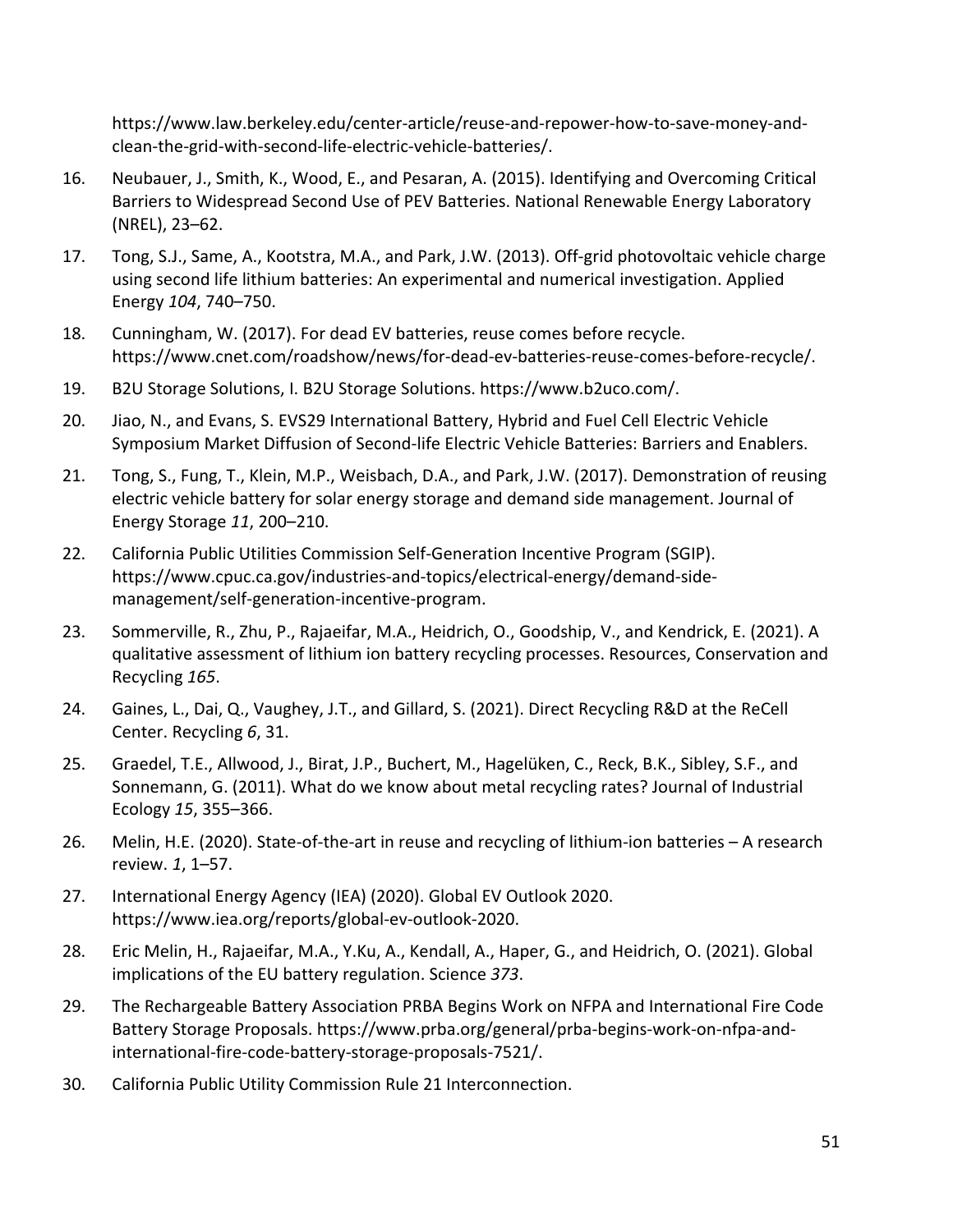- 31. Slattery, M., Dunn, J., and Kendall, A. (2021). Transportation of electric vehicle lithium-ion batteries at end-of-life: A literature review. Resources, Conservation and Recycling *174*, 105755.
- 32. United States Environmental Protection Agency Sustainable Materials Management (SMM) Web Academy Webinar: Safe Transportation of Lithium Batteries: What You Need to Know in 2021. https://www.epa.gov/smm/sustainable-materials-management-smm-web-academywebinar-safe-transportation-lithium-batteries.
- 33. International Energy Agency (2019). Evolution of Li-ion battery price, 1995-2019. https://www.iea.org/data-and-statistics/charts/evolution-of-li-ion-battery-price-1995-2019.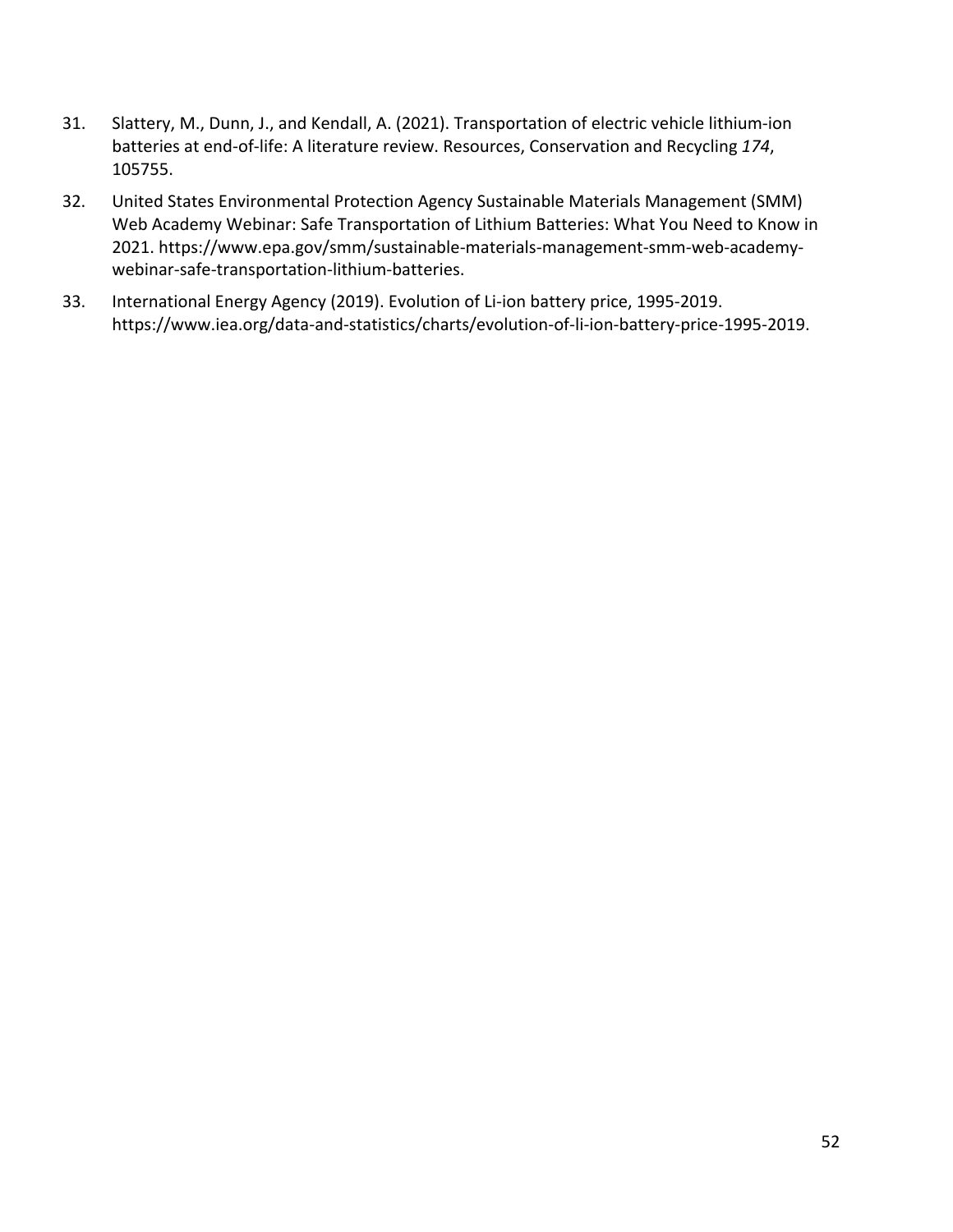## Appendix: Survey Results

The tables below contain the survey results broken down by number of responses and average response (Table A1) and percentages (Table A2). Table A3 contains verbatim modifications to policy options as suggested by advisory group members.

*Table A1: Survey results and mean score. The mean score is calculated on a scale from 1-5 (Strongly oppose = 1, Oppose= 2. No opinion = 3, Support with modification = 3.5, Support = 4, Strongly support = 5)*

<span id="page-57-0"></span>

| <b>Policy</b>                                                                                           | <b>Strongly</b><br><b>Oppose</b> | Oppose         | No opinion     | Support with<br>modifications | <b>Support</b> | <b>Strongly</b><br>support | <b>Mean</b><br>score |
|---------------------------------------------------------------------------------------------------------|----------------------------------|----------------|----------------|-------------------------------|----------------|----------------------------|----------------------|
| Producer take-back (returning<br>the battery to the auto<br>manufacturer at end-of-life is<br>required) | $\overline{3}$                   | $\overline{4}$ | 5              | $\overline{2}$                | 3              | $\overline{3}$             | 3.00                 |
| Producer take-back (returning<br>the battery to the auto<br>manufacturer at EOL is<br>optional)         | $\mathbf{1}$                     | $\overline{4}$ | $\overline{7}$ |                               | $\overline{4}$ | $\overline{2}$             | 2.98                 |
| Core exchange and unwanted<br>vehicle backstop proposal                                                 | $\mathbf{1}$                     | 1              | $\overline{7}$ | $\overline{2}$                | $\overline{7}$ | $\overline{2}$             | 3.45                 |
| Environmental handling fee<br>used to finance an EOL<br>management program                              | 6                                | 1              | $\overline{7}$ | 1                             | $\overline{2}$ | 3                          | 2.78                 |
| Added electric vehicle<br>registration fee to finance an<br>EOL management program                      | 3                                | $\overline{3}$ | $\overline{7}$ | 1                             | $\overline{2}$ | $\overline{4}$             | 3.08                 |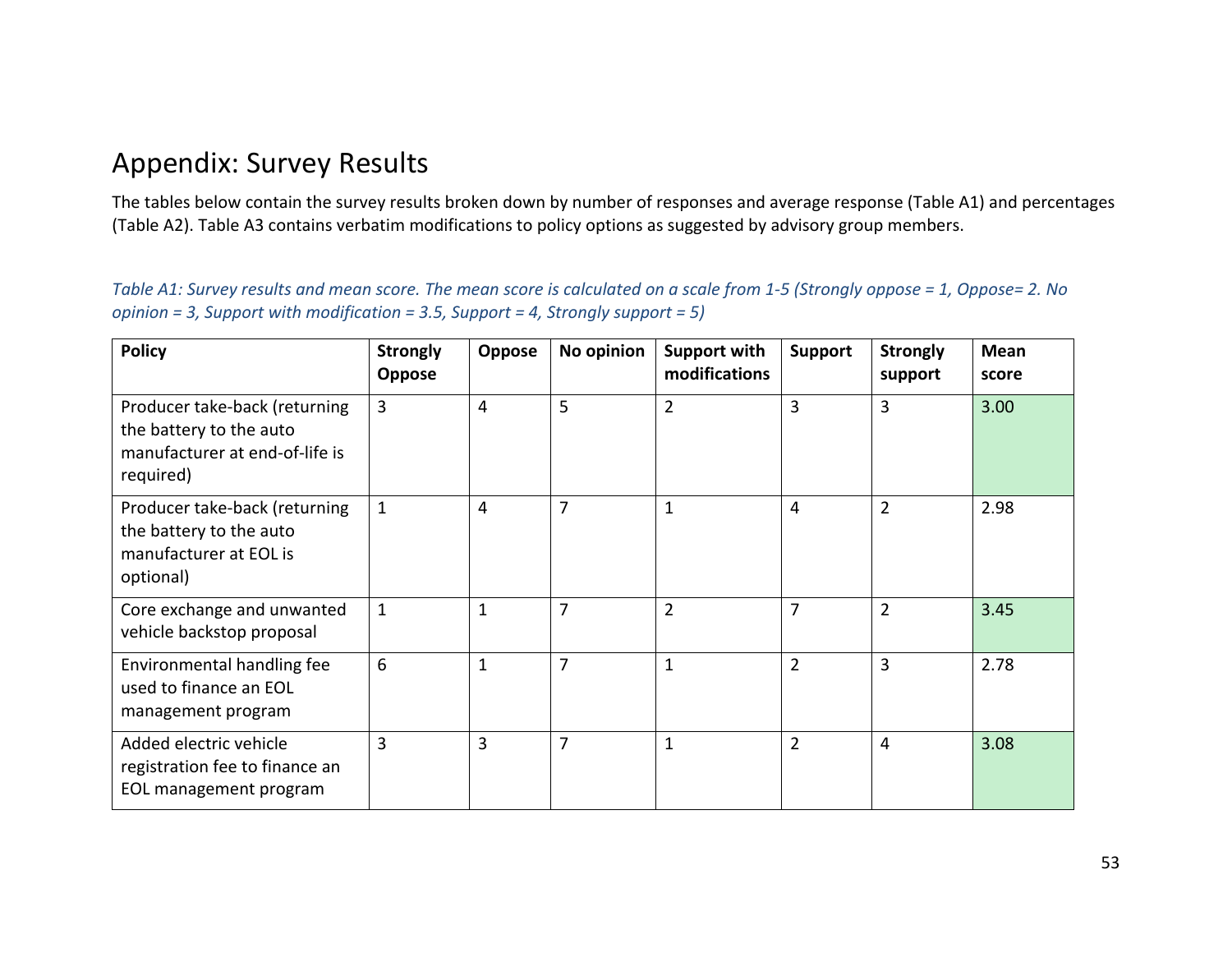| A yearly fee split between the<br>auto manufacturer and the EV<br>owner at vehicle registration        | $\overline{4}$ | 3              | 5              | $\Omega$       | 3              | 5              | 3.10 |
|--------------------------------------------------------------------------------------------------------|----------------|----------------|----------------|----------------|----------------|----------------|------|
| Define the current owner as<br>the responsible party for EOL<br>management                             | 6              | 8              | $\mathbf{1}$   | $\mathbf{1}$   | $\overline{2}$ | $\overline{2}$ | 2.33 |
| Physical labeling requirement                                                                          | $\mathbf 0$    | $\mathbf 0$    | $\mathbf{1}$   | $\mathbf{1}$   | 5              | 13             | 4.58 |
| Electronic information<br>exchange (i.e. QR code with<br>online database)                              | $\overline{0}$ | $\mathbf 0$    | $\overline{2}$ | $\mathbf{1}$   | 10             | $\overline{7}$ | 4.23 |
| Universal diagnostic system                                                                            | 3              | $\overline{2}$ | 3              | $\mathbf 0$    | 5              | $\overline{7}$ | 3.55 |
| SOH data made accessible to<br>third parties without specifying<br>the mechanism                       | $\mathbf{1}$   | $\overline{2}$ | $\overline{4}$ | 5              | $\overline{2}$ | 4              | 3.13 |
| Establish a timeline for<br>hazardous waste processing<br>permit                                       | $\mathbf{1}$   | $\mathbf{1}$   | 6              | 4              | 4              | 4              | 3.55 |
| Economic incentive package<br>provided to lithium-ion battery<br>recyclers                             | $\overline{2}$ | $\overline{0}$ | $\overline{3}$ | $\mathbf{1}$   | 8              | 6              | 3.83 |
| Expand eligibility for relevant<br>incentive programs to include<br>repurposed and reused<br>batteries | $\mathbf{1}$   | $\overline{2}$ | 5              | $\overline{4}$ | $\overline{2}$ | 6              | 3.60 |
| Incentivize a disassembly<br>industry within California                                                | $\overline{2}$ | $\mathbf{1}$   | 6              | 0              | 6              | 5              | 3.55 |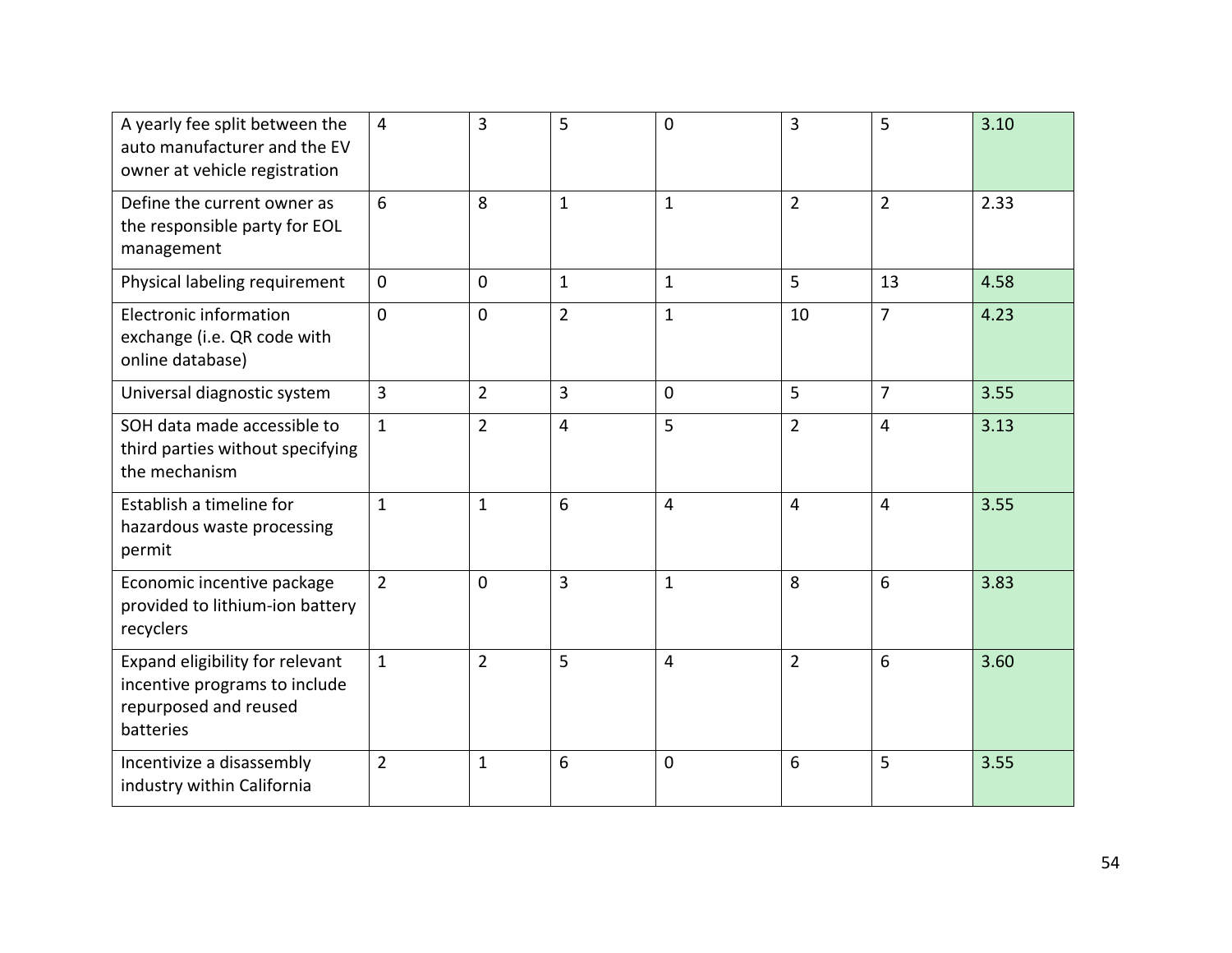| Minimum material recovery<br>rates                                                               | 5              | $\overline{2}$ | $\overline{2}$ | 0              | 4              | $\overline{7}$ | 3.30 |
|--------------------------------------------------------------------------------------------------|----------------|----------------|----------------|----------------|----------------|----------------|------|
| Third-party verification                                                                         | 3              | $\mathbf{1}$   | 6              | $\mathbf{1}$   | 4              | 5              | 3.38 |
| Develop a reporting system for<br>lithium-ion batteries retired<br>from use / exported batteries | $\overline{2}$ | $\overline{7}$ | $\mathbf{1}$   | $\mathbf{1}$   | 6              | $\overline{3}$ | 3.08 |
| Develop a reporting system for<br>lithium-ion battery recycling<br>recovery rates                | $\overline{2}$ | 6              | 3              | 3              | 5              | $\mathbf 1$    | 2.93 |
| Recycled content standards                                                                       | $\overline{4}$ | $\overline{4}$ | $\overline{2}$ | 5              | $\overline{2}$ | $\overline{3}$ | 2.93 |
| Design for repurposing, reuse,<br>and recycling                                                  | $\overline{3}$ | $\overline{2}$ | 3              | $\mathbf{1}$   | 4              | $\overline{7}$ | 3.53 |
| Develop training materials to<br>address knowledge and<br>capacity gaps                          | $\Omega$       | $\mathbf{1}$   | $\mathbf{1}$   | $\mathbf{1}$   | 9              | 8              | 4.23 |
| Support enforcement of<br>unlicensed dismantling laws                                            | $\mathbf{0}$   | $\mathbf{1}$   | $\mathbf{1}$   | $\mathbf 0$    | $\overline{4}$ | 14             | 4.55 |
| Require pre-approval to bid on<br>EVs at auctions                                                | $\mathbf{1}$   | $\mathbf{1}$   | $\overline{7}$ | $\overline{2}$ | $\overline{3}$ | 6              | 3.65 |
| Interpretation of universal waste 0<br>regulations                                               |                | $\mathbf 0$    | $\overline{3}$ | 5              | $\overline{4}$ | 8              | 4.13 |
| Develop strategic collection<br>and sorting infrastructure                                       | $\overline{2}$ | $\overline{2}$ | $\overline{4}$ | $\mathbf{1}$   | $\overline{7}$ | $\overline{4}$ | 3.48 |
| Identify strategies to reduce<br>the burden of transportation                                    | $\Omega$       | $\mathbf{0}$   | $\overline{3}$ | $\overline{4}$ | 9              | $\overline{4}$ | 3.95 |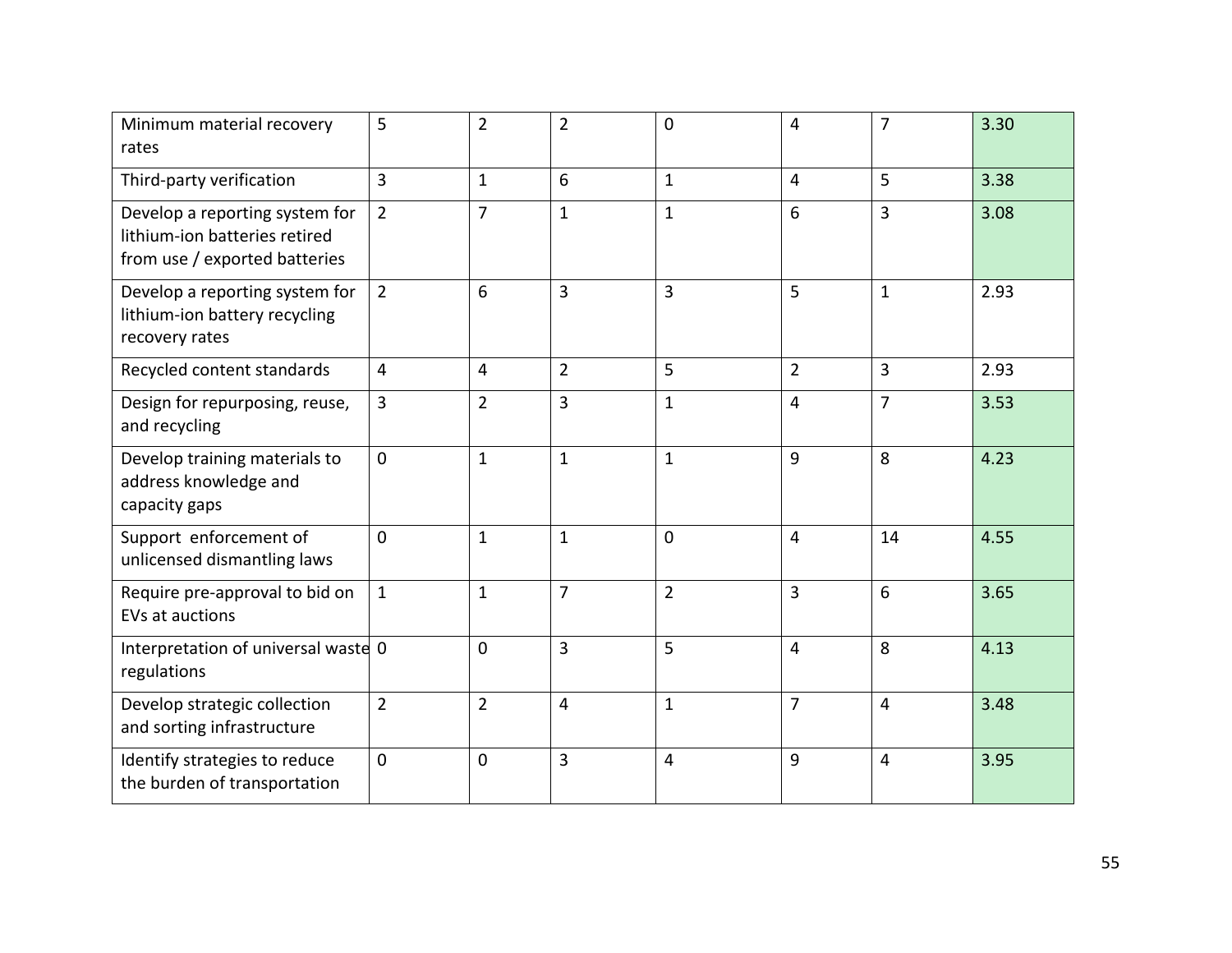### *Table A2: Survey results by percent of responses*

| <b>Policy</b>                                                                                           | Support +<br><b>Strongly</b><br>support | Oppose +<br><b>Strongly</b><br>oppose | <b>No</b><br>opinion | <b>Support with</b><br>modifications | Support +<br><b>Strongly</b><br>support +<br>support with<br>modification<br>S | Support +<br><b>Strongly</b><br>support | Support +<br><b>Strongly</b><br>support +<br>support with<br>modifications |
|---------------------------------------------------------------------------------------------------------|-----------------------------------------|---------------------------------------|----------------------|--------------------------------------|--------------------------------------------------------------------------------|-----------------------------------------|----------------------------------------------------------------------------|
| Producer take-back (returning<br>the battery to the auto<br>manufacturer at end-of-life is<br>required) | 30%                                     | 35%                                   | 25%                  | 10%                                  | 40%                                                                            | 40%                                     | 53%                                                                        |
| Producer take-back (returning<br>the battery to the auto<br>manufacturer at EOL is<br>optional)         | 30%                                     | 25%                                   | 35%                  | 5%                                   | 35%                                                                            | 46%                                     | 54%                                                                        |
| Core exchange and unwanted<br>vehicle backstop proposal                                                 | 45%                                     | 10%                                   | 35%                  | 10%                                  | 55%                                                                            | 69%                                     | 85%                                                                        |
| Environmental handling fee<br>used to finance an EOL<br>management program                              | 25%                                     | 35%                                   | 35%                  | 5%                                   | 30%                                                                            | 38%                                     | 46%                                                                        |
| Added electric vehicle<br>registration fee to finance an<br>EOL management program                      | 30%                                     | 30%                                   | 35%                  | 5%                                   | 35%                                                                            | 46%                                     | 54%                                                                        |
| A yearly fee split between the<br>auto manufacturer and the EV<br>owner at vehicle registration         | 40%                                     | 35%                                   | 25%                  | 0%                                   | 40%                                                                            | 53%                                     | 53%                                                                        |
| Define the current owner as<br>the responsible party for EOL<br>management                              | 20%                                     | 70%                                   | 5%                   | 5%                                   | 25%                                                                            | 21%                                     | 26%                                                                        |
| Physical labeling requirement                                                                           | 90%                                     | 0%                                    | 5%                   | 5%                                   | 95%                                                                            | 95%                                     | 100%                                                                       |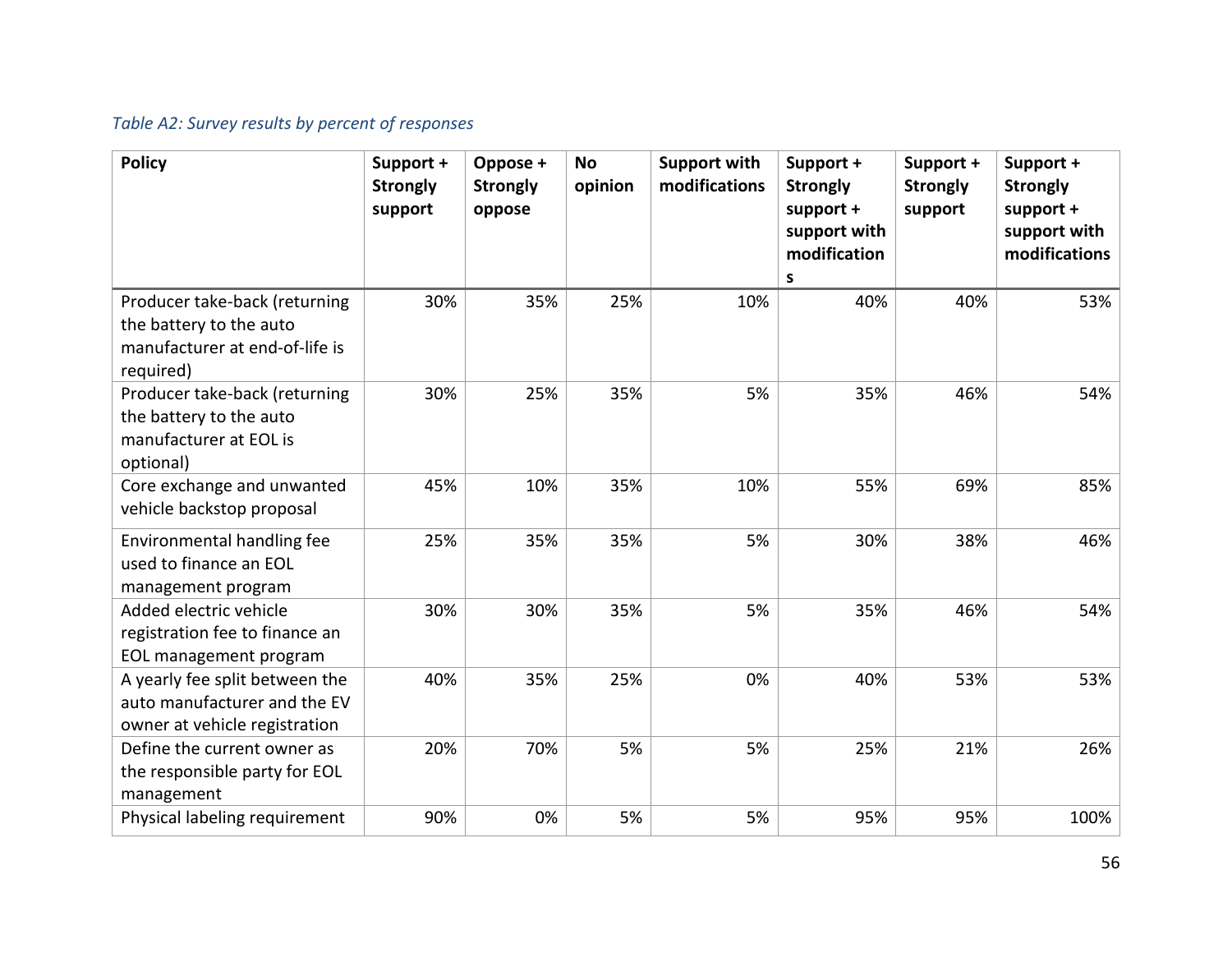| <b>Policy</b>                                                                                          | Support +<br><b>Strongly</b><br>support | Oppose +<br><b>Strongly</b><br>oppose | <b>No</b><br>opinion | <b>Support with</b><br>modifications | Support +<br><b>Strongly</b><br>support +<br>support with<br>modification<br>S | Support +<br><b>Strongly</b><br>support | Support +<br><b>Strongly</b><br>support +<br>support with<br>modifications |
|--------------------------------------------------------------------------------------------------------|-----------------------------------------|---------------------------------------|----------------------|--------------------------------------|--------------------------------------------------------------------------------|-----------------------------------------|----------------------------------------------------------------------------|
| Electronic information<br>exchange (i.e. QR code with<br>online database)                              | 85%                                     | 0%                                    | 10%                  | 5%                                   | 90%                                                                            | 94%                                     | 100%                                                                       |
| Universal diagnostic system                                                                            | 60%                                     | 25%                                   | 15%                  | 0%                                   | 60%                                                                            | 71%                                     | 71%                                                                        |
| SOH data made accessible to<br>third parties without<br>specifying the mechanism                       | 30%                                     | 15%                                   | 20%                  | 25%                                  | 55%                                                                            | 38%                                     | 69%                                                                        |
| Establish a timeline for<br>hazardous waste processing<br>permit                                       | 40%                                     | 10%                                   | 30%                  | 20%                                  | 60%                                                                            | 57%                                     | 86%                                                                        |
| Economic incentive package<br>provided to lithium-ion<br>battery recyclers                             | 70%                                     | 10%                                   | 15%                  | 5%                                   | 75%                                                                            | 82%                                     | 88%                                                                        |
| Expand eligibility for relevant<br>incentive programs to include<br>repurposed and reused<br>batteries | 40%                                     | 15%                                   | 25%                  | 20%                                  | 60%                                                                            | 53%                                     | 80%                                                                        |
| Incentivize a disassembly<br>industry within California                                                | 55%                                     | 15%                                   | 30%                  | 0%                                   | 55%                                                                            | 79%                                     | 79%                                                                        |
| Minimum material recovery<br>rates                                                                     | 55%                                     | 35%                                   | 10%                  | 0%                                   | 55%                                                                            | 61%                                     | 61%                                                                        |
| Third-party verification                                                                               | 45%                                     | 20%                                   | 30%                  | 5%                                   | 50%                                                                            | 64%                                     | 71%                                                                        |
| Develop a reporting system<br>for lithium-ion batteries                                                | 45%                                     | 45%                                   | 5%                   | 5%                                   | 50%                                                                            | 47%                                     | 53%                                                                        |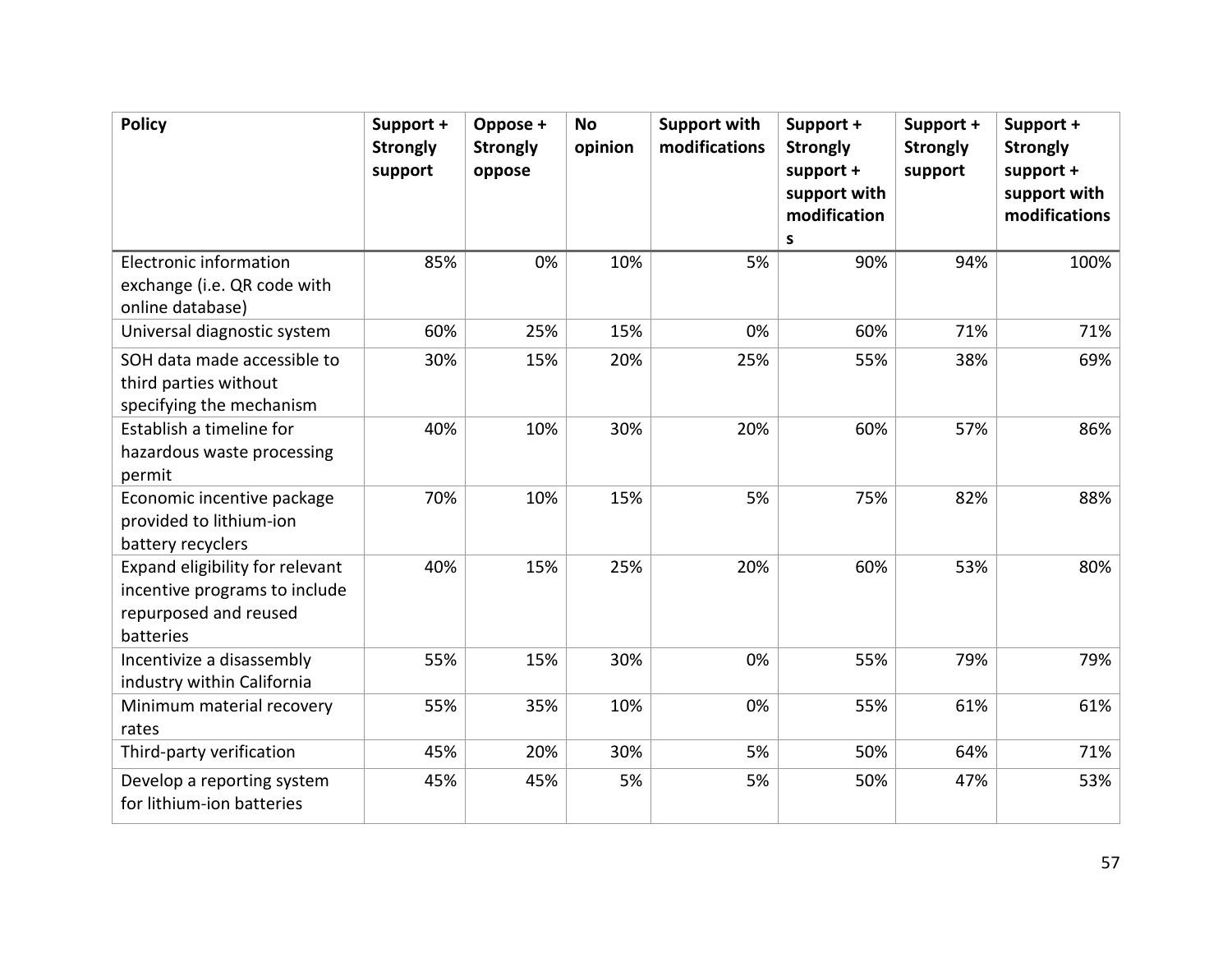| <b>Policy</b>                                                                     | Support +<br><b>Strongly</b><br>support | Oppose +<br><b>Strongly</b><br>oppose | <b>No</b><br>opinion | <b>Support with</b><br>modifications | Support +<br><b>Strongly</b><br>support +<br>support with<br>modification<br>S | Support +<br><b>Strongly</b><br>support | Support +<br><b>Strongly</b><br>support +<br>support with<br>modifications |
|-----------------------------------------------------------------------------------|-----------------------------------------|---------------------------------------|----------------------|--------------------------------------|--------------------------------------------------------------------------------|-----------------------------------------|----------------------------------------------------------------------------|
| retired from use / exported<br>batteries                                          |                                         |                                       |                      |                                      |                                                                                |                                         |                                                                            |
| Develop a reporting system<br>for lithium-ion battery<br>recycling recovery rates | 30%                                     | 40%                                   | 15%                  | 15%                                  | 45%                                                                            | 35%                                     | 53%                                                                        |
| Recycled content standards                                                        | 25%                                     | 40%                                   | 10%                  | 25%                                  | 50%                                                                            | 28%                                     | 56%                                                                        |
| Design for repurposing, reuse,<br>and recycling                                   | 55%                                     | 25%                                   | 15%                  | 5%                                   | 60%                                                                            | 65%                                     | 71%                                                                        |
| Develop training materials to<br>address knowledge and<br>capacity gaps           | 85%                                     | 5%                                    | 5%                   | 5%                                   | 90%                                                                            | 89%                                     | 95%                                                                        |
| Support enforcement of<br>unlicensed dismantling laws                             | 90%                                     | 5%                                    | 5%                   | 0%                                   | 90%                                                                            | 95%                                     | 95%                                                                        |
| Require pre-approval to bid on<br>EVs at auctions                                 | 45%                                     | 10%                                   | 35%                  | 10%                                  | 55%                                                                            | 69%                                     | 85%                                                                        |
| Interpretation of universal<br>waste regulations                                  | 60%                                     | 0%                                    | 15%                  | 25%                                  | 85%                                                                            | 71%                                     | 100%                                                                       |
| Develop strategic collection<br>and sorting infrastructure                        | 55%                                     | 20%                                   | 20%                  | 5%                                   | 60%                                                                            | 69%                                     | 75%                                                                        |
| Identify strategies to reduce<br>the burden of transportation                     | 65%                                     | 0%                                    | 15%                  | 20%                                  | 85%                                                                            | 76%                                     | 100%                                                                       |

\* Percent out of 20 advisory group members; responses of "no opinion" not counted\*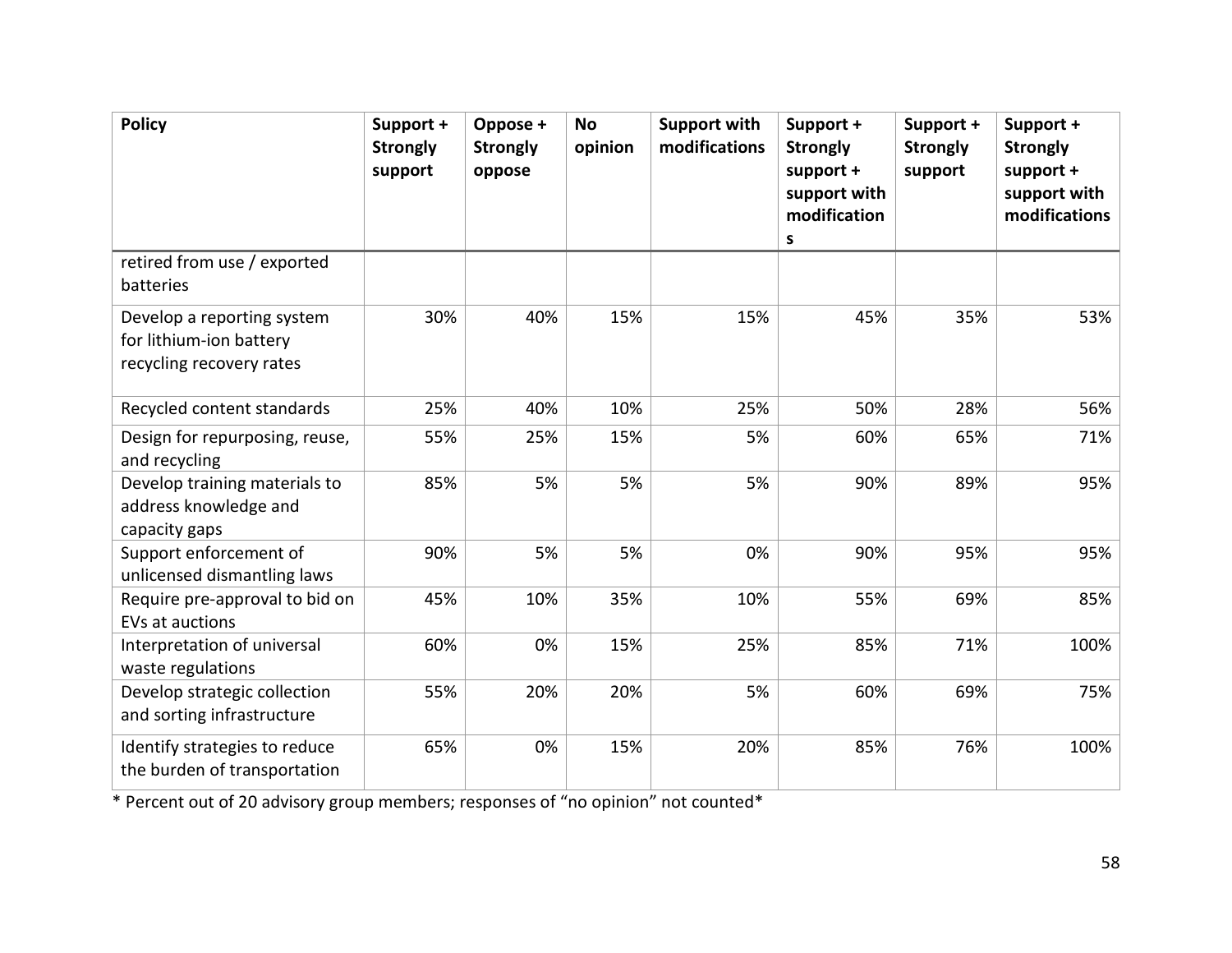### *Table A3: Suggested modifications to policies*

| <b>Policy option</b>                                                                                 | Suggested modification by advisory group members                                                                                                                                                                                                                                                                                                                                                                                                                                                                                                                                                                                                                                                                                                                                                                                                                                                                                                                                                                                                                                                                                                         |
|------------------------------------------------------------------------------------------------------|----------------------------------------------------------------------------------------------------------------------------------------------------------------------------------------------------------------------------------------------------------------------------------------------------------------------------------------------------------------------------------------------------------------------------------------------------------------------------------------------------------------------------------------------------------------------------------------------------------------------------------------------------------------------------------------------------------------------------------------------------------------------------------------------------------------------------------------------------------------------------------------------------------------------------------------------------------------------------------------------------------------------------------------------------------------------------------------------------------------------------------------------------------|
| Producer take-back (returning the<br>battery to the auto manufacturer at<br>end-of-life is required) | "'Documenting the proper disposal of the battery' should include reporting to responsible state<br>[or federal] agency. Secondly if there is no in-state "licensed facility" this should be a facility<br>with third party certification that meets CA requirements."                                                                                                                                                                                                                                                                                                                                                                                                                                                                                                                                                                                                                                                                                                                                                                                                                                                                                    |
|                                                                                                      | "In the event no other entity has taken possession of an EOL battery, we believe it is<br>appropriate to place some responsibility for EOL management with the OEM. We are not<br>commenting on the companion legislation sentence since this reads as if it is a matter of fact<br>and irrelevant to the proposal at hand."                                                                                                                                                                                                                                                                                                                                                                                                                                                                                                                                                                                                                                                                                                                                                                                                                             |
| Producer take-back (returning the<br>battery to the auto manufacturer at<br>EOL is optional)         | "Eventually, someone should have a take-back obligation. If the battery, after 1st life, is<br>refurbished for another application, this refurbishment operator should have a take-back<br>obligation."                                                                                                                                                                                                                                                                                                                                                                                                                                                                                                                                                                                                                                                                                                                                                                                                                                                                                                                                                  |
| Core exchange and unwanted vehicle<br>backstop proposal                                              | "I support this as long as the core exchange is limited to a paperwork/tracking system."<br>"OEMs like Tesla already have a core exchange program in place for batteries in need of repair<br>or refurbishment. This service should be viewed as a complementary to EOL recycling,<br>especially for batteries that can be refurbished. Battery pack life extension is the superior<br>option to recycling for both environmental and business reasons. This is why before<br>decommissioning and recycling a consumer battery pack, Tesla does everything it can to extend<br>the useful life of each battery pack, including sending out over-the-air software updates to<br>Tesla vehicles to improve battery efficiency when our engineers find new ways to do so.<br>Vehicle dismantlers may choose to manage EOL batteries with or without the rest of the<br>vehicle. Regardless, Tesla believes suppliers/manufacturers should be responsible for the<br>proper reuse, repurposing, refurbishment or recycling of the battery packs they deployed on<br>the market, if and when those batteries are offered back to the suppliers/manufacturers. |
|                                                                                                      | Suppliers/manufacturers should include battery refurbishers and repurposers to ensure a clear<br>transfer of responsibility for re-manufactured and re-purposed battery products."                                                                                                                                                                                                                                                                                                                                                                                                                                                                                                                                                                                                                                                                                                                                                                                                                                                                                                                                                                       |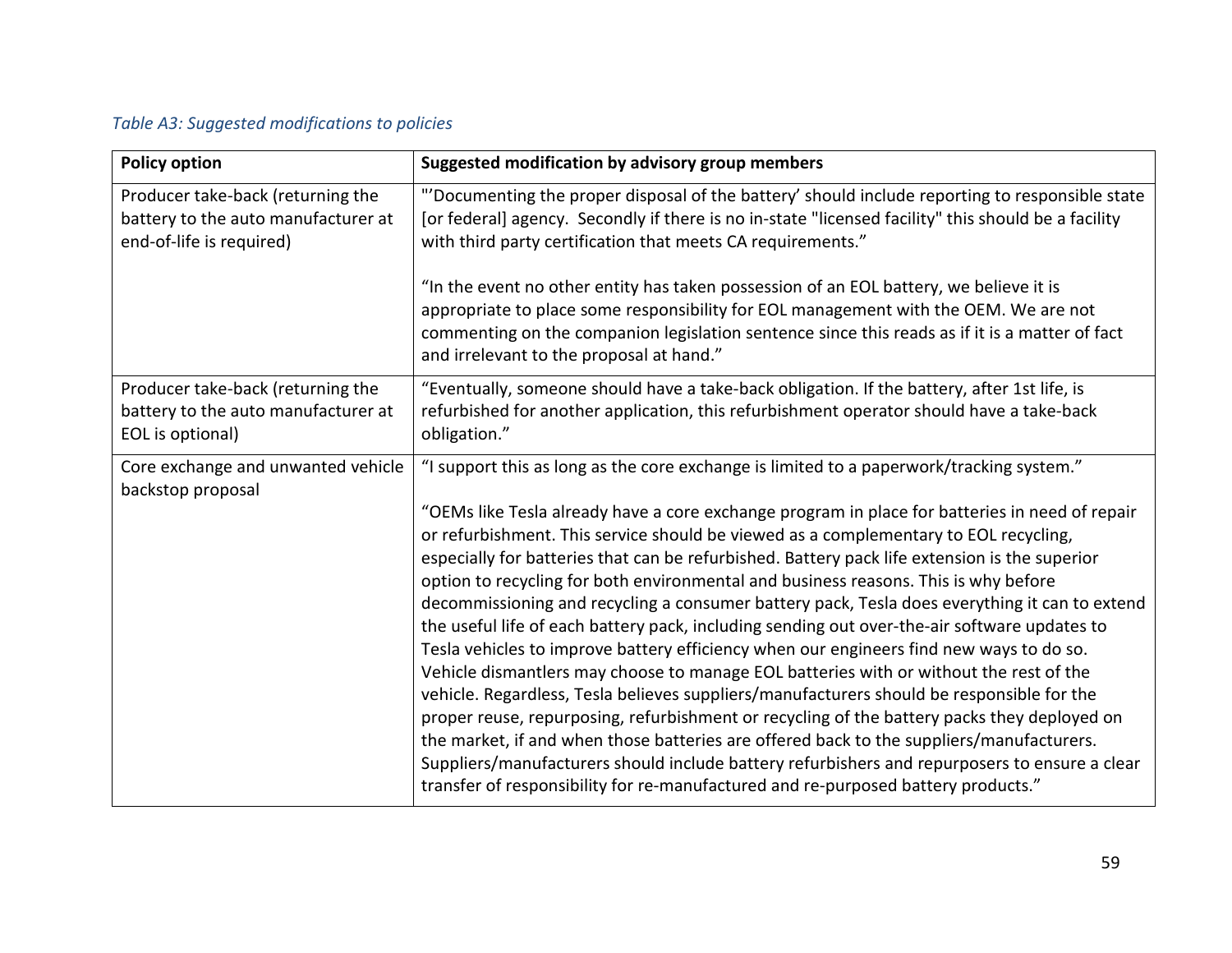| Environmental handling fee used to<br>finance an EOL management<br>program                                                              | "Support a fee system to manage abandoned or unwanted batteries, or "orphan" batteries."                                                                                          |
|-----------------------------------------------------------------------------------------------------------------------------------------|-----------------------------------------------------------------------------------------------------------------------------------------------------------------------------------|
| Added electric vehicle registration<br>fee to finance an EOL management<br>program                                                      | "Support to manage unwanted, abandoned, or orphan batteries. Also for DMV enforcement of<br>unlicensed facilities"                                                                |
| A yearly fee split between the auto<br>manufacturer and the EV owner at<br>vehicle registration to finance an EOL<br>management program |                                                                                                                                                                                   |
| Define the current owner as the<br>responsible party for EOL<br>management                                                              | "I support this, so long as there is information provided to and readily available for<br>consumption by the general public on how to safely handle and recycle these batteries." |
| Physical labeling requirement                                                                                                           | "We defer to CARB proposed regulatory proceeding (ACC2) and believe it has sufficient<br>authority to address any labelling requirement"                                          |
| Electronic information exchange (i.e.,<br>QR code with online database)                                                                 | "Should be developed in consultation with industry"                                                                                                                               |
| Universal diagnostic system                                                                                                             |                                                                                                                                                                                   |
| Please rate your level of support for<br>requiring OEMs to make SOH data<br>accessible to third parties without                         | "Standardized UDS is the preferred option. If not following that route, having a mechanism to<br>share SOH data is necessary."                                                    |
| specifying the mechanism                                                                                                                | "UDS is preferred; however, if this it is not utilized then having another method to indicate SOH<br>is necessary."                                                               |
|                                                                                                                                         | "Standardized UDS is preferable, however if not following that route, having a mechanism to<br>share SOH data remains necessary"                                                  |
|                                                                                                                                         | "Standardized UDS is preferable, however if not following that route, having a mechanism to                                                                                       |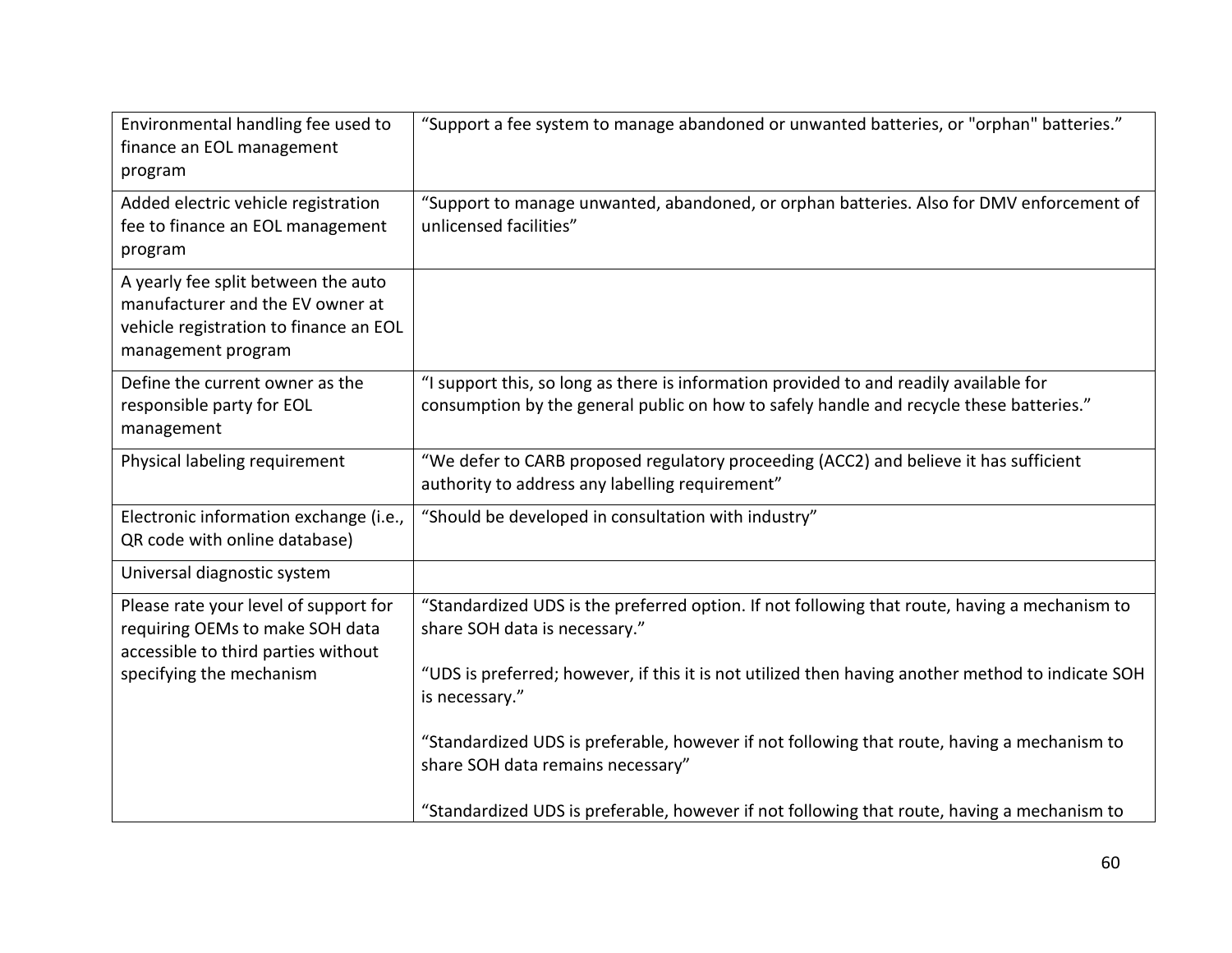|                                                                                                   | share SOH data remains necessary"                                                                                                                                                                                                                                                                                                                                                                                                                                                               |
|---------------------------------------------------------------------------------------------------|-------------------------------------------------------------------------------------------------------------------------------------------------------------------------------------------------------------------------------------------------------------------------------------------------------------------------------------------------------------------------------------------------------------------------------------------------------------------------------------------------|
|                                                                                                   | "Must be provided at no additional cost."                                                                                                                                                                                                                                                                                                                                                                                                                                                       |
|                                                                                                   |                                                                                                                                                                                                                                                                                                                                                                                                                                                                                                 |
|                                                                                                   |                                                                                                                                                                                                                                                                                                                                                                                                                                                                                                 |
| Establish a timeline for the<br>Department of Substance Control<br>(DTSC) and all hazardous waste | "Timelines can only be met when the applicants provide initial information and required<br>updates in a timely manner."                                                                                                                                                                                                                                                                                                                                                                         |
| processors applying for a processing<br>permit                                                    | "DTSC supports this policy recommendation, with modifications. As part of the existing<br>hazardous waste facility permitting process, a timeline is established. The successful<br>completion of this process in a timely manner depends on the applicant providing adequate<br>revisions of permit applications to DTSC in a timely manner. Permit applicants must provide<br>adequate and timely responses to identified deficiencies in the application."                                   |
|                                                                                                   | "CalEPA supports this policy recommendation, with modifications aligned with DTSC's<br>comments. As part of the existing hazardous waste facility permitting process, a timeline is<br>established. The successful completion of this process in a timely manner depends on the<br>applicant providing adequate revisions of permit applications to DTSC in a timely manner.<br>Permit applicants must provide adequate and timely responses to identified deficiencies in the<br>application." |
| Economic incentive package<br>provided to lithium-ion battery<br>recyclers                        | "Ensure that companies eligible go through a competitive and non-discriminatory selection<br>process"                                                                                                                                                                                                                                                                                                                                                                                           |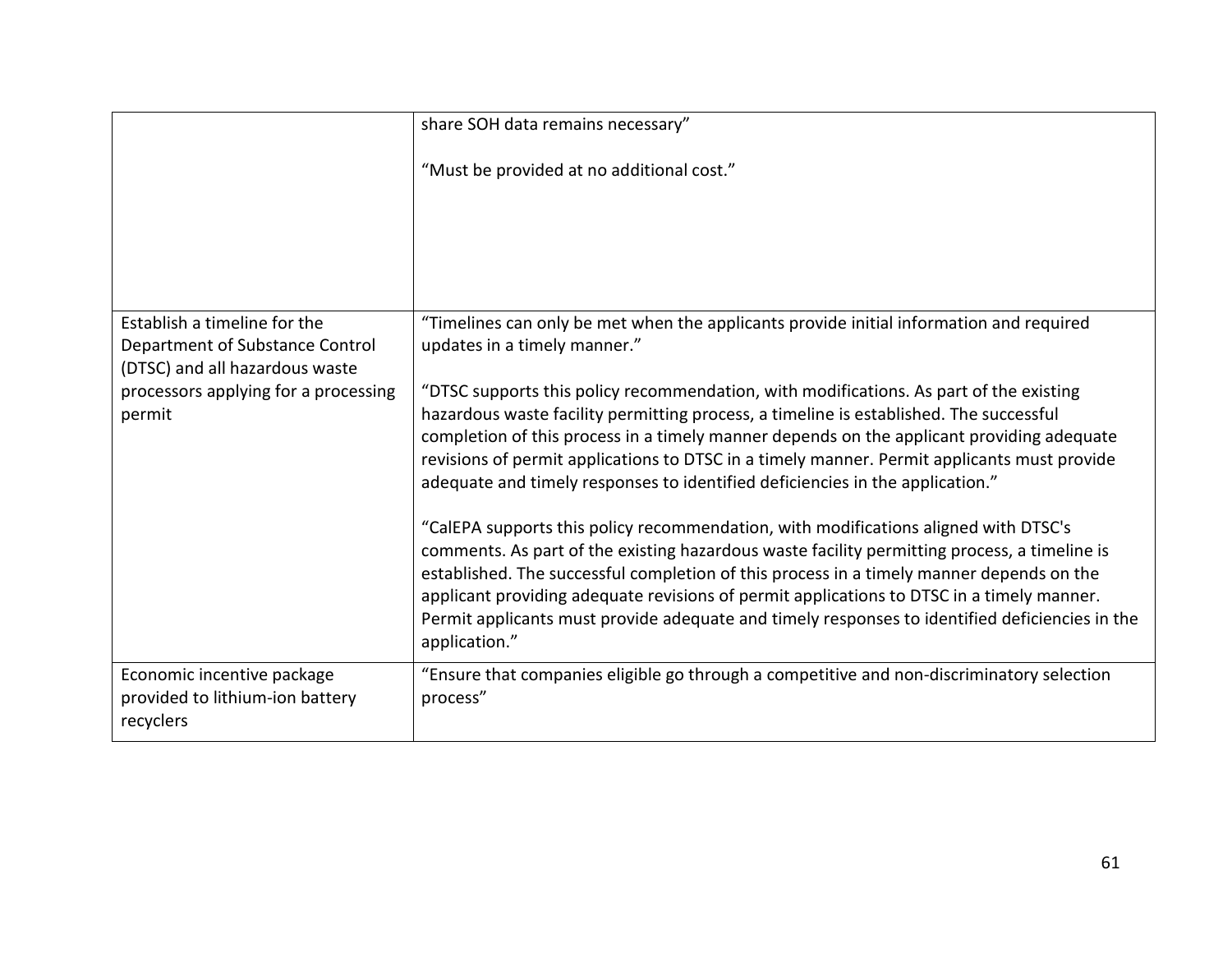| Expand eligibility for relevant<br>incentive programs to include<br>repurposed and reused batteries                                                                                     | "Support CPUC or administrator to examine and consider eligibility, so long as the second-life<br>batteries meet other applicable safety, warranty, etc. requirements." |
|-----------------------------------------------------------------------------------------------------------------------------------------------------------------------------------------|-------------------------------------------------------------------------------------------------------------------------------------------------------------------------|
|                                                                                                                                                                                         | "Support encouraging CPUC Program Administrator to consider expanding eligibility, provided<br>repurposed and reused batteries meet performance and warranty criteria"  |
|                                                                                                                                                                                         | "Support encouraging CPUC Program Administrator to consider expanding eligibility, provided<br>repurposed and reused batteries meet program criteria."                  |
|                                                                                                                                                                                         | "Encourage CPUC Program Administrator to consider expanding eligibility provided repurposed<br>batteries meet warranty and performance criteria."                       |
| Incentivize a disassembly industry<br>within California                                                                                                                                 |                                                                                                                                                                         |
| Minimum material recovery rates                                                                                                                                                         |                                                                                                                                                                         |
| Third-party verification                                                                                                                                                                | "Essential and needs to be subsidized for reasons explained previously."                                                                                                |
| As part of an overall end-of-life<br>management system for the state of<br>California, develop a reporting<br>system for lithium-ion batteries<br>retired from use / exported batteries | "Should also include tracking for "repurposed" used li-ion batteries"                                                                                                   |
| As part of an overall end-of-life                                                                                                                                                       | "With details to include definitions and audits to be provided by applicable state regulation"                                                                          |
| management system for the state of<br>California, develop a reporting<br>system for lithium-ion battery<br>recycling recovery rates                                                     | "The list of reported minerals should be reviewed and updated at regular intervals by a panel<br>of experts."                                                           |
|                                                                                                                                                                                         | "To be in line with Q6.2.1, Cu, not Mn, should be reported."                                                                                                            |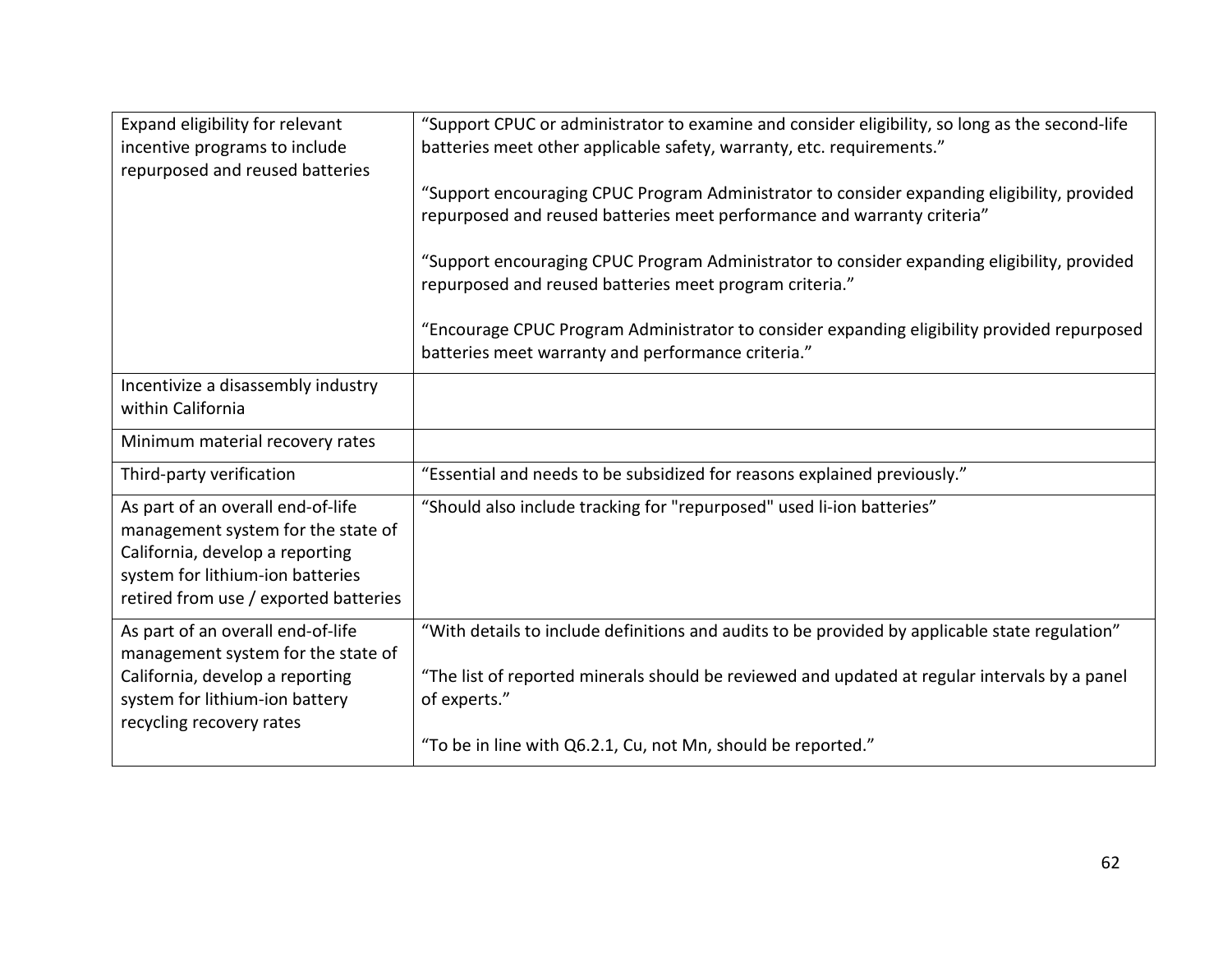| Recycled content standards                                                               | "Further research of the minimum recycled content standards is needed to identify the<br>required levels, as well as economic impacts over time."                                                                                                                                                                                                                                                                                                                                                           |
|------------------------------------------------------------------------------------------|-------------------------------------------------------------------------------------------------------------------------------------------------------------------------------------------------------------------------------------------------------------------------------------------------------------------------------------------------------------------------------------------------------------------------------------------------------------------------------------------------------------|
|                                                                                          | "Further study of the minimum recycled content standards is needed"                                                                                                                                                                                                                                                                                                                                                                                                                                         |
|                                                                                          | "The option "battery grade materials" should be preferred option. It guarantees that critical<br>materials are qualitatively recycled, but it does not really matter in which application they are<br>used. If Li is refined to battery grade, but used in pharmaceutical application, this is also a high<br>end application. Furthermore, it reduces the market research work about what is a<br>"challenging but realistic target" and avoids allocation criteria and reporting by downstream<br>users." |
|                                                                                          | "Further study of the minimum recycled content standards is needed to identify the required<br>levels, as well as economic impacts over time."                                                                                                                                                                                                                                                                                                                                                              |
|                                                                                          | "Further study of the impact of minimum recycled content should be undertaken"                                                                                                                                                                                                                                                                                                                                                                                                                              |
| Design for repurposing, reuse, and<br>recycling                                          | "Design for recycling is great, but mandates and "requirements" may not be in the best interest<br>of the consumer"                                                                                                                                                                                                                                                                                                                                                                                         |
| Develop training materials to address<br>knowledge and capacity gaps                     | "If resources are made available for agencies to undertake this effort"                                                                                                                                                                                                                                                                                                                                                                                                                                     |
| Support existing efforts to improve<br>the enforcement of unlicensed<br>dismantling laws |                                                                                                                                                                                                                                                                                                                                                                                                                                                                                                             |
| Require pre-approval to bid on EVs<br>at auctions                                        | "Provided this effort does not increase administrative burdens for those who are qualified to<br>work on the EVs they bid on."                                                                                                                                                                                                                                                                                                                                                                              |
|                                                                                          | "Pre-approval requirements should be more comprehensive and defined in state regulation by<br>applicable agency"                                                                                                                                                                                                                                                                                                                                                                                            |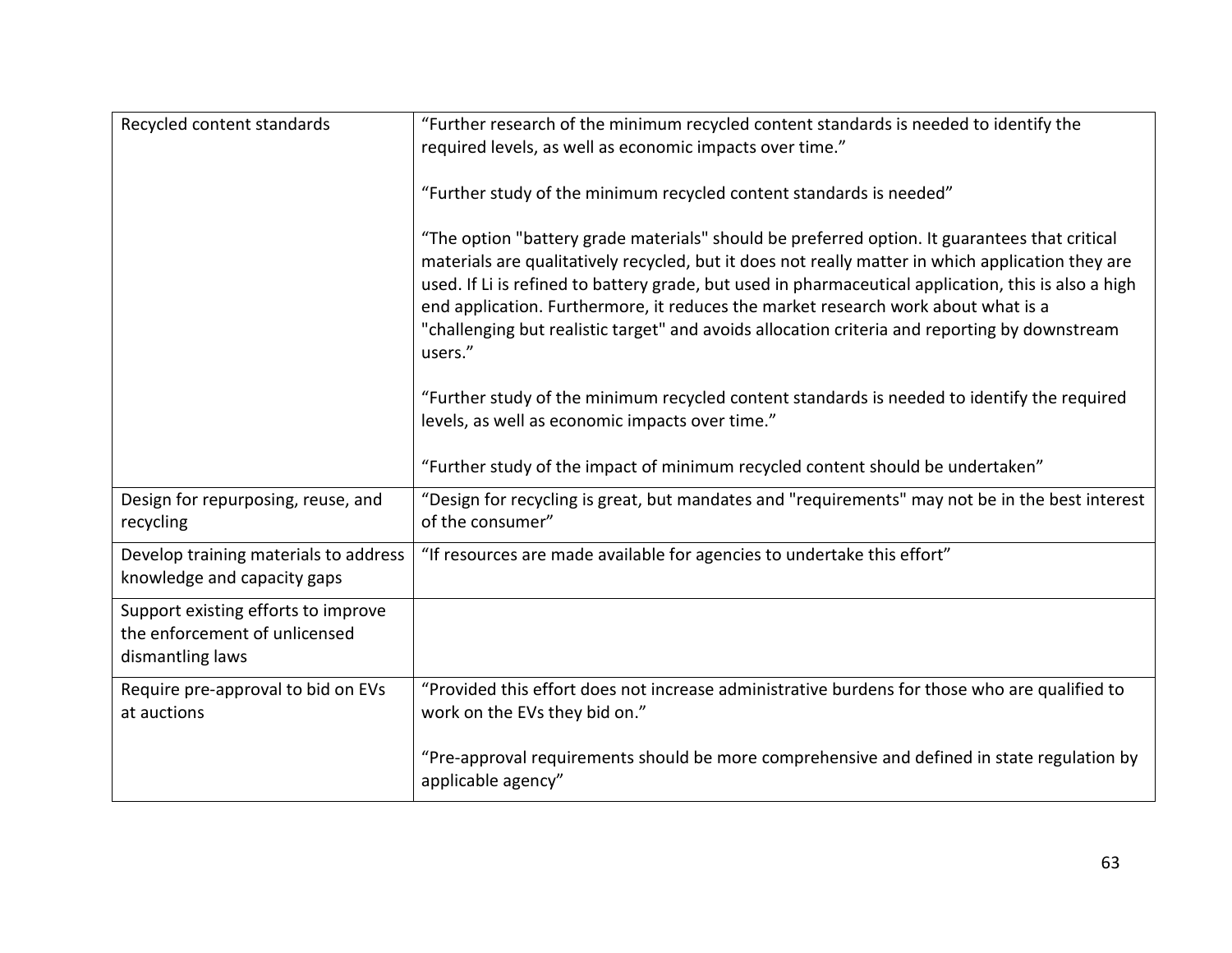| Interpretation of universal waste                             | "Reduction of administrative burden is supported, but any regulatory status changes made by                                                                                                                                                                                                                                              |
|---------------------------------------------------------------|------------------------------------------------------------------------------------------------------------------------------------------------------------------------------------------------------------------------------------------------------------------------------------------------------------------------------------------|
| regulations                                                   | US EPA would have to be evaluated"                                                                                                                                                                                                                                                                                                       |
|                                                               | "DTSC supports this policy proposal, but it is dependent on the nature of the change. Reduction<br>of administrative burden is supported, but any regulatory status changes made by US EPA<br>would need to be evaluated to ensure continued protection of public health and the<br>environment in California."                          |
|                                                               | "Support as long as the then-current federal administration is not gutting environmental<br>standards and regs."                                                                                                                                                                                                                         |
|                                                               | "CalEPA supports this policy proposal in alignment with DTSC, but it is dependent on the nature<br>of the change. Reduction of administrative burden is supported, but any regulatory status<br>changes made by US EPA would need to be evaluated to ensure continued protection of public<br>health and the environment in California." |
| Develop strategic collection and<br>sorting infrastructure    | "Support with modifications. Support, assuming fee for this is collected at point of sale or<br>funded by vehicle manufacturers"                                                                                                                                                                                                         |
| Identify strategies to reduce the<br>burden of transportation | "Support the research and development of technical solutions for regulatory compliance<br>related to packaging and handling."                                                                                                                                                                                                            |
|                                                               | "We support the research and development of technical solutions for regulatory compliance<br>related to packaging and handling."                                                                                                                                                                                                         |
|                                                               | "Support part (2) of this suggestion"                                                                                                                                                                                                                                                                                                    |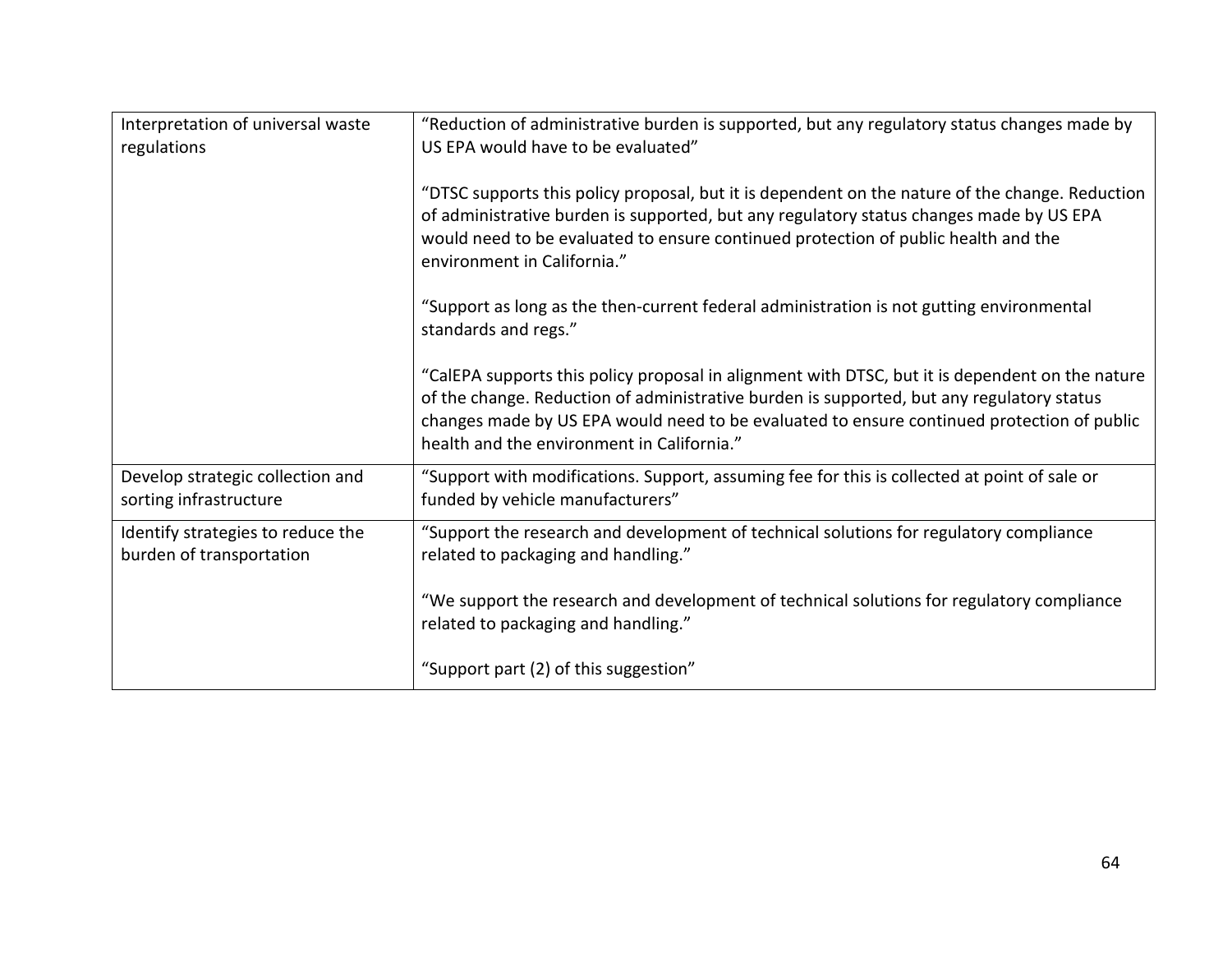#### *List A4. Verbatim comments on how funds should be spent*

"Proper reuse, repurpose, refurbish, or recycle."

"Cover the cost of battery recycling so that a consumer, dealer, repair shop, or dismantler can have a battery picked up for recycling at end of life at no cost."

"Orphan batteries and second life batteries"

"The fees should be used to subsidize U.S. domestic recycling and reuse of lithium ion batteries as follows: Promote recycling by subsidizing costs of tipping fees for U.S. domestic recycling at facilities meeting minimum third party certification standards for recycling efficiency, transparency, occupational health and safety, environmental pollution controls and restrictions on exporting components; Promote reuse and possible subsidize collection and transportation costs of used lithium ion batteries if needed; Mitigation or remediation of abandoned batteries and storage or processing sites; ,Develop and maintain an online manifest system to track domestic and international shipments of used lithium ion batteries originating in California; Ensure collection and recycling of spent lithium ion batteries used in electric bicycles and scooters with regional collection centers or other means as needed; Develop and maintain an online database of lithium-ion batteries used in each new vehicle model available for sale in California to include chemical composition for anode and cathode, type of separator, outer casing material, and instructions on safe discharge and removal from the vehicle."

"Consumer education, support with storage, removal, handling, and transport/logistics for battery movement (or subsidy for those entities handling these details), recycling facility for the batteries, repurpose projects/sustainability projects."

"Transport, dismantling, and recycling costs"

"The fund should only be used for the intended purpose and not appropriated for other uses."

"The fund should be used to treat "orphan battery packs" where the battery manufacturer or the automotive OEM is no longer active in the market."

"logistics, removal, and recycling"

"Storage, transportation, recycling, and logistics"

"Costs of transportation and recycling"

"To ensure proper re-purposing, reuse, or recycling. Part of the funding should be utilized to bolster a CA based recycling and reuse industry so it can compete with out of state and offshore options which would not meet CA standards."